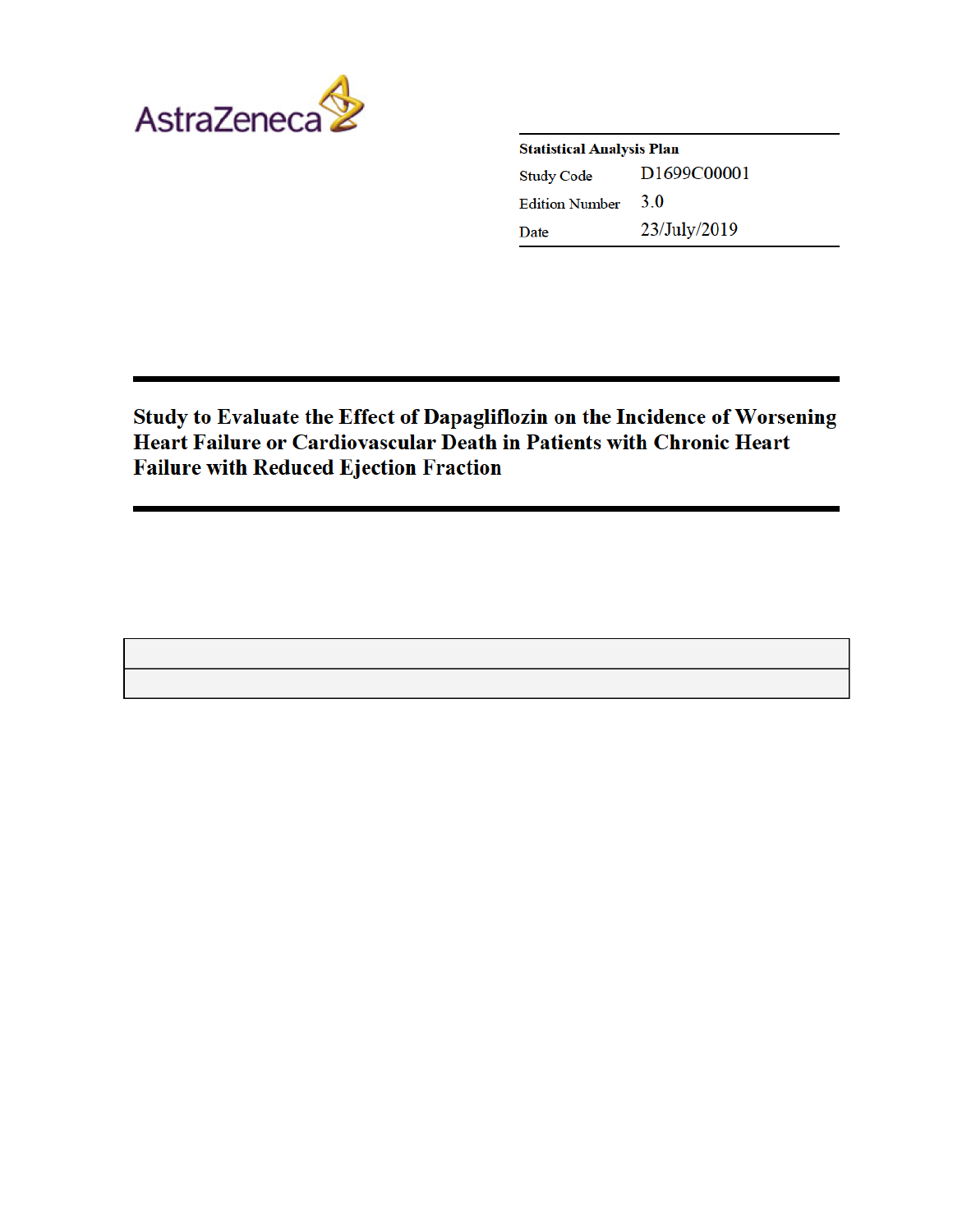Statistical Analysis Plan Study Code D1699C00001 Edition Number 3.0 Date 23/July/2019

**Study to Evaluate the Effect of Dapagliflozin on the Incidence of Worsening Heart Failure or Cardiovascular Death in Patients with Chronic Heart Failure with Reduced Ejection Fraction**

 **Study Statistician**

Date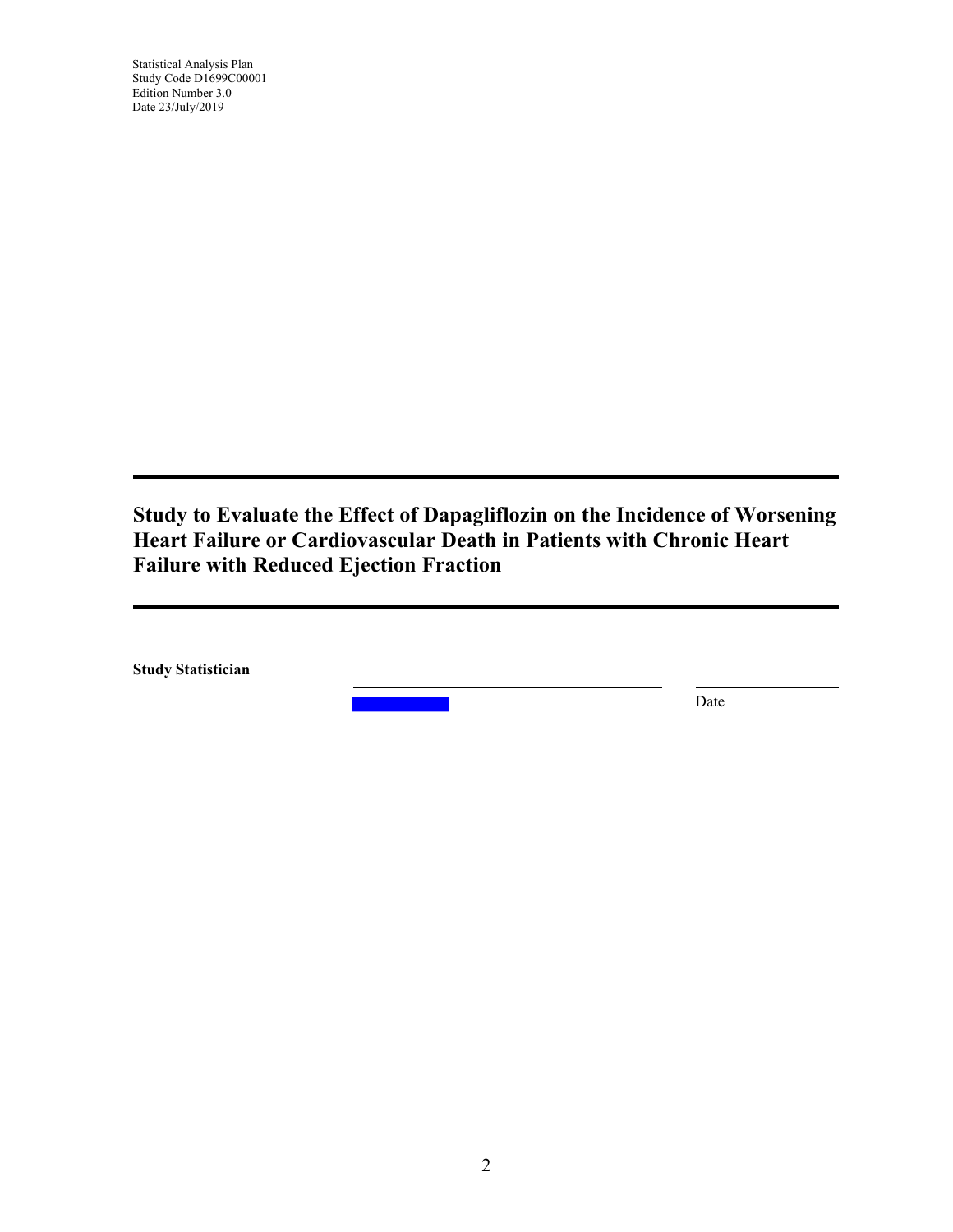**Statistical Analysis Plan** Study Code D1699C00001 **Edition Number 3.0** Date 23/July/2019

Study to Evaluate the Effect of Dapagliflozin on the Incidence of Worsening Heart Failure or Cardiovascular Death in Patients with Chronic Heart **Failure with Reduced Ejection Fraction** 

**Biometrics Team Leader** 

Date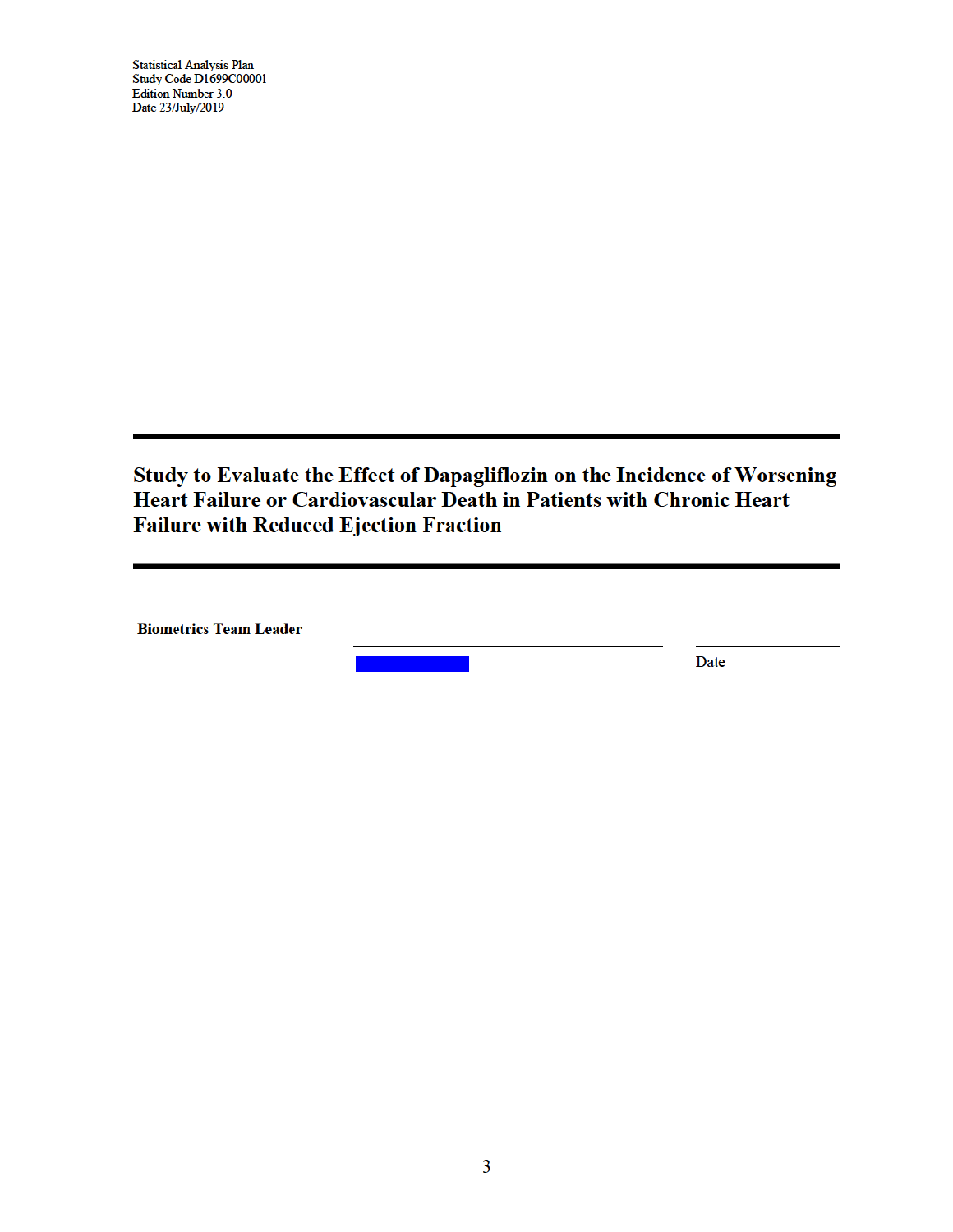# **TABLE OF CONTENTS**

## **PAGE**

| 1.                                             |                                                                                                                                                      |  |
|------------------------------------------------|------------------------------------------------------------------------------------------------------------------------------------------------------|--|
| 1.1<br>111<br>1.1.2<br>1.1.3<br>1.1.4          |                                                                                                                                                      |  |
| 1.2<br>1.2.1<br>1.2.2<br>123<br>1.2.4<br>1.2.5 |                                                                                                                                                      |  |
| 1.3<br>1.3.1                                   |                                                                                                                                                      |  |
| 1.4                                            |                                                                                                                                                      |  |
| 2.                                             |                                                                                                                                                      |  |
| 2.1<br>2.1.1<br>2.1.2                          |                                                                                                                                                      |  |
| 2.2                                            |                                                                                                                                                      |  |
| 3.                                             |                                                                                                                                                      |  |
| 3.1                                            |                                                                                                                                                      |  |
| 3.2<br>3.2.1<br>3.2.2<br>3.2.3                 | Total number of (first and recurrent) hospitalizations for HF and CV death 19<br>Change from baseline at 8 months in the KCCQ total symptom score 20 |  |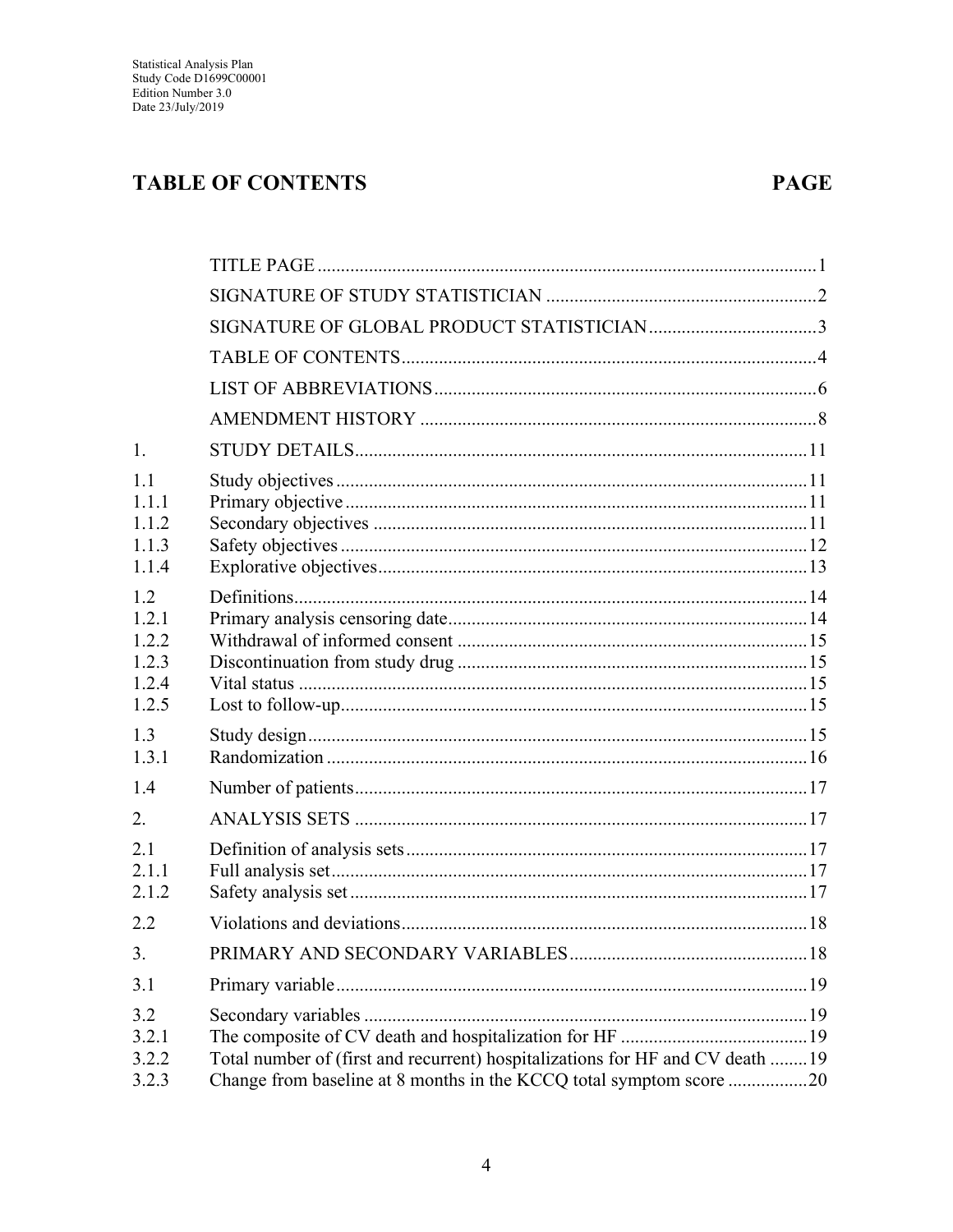| 3.2.4   | The composite of $\geq 50\%$ sustained decline in eGFR, end stage renal     |  |
|---------|-----------------------------------------------------------------------------|--|
| 3.2.5   |                                                                             |  |
| 3.3     |                                                                             |  |
| 4.      |                                                                             |  |
| 4.1     |                                                                             |  |
| 4.1.1   |                                                                             |  |
| 4.1.2   |                                                                             |  |
| 4.1.3   |                                                                             |  |
| 4.1.4   |                                                                             |  |
| 4.1.5   |                                                                             |  |
| 4.2     |                                                                             |  |
| 4.2.1   |                                                                             |  |
| 4.2.2   |                                                                             |  |
| 4.2.3   |                                                                             |  |
| 4.2.3.1 |                                                                             |  |
| 4.2.3.2 |                                                                             |  |
| 4.2.4   |                                                                             |  |
| 4.2.4.1 |                                                                             |  |
| 4.2.4.2 | Analysis of change from baseline at 8 months in the KCCQ total symptom      |  |
|         |                                                                             |  |
| 4.2.5   |                                                                             |  |
| 4.2.5.1 |                                                                             |  |
| 4.2.5.2 |                                                                             |  |
| 4.2.5.3 | Adverse events leading to discontinuation, interruption or dose reduction35 |  |
| 4.2.5.4 |                                                                             |  |
| 4.2.5.5 |                                                                             |  |
| 4.2.5.6 |                                                                             |  |
| 4.2.6   |                                                                             |  |
| 5.      |                                                                             |  |
| 6.      |                                                                             |  |
| 7.      |                                                                             |  |
| 8.      |                                                                             |  |
| 8.1     |                                                                             |  |
| 8.2     | Appendix B Estimation of clinically meaningful thresholds for KCCQ total    |  |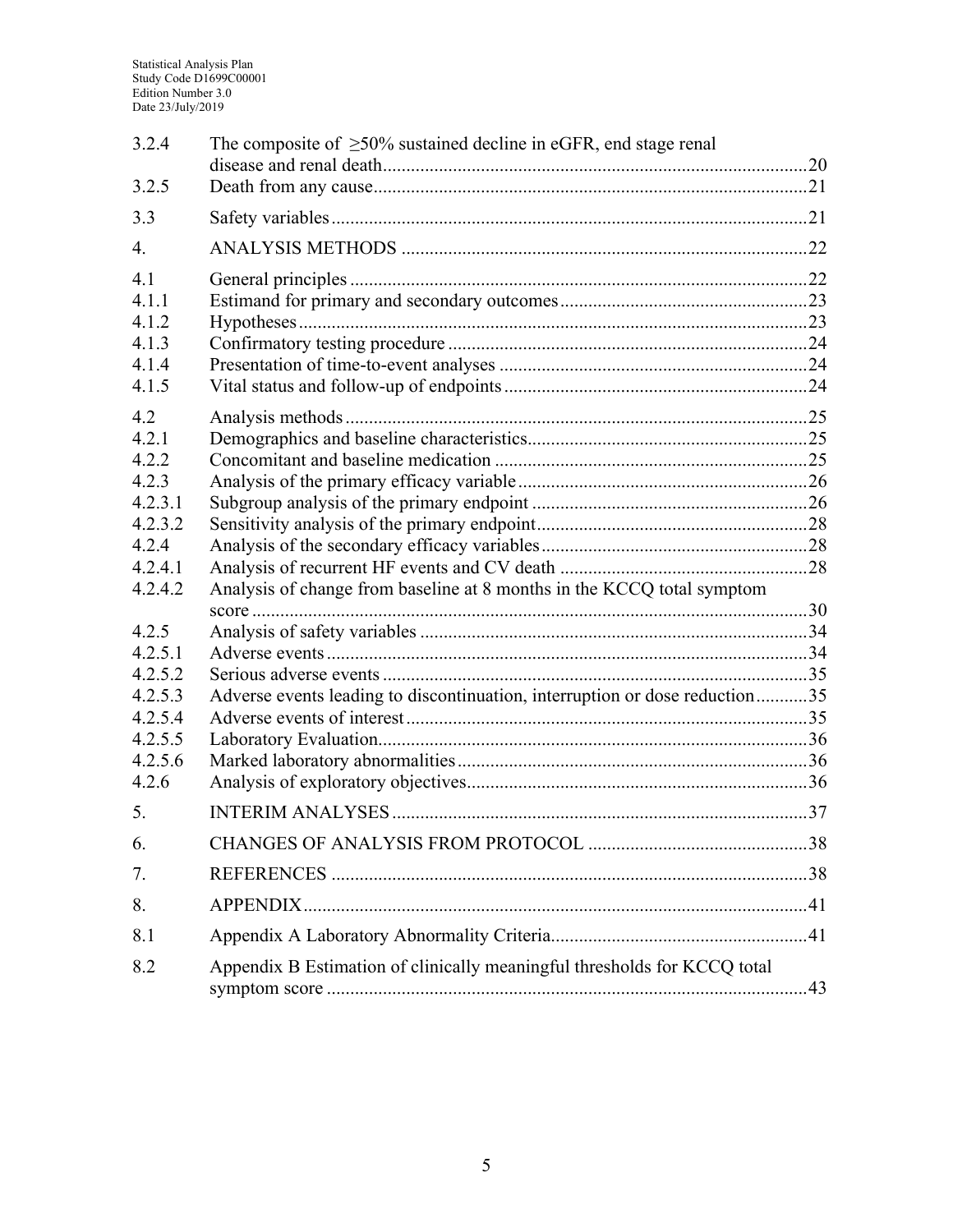# **LIST OF ABBREVIATIONS**

| Abbreviation or<br>special term | <b>Explanation</b>                                                  |
|---------------------------------|---------------------------------------------------------------------|
| AE                              | Adverse event                                                       |
| AF                              | Atrial fibrillation                                                 |
| <b>ATC</b>                      | Anatomical Therapeutic Chemical                                     |
| <b>CEA</b>                      | Clinical event adjudication                                         |
| <b>CKD-EPI</b>                  | Chronic kidney disease epidemiology collaboration equation          |
| <b>CMH</b>                      | Cochran-Mantel-Haenszel                                             |
| <b>CMWPC</b>                    | Clinically meaningful within-patient change                         |
| <b>CSP</b>                      | Clinical study protocol                                             |
| <b>CSS</b>                      | KCCQ clinical summary score                                         |
| <b>CV</b>                       | Cardiovascular                                                      |
| <b>DAE</b>                      | Adverse event leading to discontinuation of investigational product |
| <b>DMC</b>                      | Data monitoring committee                                           |
| eCDF                            | Empirical cumulative distribution function                          |
| eCRF                            | Electronic case report form                                         |
| eGFR                            | Estimated glomerular filtration rate                                |
| <b>ESRD</b>                     | End stage renal disease                                             |
| FAS                             | Full analysis set                                                   |
| HbAlc                           | Glycosylated haemoglobin                                            |
| HF                              | Heart failure                                                       |
| <b>HFrEF</b>                    | Heart failure with reduced ejection fraction                        |
| <b>HR</b>                       | Hazard ratio                                                        |
| IP                              | Investigational Product (dapagliflozin or matching placebo)         |
| <b>ITT</b>                      | Intention to treat                                                  |
| <b>IxRS</b>                     | Interactive Voice/Web Response System                               |
| <b>KCCQ</b>                     | Kansas City Cardiomyopathy Questionnaire                            |
| KM                              | Kaplan-Meier                                                        |
| <b>LTFU</b>                     | Lost to follow-up                                                   |
| <b>LVEF</b>                     | Left ventricular ejection fraction                                  |
| MA                              | Marked abnormality                                                  |
| <b>MAR</b>                      | Missing at random                                                   |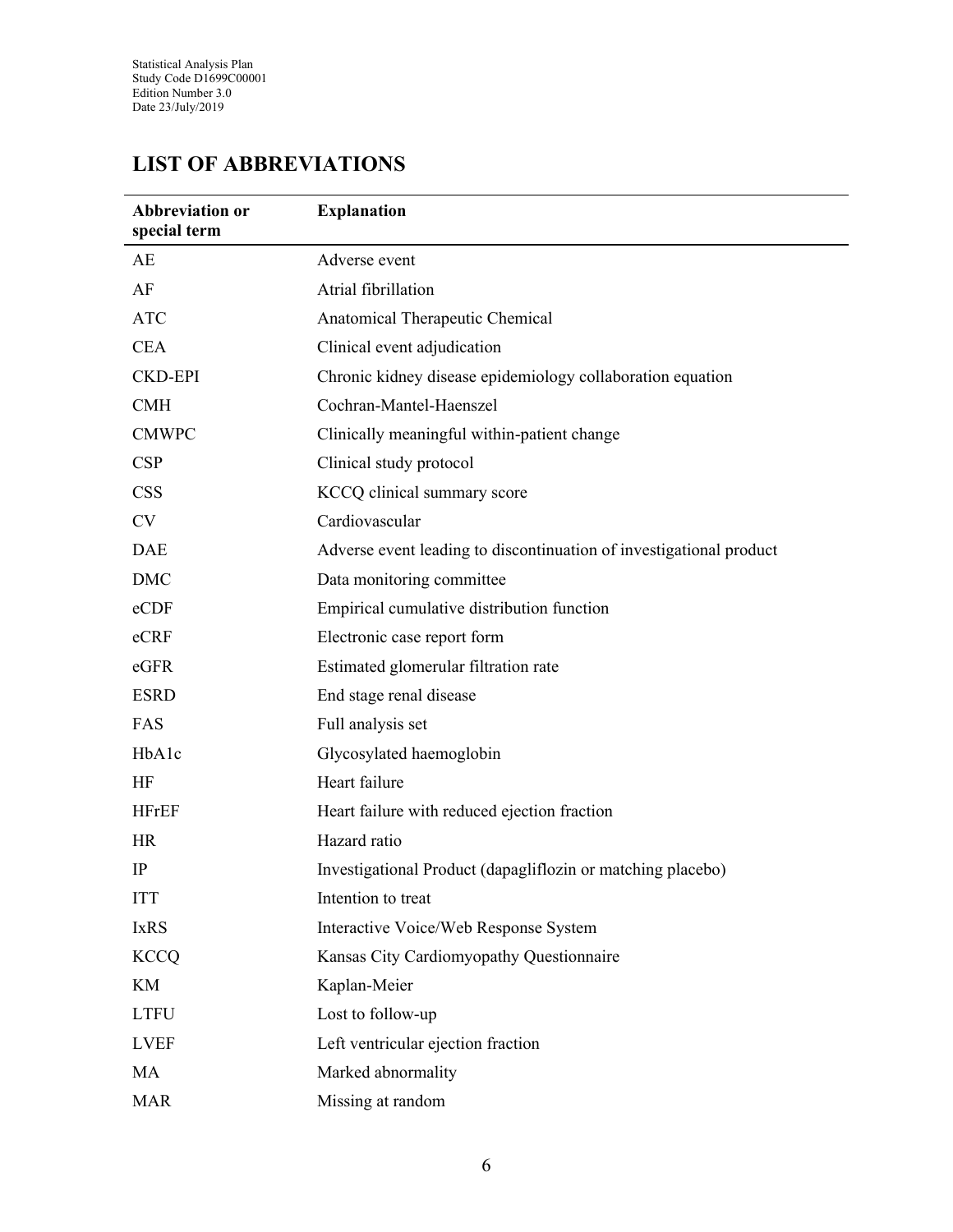Statistical Analysis Plan Study Code D1699C00001 Edition Number 3.0 Date 23/July/2019

| <b>Abbreviation or</b><br>special term | <b>Explanation</b>                           |
|----------------------------------------|----------------------------------------------|
| MedDRA                                 | Medical dictionary for regulatory activities |
| MI                                     | Myocardial infarction                        |
| <b>MMRM</b>                            | Mixed model repeated measures                |
| <b>MRA</b>                             | Mineralocorticoid antagonist                 |
| NT-proBNP                              | N-terminal pro b-type natriuretic peptide    |
| <b>NYHA</b>                            | New York Heart Association                   |
| <b>PACD</b>                            | Primary analysis censoring date              |
| <b>PGIS</b>                            | Patient global impression of severity        |
| <b>ROC</b>                             | Receiver operating characteristic            |
| <b>SAE</b>                             | Serious adverse event                        |
| <b>SAP</b>                             | Statistical analysis plan                    |
| <b>SCV</b>                             | Study closure visit                          |
| <b>SED</b>                             | Study end date                               |
| <b>SD</b>                              | Standard deviation                           |
| T <sub>2</sub> D                       | Type 2 diabetes                              |
| <b>TSS</b>                             | KCCQ total symptom score                     |
| <b>WoC</b>                             | Withdrawal of consent                        |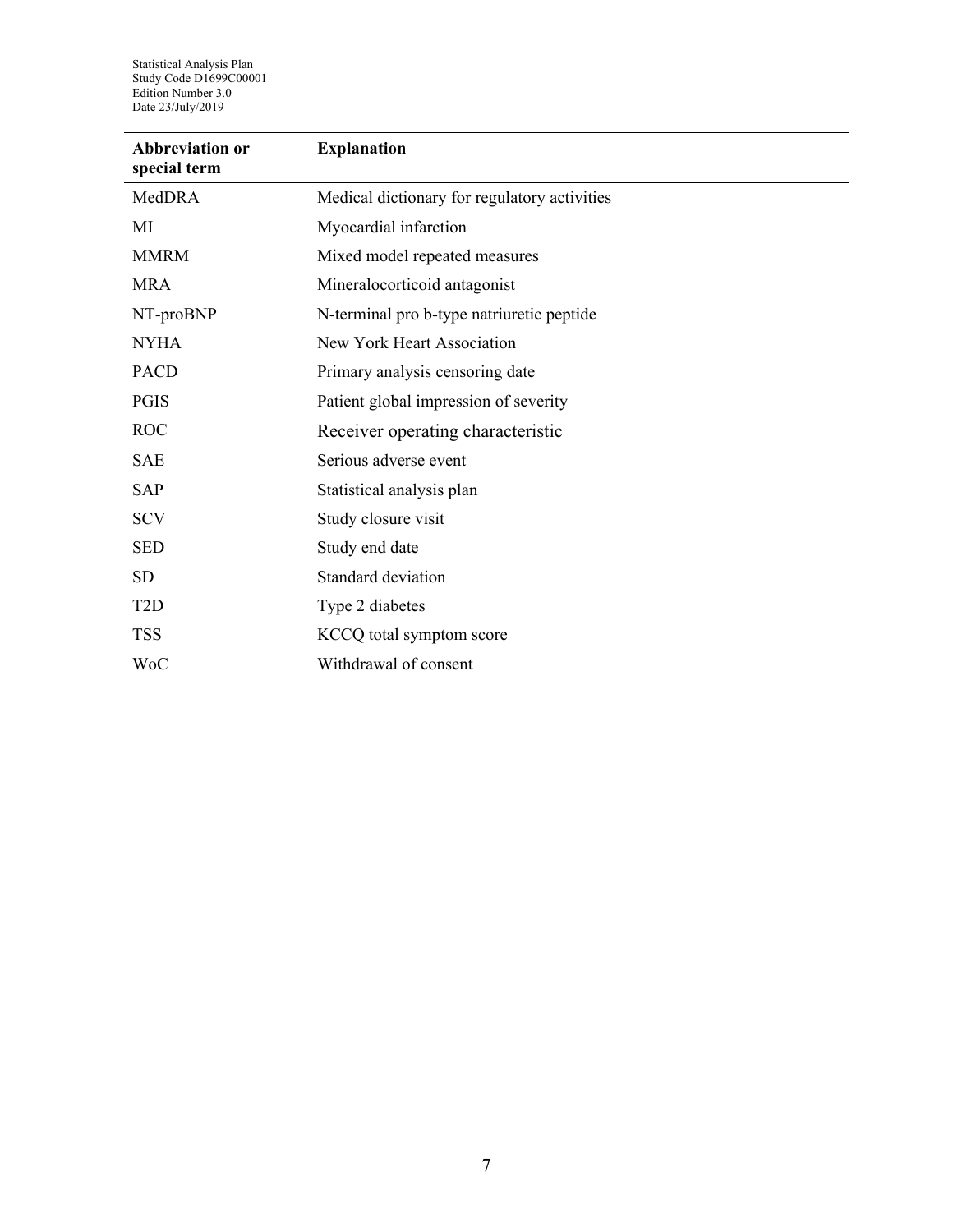## **AMENDMENT HISTORY**

| <b>Date /Version</b>        | <b>Brief description of change</b>                                                                                                                                                                                |  |
|-----------------------------|-------------------------------------------------------------------------------------------------------------------------------------------------------------------------------------------------------------------|--|
| 1 Feb 2017 /<br>Version 1.0 | Version 1.0 signed                                                                                                                                                                                                |  |
| 19 Feb 2019<br>/Version 2.0 | Secondary objective for KCCQ changed from clinical summary score to total<br>symptom score, following protocol update (protocol version 2.0, 26 October<br>2017) [Section 1.1.2, 3.2.3, 4.2.4.2]                  |  |
|                             | AEs leading to a risk for lower limb amputations added to safety objective,<br>following protocol update [section 1.1.3, 3.3]                                                                                     |  |
|                             | Echocardiography substudy added to exploratory objective, following protocol<br>update [section $1.1.4$ ]                                                                                                         |  |
|                             | Clarification of prohibited concomitant medication added [section 2.2, 4.2.2]                                                                                                                                     |  |
|                             | The analysis of the KCCQ endpoint changed to a composite rank-based method,<br>following FDA feedback regarding the initially proposed mixed model repeated<br>measures approach. [Section 3.2.3, 4.1.1, 4.2.4.2] |  |
|                             | Adjudication requirement for potential events related to eGFR decline was<br>removed, following protocol update [Section 3, 3.2.4, 4.2]                                                                           |  |
|                             | Event types that are being withheld from reporting to health authorities limited<br>to HF events and death (Renal events will not be withheld). [Section 3.3]                                                     |  |
|                             | Definition of baseline diabetic status for subgroup analysis added [Section 4.1]                                                                                                                                  |  |
|                             | eGFR will be calculated from central laboratory creatinine values, rather than<br>using eGFR calculated by central laboratory. [Section 4.1]                                                                      |  |
|                             | Clarification that the significance level will be determined based on the exact<br>actual proportion of primary endpoints included in the interim analysis [Section<br>$4.2$ ]                                    |  |
|                             | Updates to the list of subgroups [Section 4.2.3.1, Table 1]                                                                                                                                                       |  |
|                             | Diuretics removed due to small group of patients not on diuretics.                                                                                                                                                |  |
|                             | History of hypertension replaced by etiology of HF (Ischemic vs Non-<br>ischemic/unknown).                                                                                                                        |  |
|                             | Clarification that atrial fibrillation group will include patients with atrial<br>٠<br>flutter and be based on enrolment ECG                                                                                      |  |
|                             | Definition of T2D subgroup clarified                                                                                                                                                                              |  |
|                             | In consideration of large variability associated with few events, it has been<br>specified that HRs with confidence intervals will not be presented if less than 15<br>events in asubgroup [Section 4.2.3.1]      |  |
|                             | Specification that 'on+off' treatment will be considered the primary analysis<br>approach for fractures and amputations [section 4.2.5]                                                                           |  |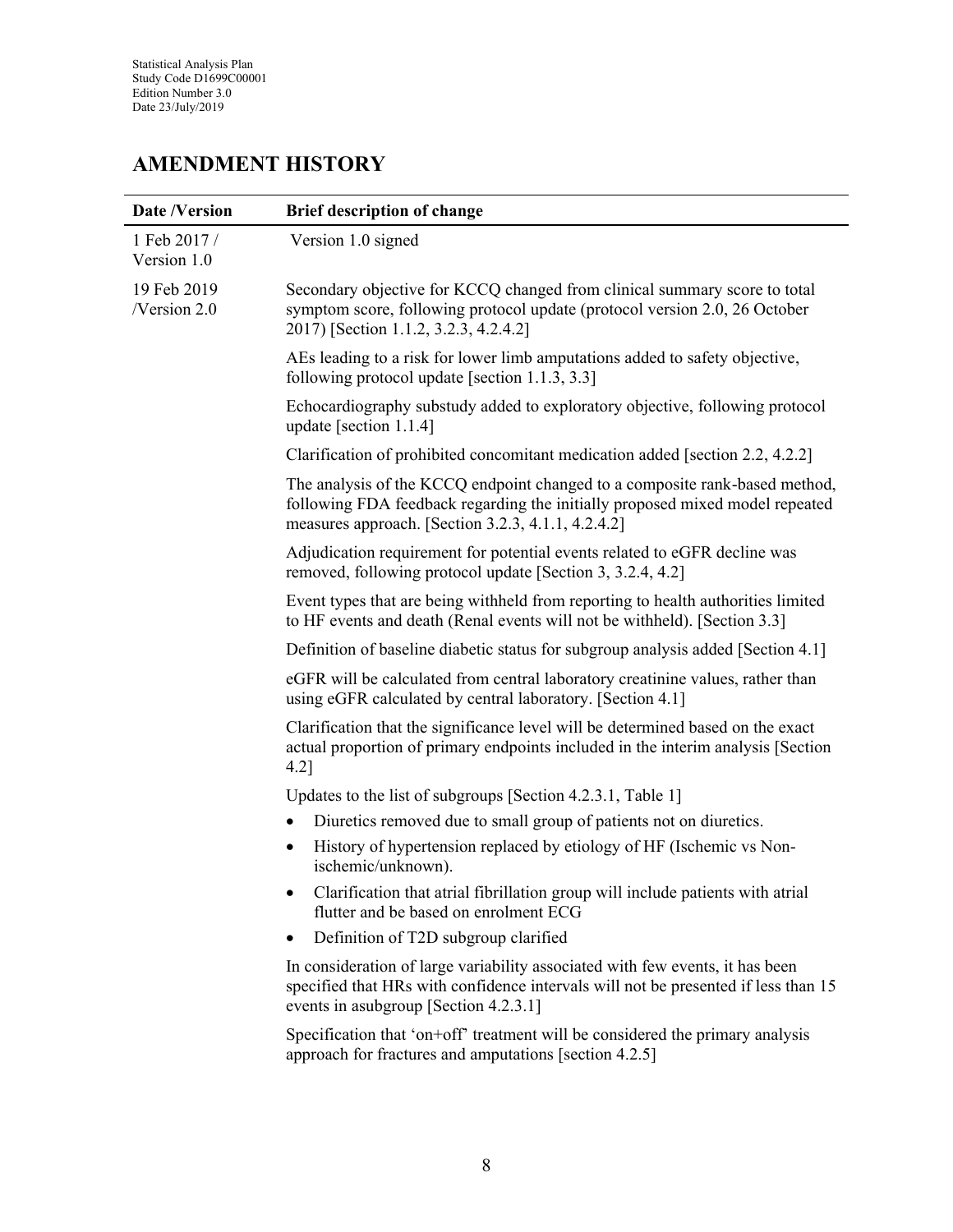| <b>Date /Version</b>          | <b>Brief description of change</b>                                                                                                                                                                                                                                                                                                                                                                                |  |
|-------------------------------|-------------------------------------------------------------------------------------------------------------------------------------------------------------------------------------------------------------------------------------------------------------------------------------------------------------------------------------------------------------------------------------------------------------------|--|
|                               | Statement about urinalysis data removed. This was included by mistake in<br>version 1.0. No central laboratory measurements are collected in this study<br>[Section $4.2.5.5$ ]                                                                                                                                                                                                                                   |  |
|                               | Statement about presentation of potential events of Fournier's gangrene added<br>[Section 4.2.5.4]                                                                                                                                                                                                                                                                                                                |  |
|                               | Clarification that presentation of DKA will primarily be based on adjudicated<br><b>DKA</b>                                                                                                                                                                                                                                                                                                                       |  |
|                               | Statement about a primary analysis censoring date to be applied after a decision<br>to stop the trial after interim analysis added [Section 5]                                                                                                                                                                                                                                                                    |  |
| 23 July 2019 /<br>Version 3.0 | Details of statistical methods, assumptions and references for the joint frailty<br>model of recurrent HF events and CV death added based on FDA request.<br>Details about Ghosh and Lin plot added. [section 3.2.2 and 4.2.4.1]                                                                                                                                                                                  |  |
|                               | Removed reference to the R package Sanon (Kawaguchi et al 2011) for<br>derivation of the adjusted win ratio as the Mann-Whitney odds estimate and<br>removed the intermediate step to explicitly calculate the standard error of the<br>Mann-Whitney odds. The same statistic will be derived using SAS as described<br>in Koch et al 1998 (reference added) [section 4.2.4.2, Estimation of treatment<br>effect] |  |
|                               | Additional details regarding responder analysis of KCCQ TSS added [section<br>4.2.4.2, Estimation of treatment effect].                                                                                                                                                                                                                                                                                           |  |
|                               | Handling of patients whose baseline value is too high/low to make it<br>$\bullet$<br>possible to achieve the threshold for improvement/deterioration.                                                                                                                                                                                                                                                             |  |
|                               | Details of logistic regression of the proportion of patients achieving the<br>٠<br>responder thresholds added.                                                                                                                                                                                                                                                                                                    |  |
|                               | Responder analysis by thresholds derived from anchor-based analysis<br>٠<br>added.                                                                                                                                                                                                                                                                                                                                |  |
|                               | Clarification added regarding the variable representing the number of HF events<br>in multiple imputation of missing TSS values. [section 4.2.4.2, Handling of<br>missing data]                                                                                                                                                                                                                                   |  |
|                               | Clarification of use of imputed TSS values in responder analysis [section]<br>4.2.4.2, Handling of missing data]                                                                                                                                                                                                                                                                                                  |  |
|                               | Correction: Descriptive statistics for KCCQ scores will be presented at 4 and 8<br>months [section 4.2.4.2, Supportive and sensitivity analyses]                                                                                                                                                                                                                                                                  |  |
|                               | Correction to clarify how the sensitivity analysis of change from baseline TSS is<br>different from the main analysis in terms of handling patients who died.<br>[section 4.2.4.2, Supportive and sensitivity analyses]                                                                                                                                                                                           |  |
|                               | Correction: Removed creatinine clearance from laboratory variables to be<br>summarized. Assessment of creatinine clearance is not defined in the study<br>protocol. [section $4.2.5.5$ ]                                                                                                                                                                                                                          |  |
|                               |                                                                                                                                                                                                                                                                                                                                                                                                                   |  |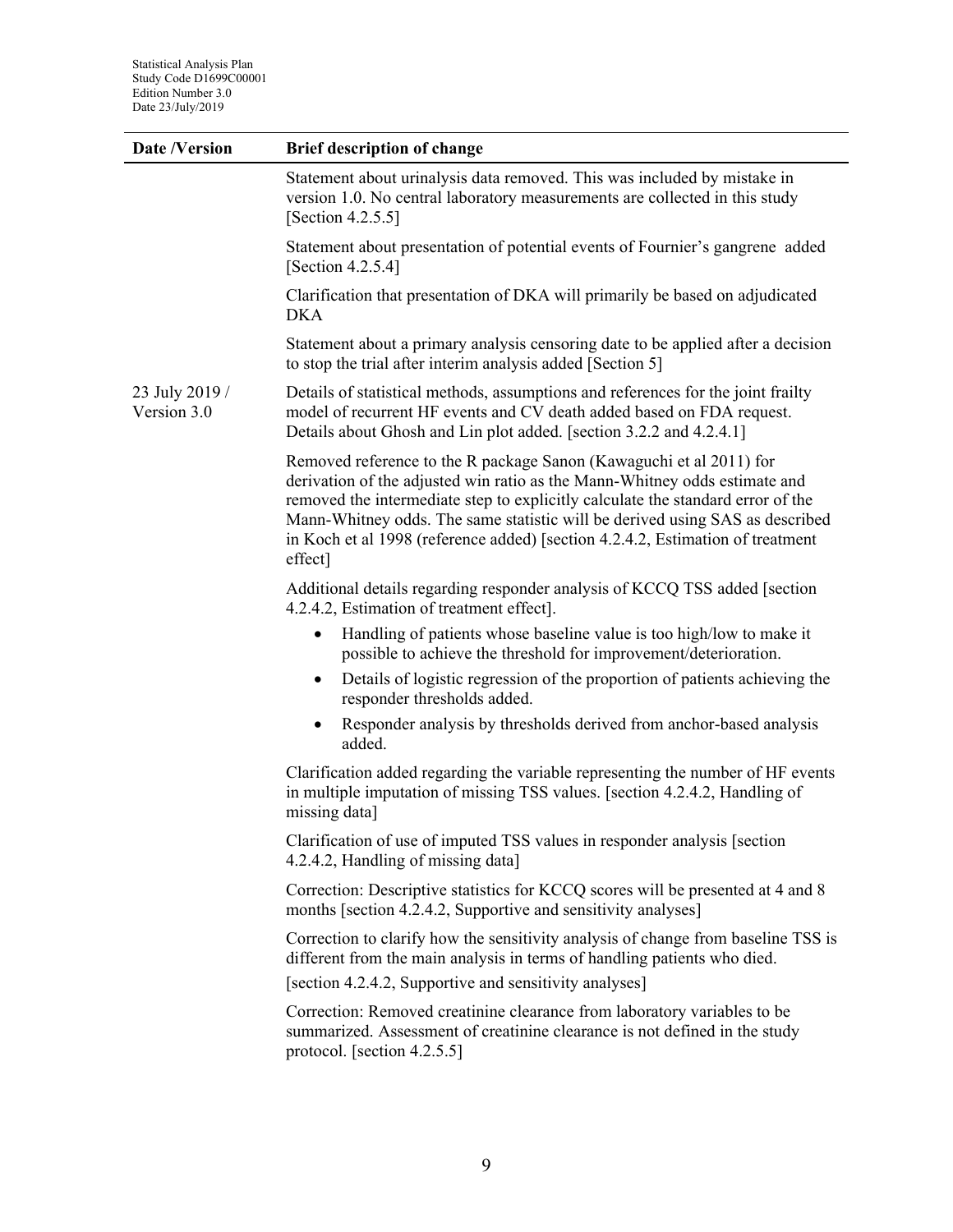| Date /Version | <b>Brief description of change</b>                                                                                                                                                                                                                                                      |  |
|---------------|-----------------------------------------------------------------------------------------------------------------------------------------------------------------------------------------------------------------------------------------------------------------------------------------|--|
|               | Marked lab abnormality criteria for creatinine clearance $\leq 45$ mL/min and eGFR<br>$\leq$ 45 mL/min/1.73m <sup>2</sup> were removed since not considered appropriate criteria for<br>abnormality in the enrolled study population and had been included by mistake.<br>[Appendix A]. |  |
|               | The criterion serum creatinine $\geq$ 1.5xbaseline was retained and serum creatinine<br>$\geq$ 2xbaseline was added.                                                                                                                                                                    |  |
|               | Added Appendix B describing the estimation of clinically meaningful thresholds<br>for KCCQ TSS.                                                                                                                                                                                         |  |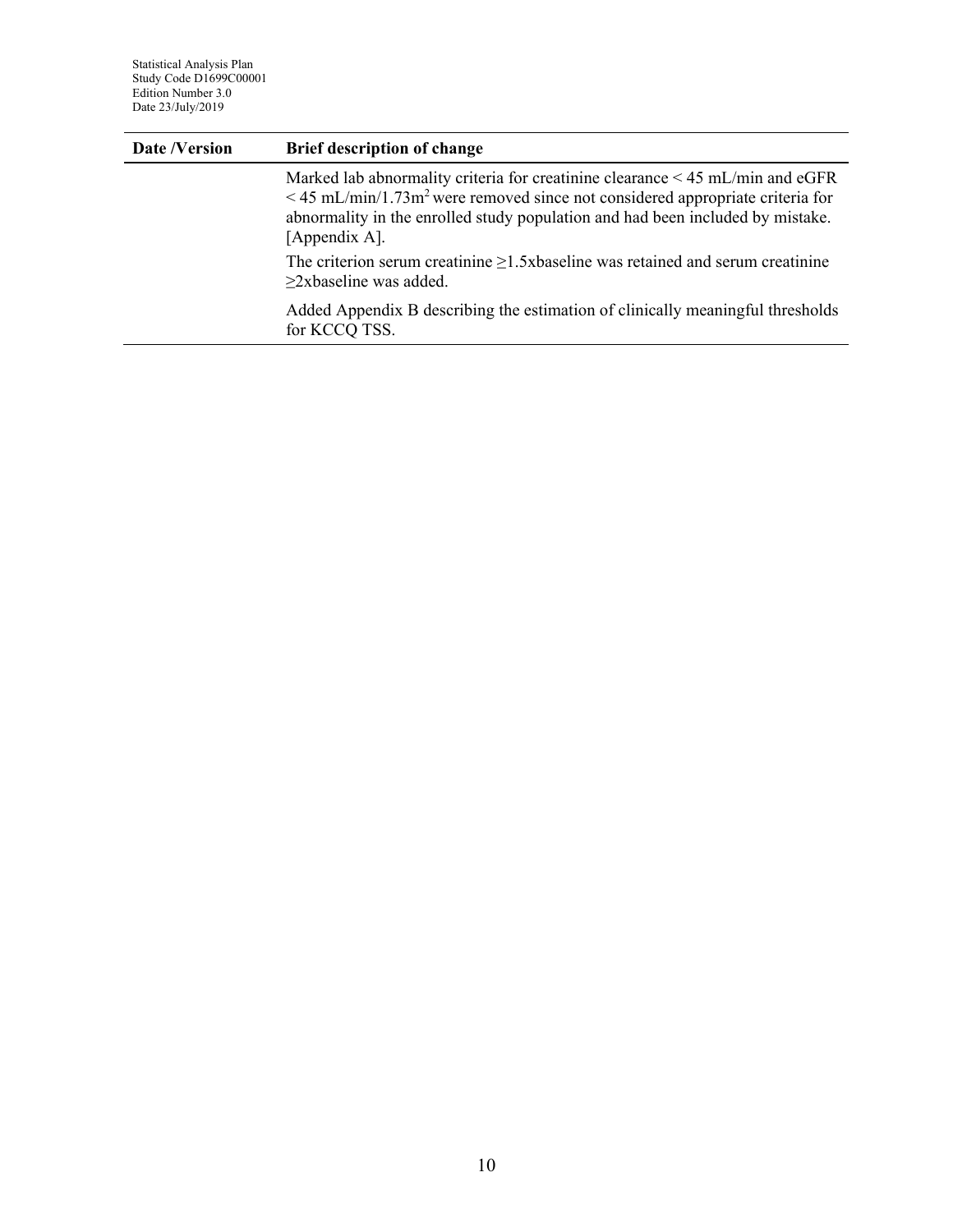## **1. STUDY DETAILS**

# **1.1 Study objectives**

## <span id="page-10-0"></span>**1.1.1 Primary objective**

| <b>Primary Objective:</b>                                                                                                                                                                                                          | <b>Outcome Measure:</b>                                                                                                                                         |
|------------------------------------------------------------------------------------------------------------------------------------------------------------------------------------------------------------------------------------|-----------------------------------------------------------------------------------------------------------------------------------------------------------------|
| To determine whether dapagliflozin is superior<br>to placebo, when added to standard of care, in<br>reducing the incidence of CV death or a HF<br>event (hospitalization for HF or equivalent HF<br>event, ie an urgent HF visit). | Time to the first occurrence of any of the components<br>of this composite:<br>CV death<br>2.<br>Hospitalization for HF<br>$\mathfrak{Z}$<br>An urgent HF visit |

### <span id="page-10-1"></span>**1.1.2 Secondary objectives**

| <b>Secondary Objective:</b>                                                                                                                                               | <b>Outcome Measure:</b>                                                                                                                       |
|---------------------------------------------------------------------------------------------------------------------------------------------------------------------------|-----------------------------------------------------------------------------------------------------------------------------------------------|
| To compare the effect of dapagliflozin versus<br>placebo on CV death or hospitalization for HF.                                                                           | Time to the first occurrence of either of the<br>components of this composite:                                                                |
|                                                                                                                                                                           | 1.<br>CV death                                                                                                                                |
|                                                                                                                                                                           | 2.<br>Hospitalization for HF                                                                                                                  |
| To compare the effect of dapagliflozin versus<br>placebo on total number of recurrent HF<br>hospitalizations and CV death.                                                | Total number of (first and recurrent) HF<br>hospitalizations and CV death.                                                                    |
| To compare the effect of treatment with<br>dapagliflozin versus placebo on the Kansas<br>City Cardiomyopathy Questionnaire (KCCQ)<br>total symptom score for HF symptoms. | Change from baseline measured at 8 months in the<br>total symptom score of the KCCQ, a specific HF<br>patient reported outcome questionnaire. |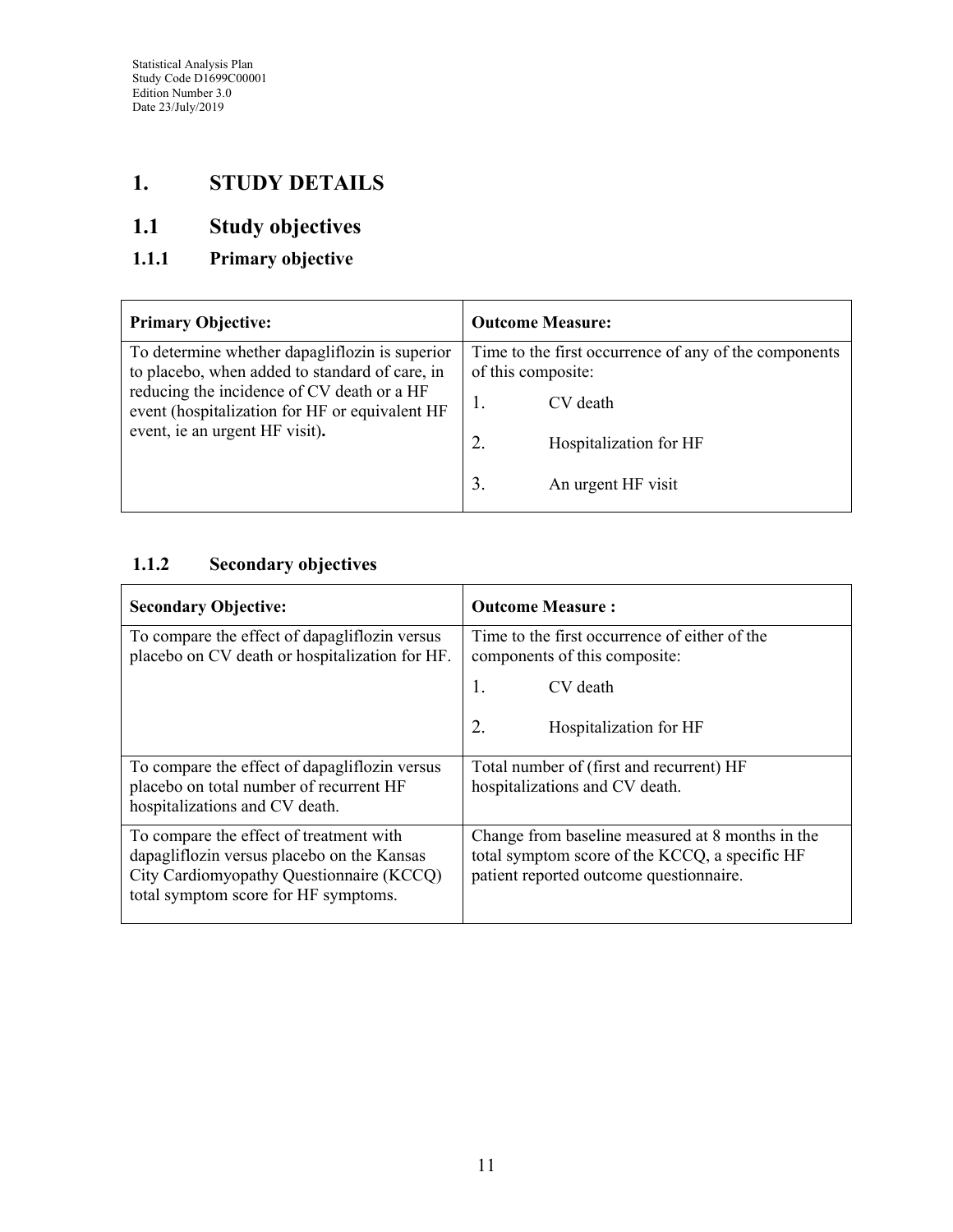| To determine if dapagliflozin compared with<br>placebo reduces the incidence of a composite<br>endpoint of worsening renal function. | Time to the first occurrence of any of the components<br>of this composite:<br>$>50\%$ sustained decline in eGFR<br>1.<br>$\overline{2}$ .<br>Reaching End Stage Renal Disease<br>(ESRD)<br>Sustained eGFR<br>$\leq$ 15 ml/min/1.73m <sup>2</sup> or,<br>Chronic dialysis treatment or,<br>Receiving a renal transplant<br>Renal death<br>3. |
|--------------------------------------------------------------------------------------------------------------------------------------|----------------------------------------------------------------------------------------------------------------------------------------------------------------------------------------------------------------------------------------------------------------------------------------------------------------------------------------------|
|                                                                                                                                      |                                                                                                                                                                                                                                                                                                                                              |
| To determine whether dapagliflozin, compared<br>with placebo, reduces the incidence of all-<br>cause mortality.                      | Time to death from any cause.                                                                                                                                                                                                                                                                                                                |

## **1.1.3 Safety objectives**

| <b>Safety Objective:</b>                                                                | <b>Outcome Measure:</b>                    |
|-----------------------------------------------------------------------------------------|--------------------------------------------|
| To evaluate the safety and tolerability of<br>dapagliflozin in this patient population. | 1.<br>Serious Adverse Events (SAEs)        |
|                                                                                         | 2.<br>Discontinuation of IP due to Adverse |
|                                                                                         | Events (DAEs)                              |
|                                                                                         | 3.<br>Changes in clinical                  |
|                                                                                         | chemistry/haematology parameters           |
|                                                                                         | 4.<br>Adverse events of interest (volume)  |
|                                                                                         | depletion, renal events, major             |
|                                                                                         | hypoglycaemic events, fractures, diabetic  |
|                                                                                         | ketoacidosis (DKA), AEs leading to         |
|                                                                                         | amputation and AEs leading to a risk for   |
|                                                                                         | lower limb amputations ["preceding"]       |
|                                                                                         | events"])                                  |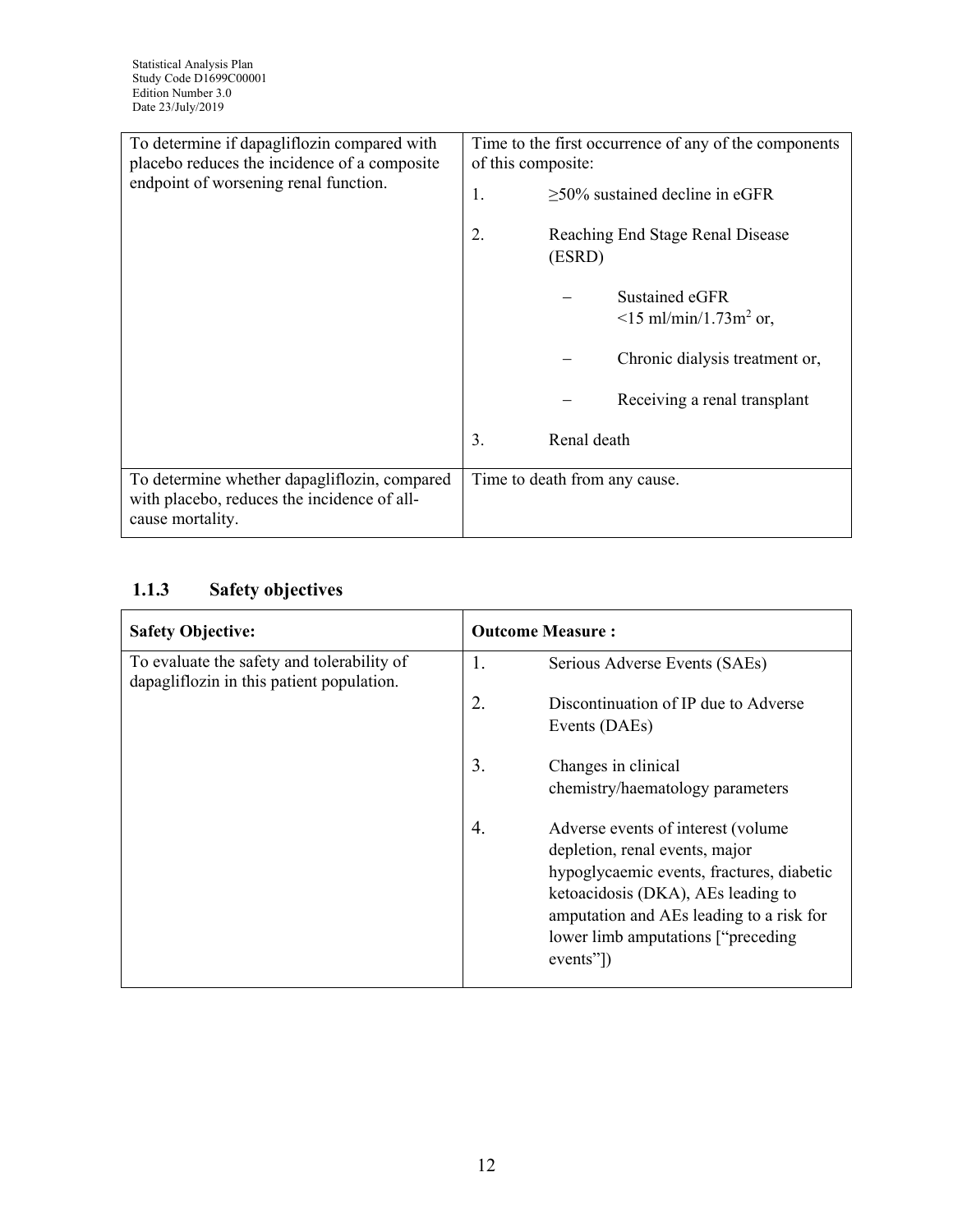## **1.1.4 Explorative objectives**

| <b>Exploratory Objective:</b>                                                                                                                                 | <b>Outcome Measure:</b>                                                                                                                                                                                                                                                   |  |  |  |  |
|---------------------------------------------------------------------------------------------------------------------------------------------------------------|---------------------------------------------------------------------------------------------------------------------------------------------------------------------------------------------------------------------------------------------------------------------------|--|--|--|--|
| To compare the effect of dapagliflozin versus<br>placebo on an expanded composite outcome                                                                     | Time to the first occurrence of any of the components<br>of the expanded composite worsening HF outcome:                                                                                                                                                                  |  |  |  |  |
| reflecting worsening of HF.                                                                                                                                   | $\overline{4}$ .<br>CV death                                                                                                                                                                                                                                              |  |  |  |  |
|                                                                                                                                                               | 5.<br>Hospitalization for HF                                                                                                                                                                                                                                              |  |  |  |  |
|                                                                                                                                                               | 6.<br>An urgent HF visit                                                                                                                                                                                                                                                  |  |  |  |  |
|                                                                                                                                                               | 7.<br>Documented evidence of worsening HF<br>symptoms/signs leading to initiation of a<br>new treatment for HF sustained for at least<br>4 weeks or augmentation of existing oral<br>therapy for HF (eg, increase in dose of<br>diuretic) sustained for at least 4 weeks. |  |  |  |  |
| To determine whether dapagliflozin compared<br>with placebo will have effect on New York<br>Heart Association (NYHA) class.                                   | Change in NYHA class from baseline.                                                                                                                                                                                                                                       |  |  |  |  |
| To determine whether dapagliflozin compared<br>with placebo will reduce the incidence of<br>diagnosis of AF in patients without history of<br>AF at baseline. | Proportion of patients without history of AF at<br>baseline with a new diagnosis of AF during the study.                                                                                                                                                                  |  |  |  |  |
| To determine whether dapagliflozin compared<br>with placebo will result in a reduction of the<br>incidence of hyper – and hypokalaemia.                       | Time to the first occurrence of each of any of the<br>following central lab levels of serum potassium:<br>$>6.0$ mmol/L<br>$>5.5$ mmol/L<br>$<$ 3.5 mmol/L<br>$<$ 3.0 mmol/L                                                                                              |  |  |  |  |
| To determine whether dapagliflozin compared<br>with placebo will affect the number of events<br>of doubling of serum creatinine.                              | Number of events with doubling of serum creatinine<br>(compared with the most recent laboratory<br>measurement).                                                                                                                                                          |  |  |  |  |
| To determine whether dapagliflozin compared<br>with placebo will reduce the incidence of<br>diagnosis of T2D in patients without diabetes<br>at baseline.     | Proportion of patients without T2D at baseline with a<br>new diagnosis of T2D during the study.                                                                                                                                                                           |  |  |  |  |
| To determine whether dapagliflozin compared<br>with placebo will have effect on HbA1c in<br>T2D subgroup.                                                     | Changes in HbA1c from baseline.                                                                                                                                                                                                                                           |  |  |  |  |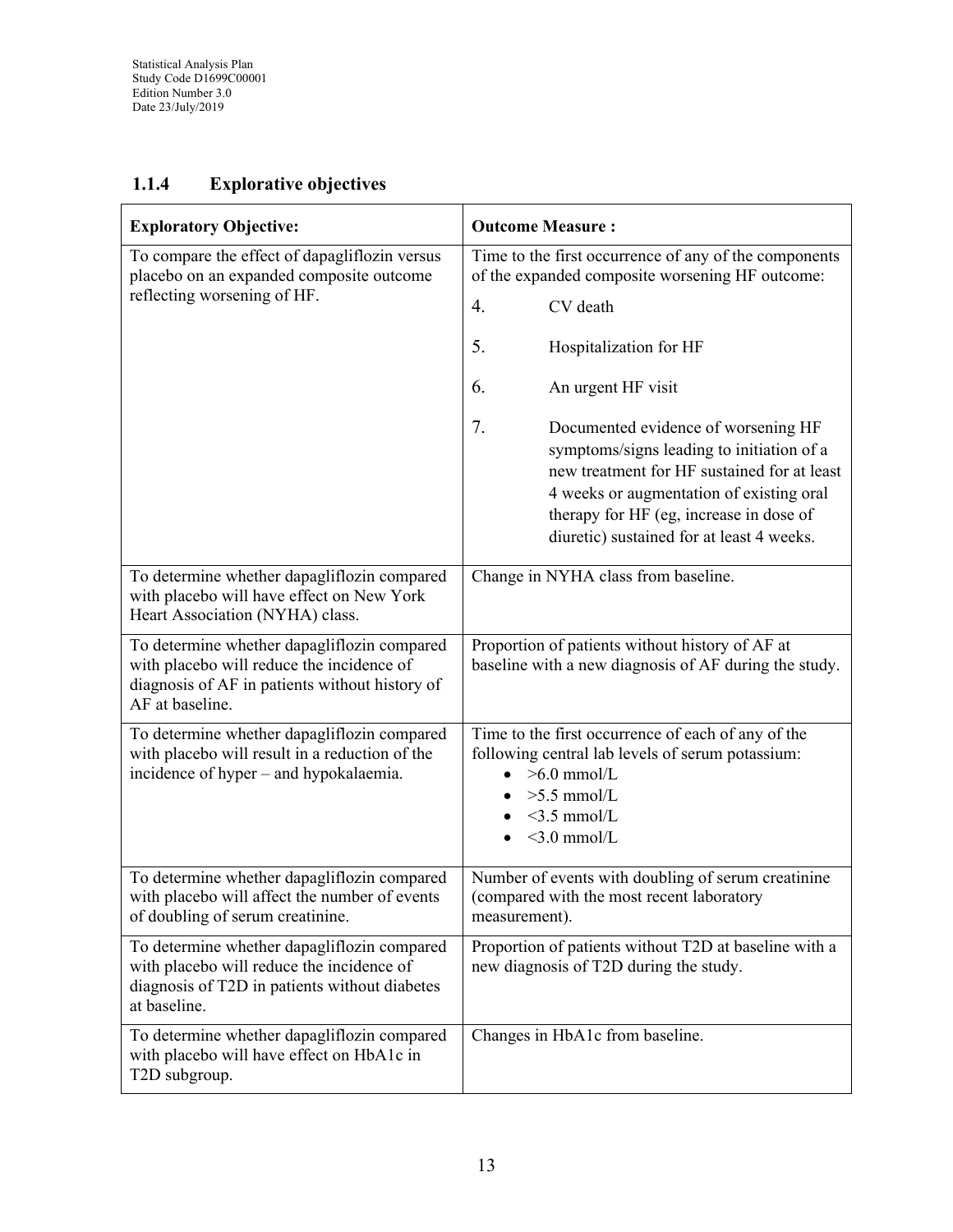| To determine whether dapagliflozin compared<br>with placebo will have an effect on systolic<br>BP.                                                                                                                                 | Change in systolic BP from baseline.                   |
|------------------------------------------------------------------------------------------------------------------------------------------------------------------------------------------------------------------------------------|--------------------------------------------------------|
| To determine whether dapagliflozin compared<br>with placebo will have an effect on body<br>weight.                                                                                                                                 | Change in body weight from baseline.                   |
| To determine whether dapagliflozin compared<br>with placebo will reduce the incidence of<br>myocardial infarction (MI).                                                                                                            | Time to first fatal or non-fatal MI.                   |
| To determine whether dapagliflozin compared<br>with placebo will reduce the incidence of any<br>stroke (ischemic, hemorrhagic, or<br>undetermined).                                                                                | Time to first fatal or non-fatal stroke of any cause.  |
| To compare the effect of dapagliflozin versus<br>placebo on health status assessed by Patient<br>Global Impression of Change (PGIC) and<br>Patient global impression of severity (PGIS)<br>questionnaires.                         | Changes in health status measured by PGIC and<br>PGIS. |
| To compare the effect of dapagliflozin versus<br>placebo on health status assessed by EuroQol<br>five-dimensional five-level questionnaire (EQ-<br>5D-5L) to support health economic analysis<br>and health technology assessment. | Changes in health status measured by EQ-5D-5L.         |
| To collect and analyse pharmacokinetic (PK)<br>samples for dapagliflozin concentration.                                                                                                                                            | Not applicable. Results will be reported separately.   |
| To assess cardiac structure and function with<br>echocardiography at baseline and 8 months<br>follow-up.                                                                                                                           | Not applicable. Results will be reported separately.   |
| To collect and store samples of plasma and<br>serum for future exploratory biomarker<br>research.                                                                                                                                  | Not applicable. Results will be reported separately.   |

## **1.2 Definitions**

#### **1.2.1 Primary analysis censoring date**

The executive committee and AstraZeneca will monitor the accrual of endpoint events and when appropriate define the primary analysis censoring date (PACD) at which time at least the pre-defined target number of 844 events for the primary composite endpoint is expected to have occurred. The study sites will be instructed to plan for study closure visits to be performed after PACD.

The analyses of the endpoint events will include events with onset on or prior to PACD. Event free patients who have not been prematurely censored due to incomplete information (see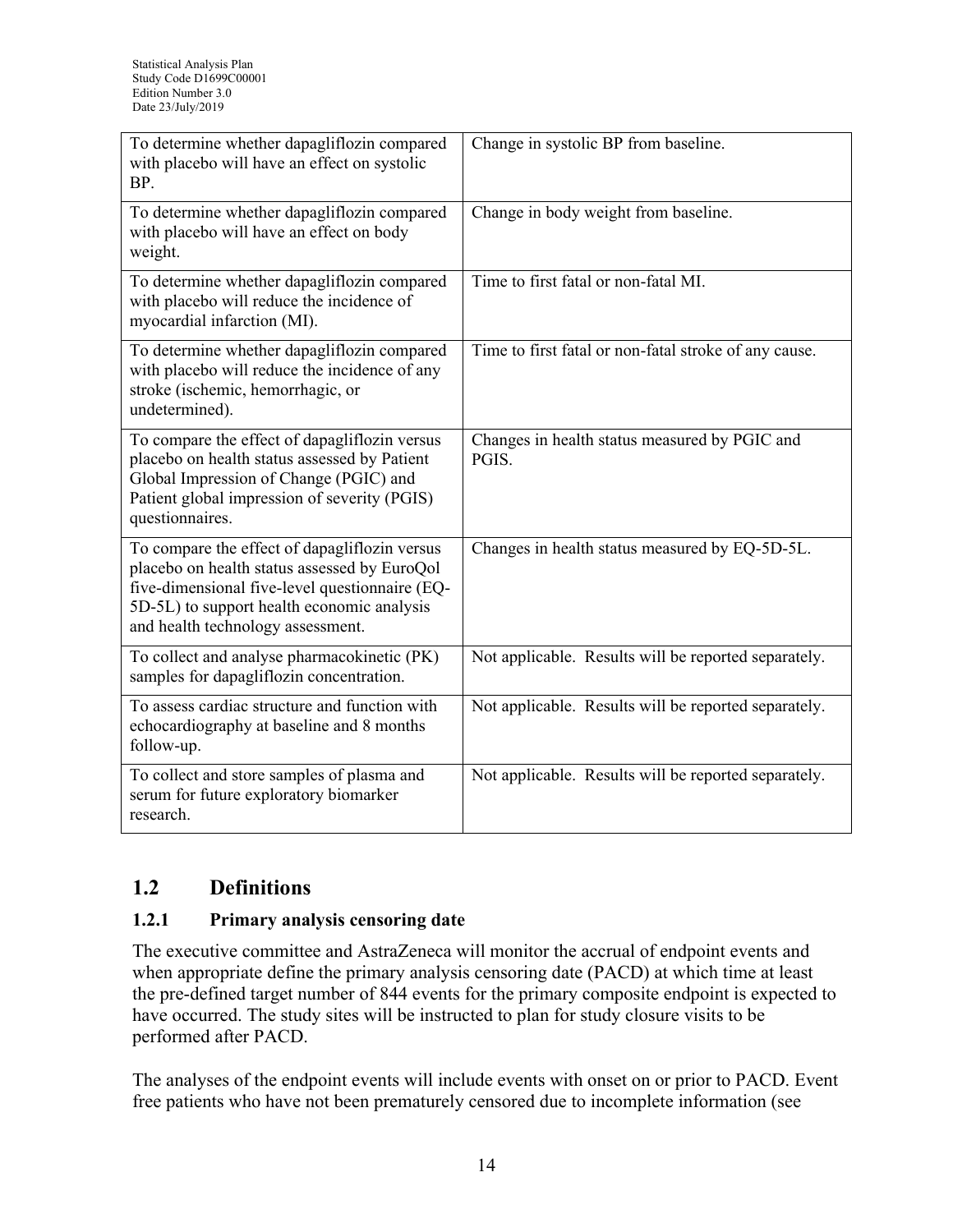Section [3.1](#page-18-0) and [3.2\)](#page-18-1) will be censored at PACD. Endpoint events with onset after PACD will also be adjudicated.

## **1.2.2 Withdrawal of informed consent**

Withdrawal of consent (WoC) means withdrawal from study and should only occur if the patient does not agree to any kind of further assessment at all. No data after date of WoC should be collected, with the exception of vital status (dead or alive) at the end of the study collected from public sources, which will be included in the analysis of death from any cause as a sole outcome and in patient disposition summaries. Data collected on or prior to date of WoC will be included in analyses.

## **1.2.3 Discontinuation from study drug**

Discontinuation from study drug does not mean WoC. Optimally, patients who discontinue from study drug should continue study visits according to plan until study closure. Alternatively, if the patient does not agree to this approach, modified follow-up should be arranged. Data from patients who did not withdraw consent will be included in the intention to treat (ITT) analyses irrespective of whether the event occurred before or following discontinuation of study drug.

## <span id="page-14-0"></span>**1.2.4 Vital status**

Known vital status at the end of the study will be defined when the patient is dead or has date last know alive on or after the PACD.

For patients who have withdrawn consent, the investigator will attempt to collect vital status from publicly available sources at study closure in compliance with local privacy laws/practices.

## **1.2.5 Lost to follow-up**

The term lost to follow-up (LTFU) will be limited to patients with unknown vital status at the end of the study as defined in Section [1.2.4.](#page-14-0) Other measures will be used to describe incomplete follow-up of the primary endpoint (Section [4.1.5\)](#page-23-0)

# **1.3 Study design**

This is an international, multicentre, parallel group, event-driven, randomized, double-blind, placebo-controlled study in patients with chronic heart failure with reduced ejection fraction (HFrEF), evaluating the effect of dapagliflozin 10 mg versus placebo, given once daily in addition to background regional standard of care therapy, for the prevention of cardiovascular (CV) death or reduction of heart failure (HF) events.

It is estimated that approximately 7000 patients at approximately 500-600 sites in 20-25 countries will be enrolled to reach the target of approximately 4500 randomized patients. The investigational product (IP) will be added to the prescribed background therapy for HF (and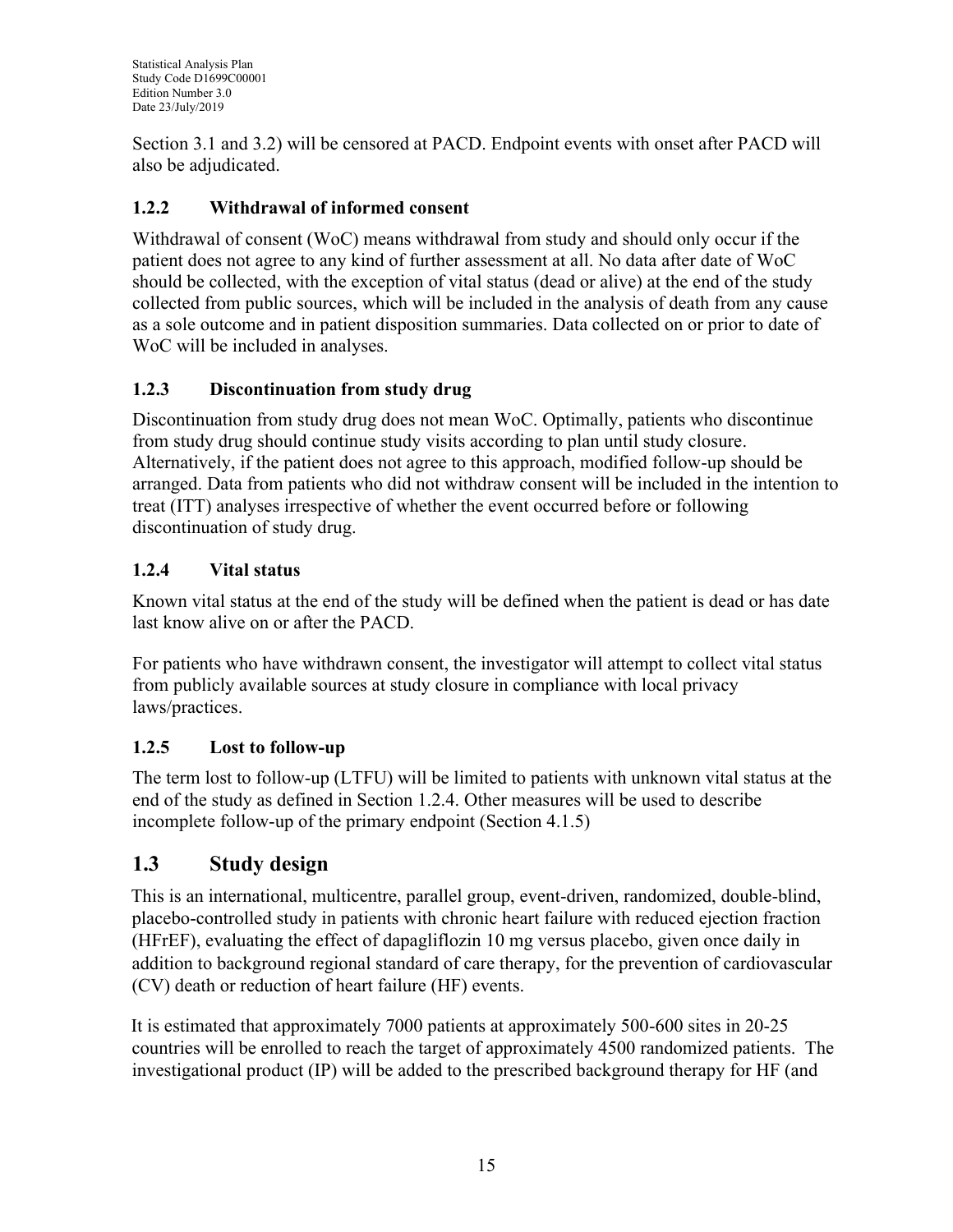background therapy for T2D when applicable) as considered appropriate by the investigator and in accordance with regional standards of care.

The anticipated duration of the study is approximately 33 months. The study closure procedures will be initiated when the predetermined number of adjudicated primary endpoints is predicted to have occurred (844). This date, which in the clinical study protocol (CSP) is termed study end date (SED) will be the common censoring date for efficacy time-to-event analyses. Thus, it will in this SAP be termed the primary analysis censoring date (PACD, [Figure 1\)](#page-15-0).

### <span id="page-15-0"></span>**Figure 1 Study flow chart**



## **1.3.1 Randomization**

Patients will be randomized 1:1 to either dapagliflozin 10 mg or placebo. Randomization will be stratified by type 2 diabetes (T2D) status at randomization (2 levels: with T2D; without T2D). T2D for stratified randomization is defined as established diagnosis of T2D or HbA1c more or equal to 6.5% (48 mmol/mol) shown at central laboratory test at enrolment (visit 1). See section [4.1](#page-21-0) for definition of baseline diabetic status for analysis.

Randomization will be performed in balanced blocks of fixed size. The randomization codes will be computer generated and loaded into the IxRS (Interactive Voice/Web Response System) database.

The number of randomized patients with and without T2D will be monitored in order to ensure a minimum of 30% in each sub-population. Randomization may be capped (ie, no more patients can be randomized in a specific sub-population) if the pre-determined limit is reached.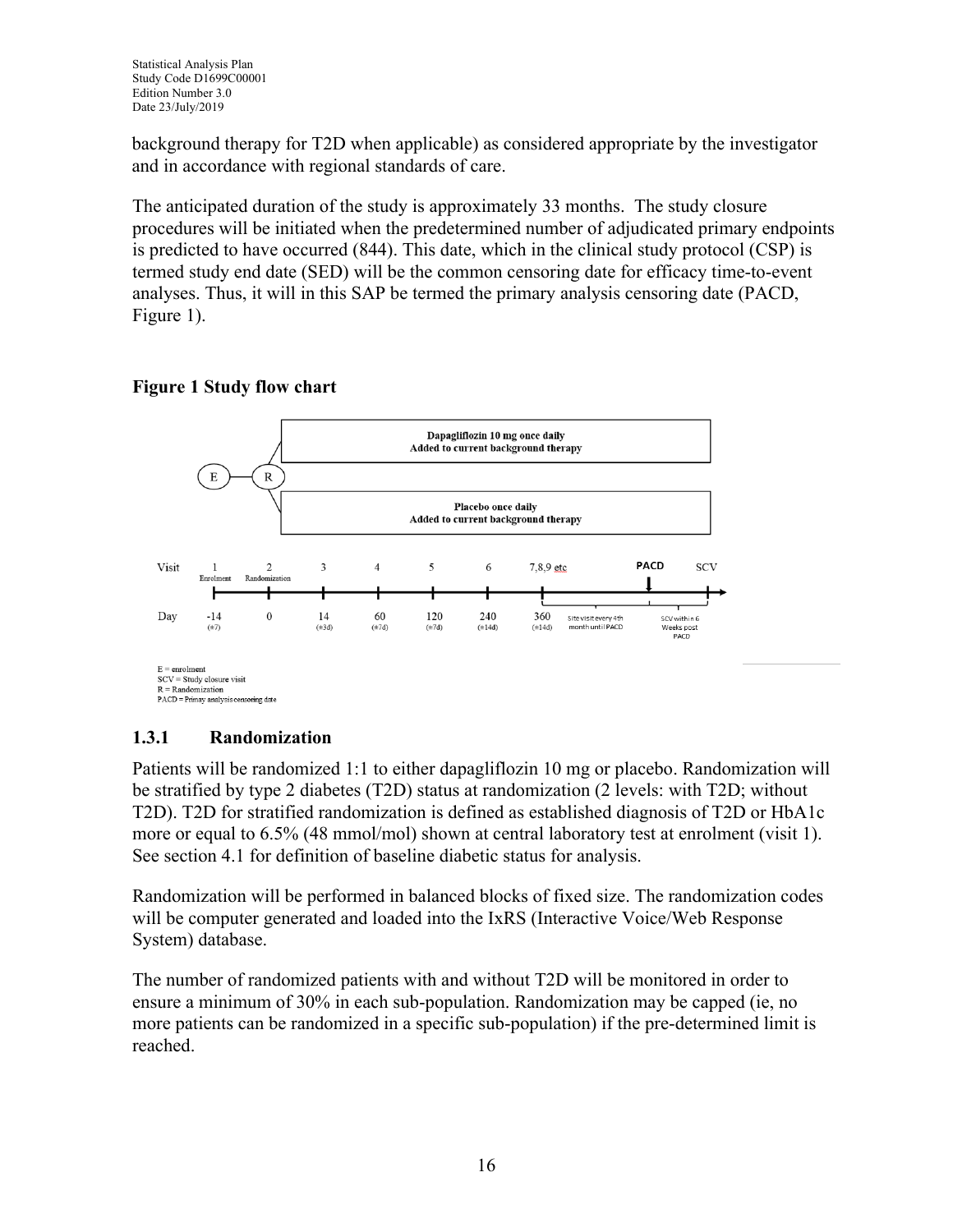Randomization of patients based on geographic region will be monitored to ensure global representation. LVEF category, NYHA class and atrial fibrillation status may be capped in IxRS to avoid over- or under-representation of these patient subgroups.

# **1.4 Number of patients**

The primary objective of the study is to determine the superiority of dapagliflozin versus placebo in reducing the incidence of the primary composite endpoint. Assuming a true hazard ratio (HR) of 0.80 between dapagliflozin and placebo, using a one-sided alpha of 2.5%, 844 primary endpoint events will provide a statistical power of 90% for the test of the primary composite endpoint. This is based on an overall 1:1 allocation between dapagliflozin and placebo. The study is event-driven. The assumed HR of 0.80 is considered as clinically relevant and has taken into account the HF outcomes in the EMPA-REG trial [\(Fitchett et al](#page-38-0)  [2016\)](#page-38-0).

With an annual event rate of 11% in the placebo treatment group, 4500 patients are estimated to provide the required number of primary events, based on an anticipated recruitment period of 18 months and an average follow-up period of approximately 24 months. The assumed placebo event rate of 11% is based on a review of recently published clinical studies in the HFrEF population, including the PARADIGM-HF trial [\(McMurray et al 2014\)](#page-39-0). The number of patients with incomplete follow-up of endpoints is expected to be small; hence, these are not considered in the determination of the sample size.

This study is a group sequential design study with one interim analysis at 75% of the adjudicated target number of events using Haybittle-Peto boundary (a one-sided alpha=0.001), leaving a one-sided alpha of 2.496% for the final analysis.

# **2. ANALYSIS SETS**

## **2.1 Definition of analysis sets**

## **2.1.1 Full analysis set**

All patients who have been randomized to study treatment will be included in the full analysis set (FAS) irrespective of their protocol adherence and continued participation in the study. Patients will be analysed according to their randomized IP assignment, irrespective of the treatment actually received. The FAS will be considered the primary analysis set for the primary and secondary variables and for the exploratory efficacy variables.

## <span id="page-16-0"></span>**2.1.2 Safety analysis set**

All randomized patients who received at least 1 dose of randomized treatment will be included in the safety population. Patients will be analysed according to the treatment actually received. For any patients given incorrect treatment, ie randomized to one of the treatment groups but actually given the other treatment, the treatment group will be allocated as follows: Patients who got both incorrect and correct treatment will be analyzed according to their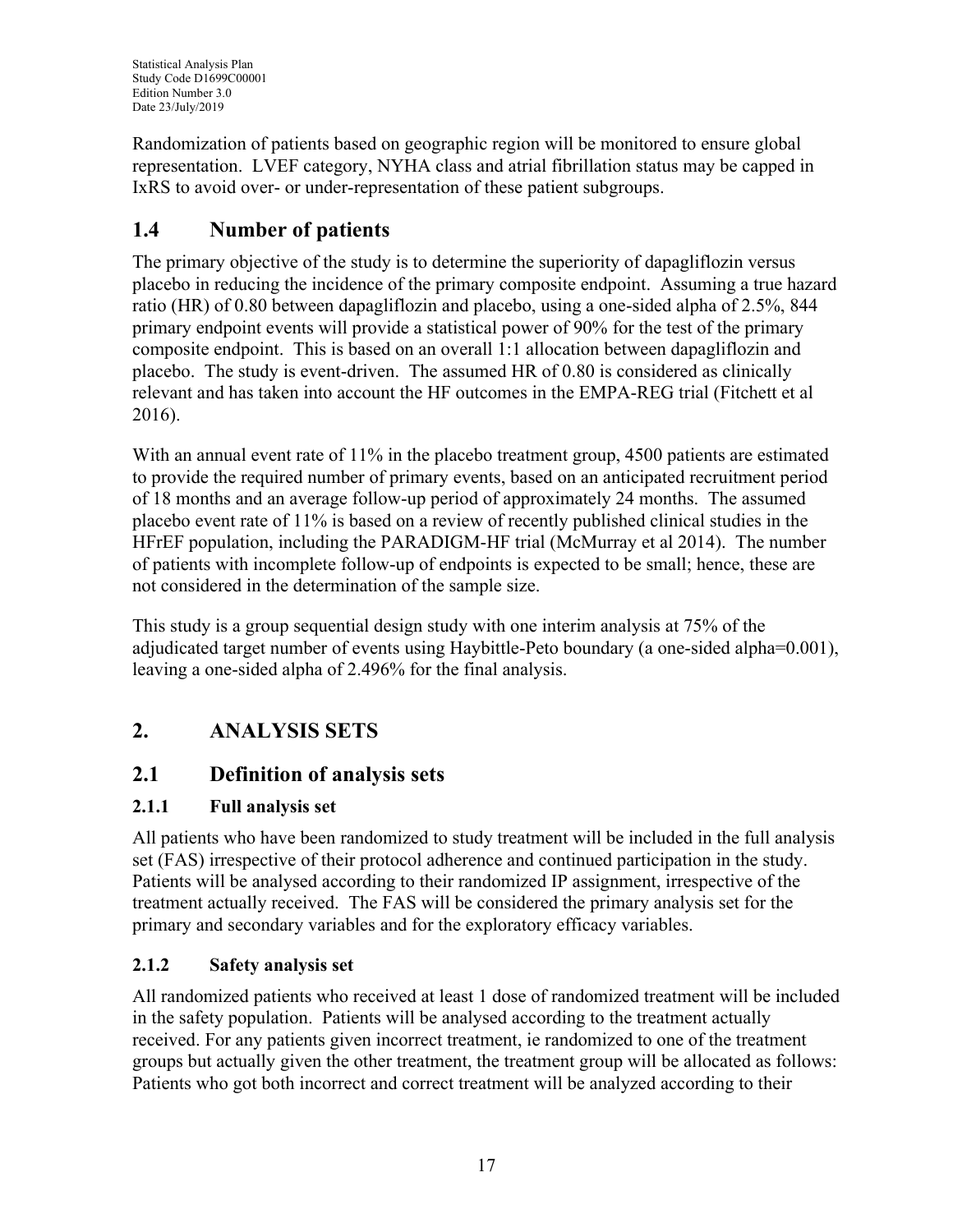randomized treatment. Patients who got only the incorrect treatment will be analyzed according to that treatment.

The safety analysis set will be considered the primary analysis set for all safety variables.

## **2.2 Violations and deviations**

The important protocol deviations listed below will be summarised by randomized treatment group

- Patients who were randomised but did not meet inclusion and exclusion criteria
- Patients who received the wrong study treatment at any time during the study.
- Patients who received prohibited concomitant medication, which for this study is limited to open label SGLT2 inhibitors taken in combination with IP.

As the primary analysis is intention-to-treat analysis, protocol deviation will not imply exclusion from the primary analysis.

# **3. PRIMARY AND SECONDARY VARIABLES**

Potential endpoint events and event dates will be adjudicated by an independent clinical event adjudication (CEA) committee. The committee members will not have access to the treatment codes for any patient. The CEA procedures and event definitions will be described in the CEA charter.

The primary and secondary efficacy variables and their components will only include HF events confirmed by the CEA. Deaths adjudicated as 'cause undetermined' with regard to CV death or non-CV death will be included as CV death in the primary efficacy analyses.

All adjudicated events from randomization until WoC or PACD will be included in the analysis of primary and secondary endpoints, except for the analysis of all-cause death as a sole outcome, which also will include deaths (not adjudicated) after WoC, but on or before PACD.

For analysis of time to first event, data will be expressed as two variables:

- A binary variable indicating whether the event in question occurred, or the patient was censored.
- An integer variable for the number of days from randomization to the first occurrence of an event (start date of the event – randomization date  $+1$ ), or for event free patients, from randomization to censoring (censoring date – randomization date  $+ 1$ ).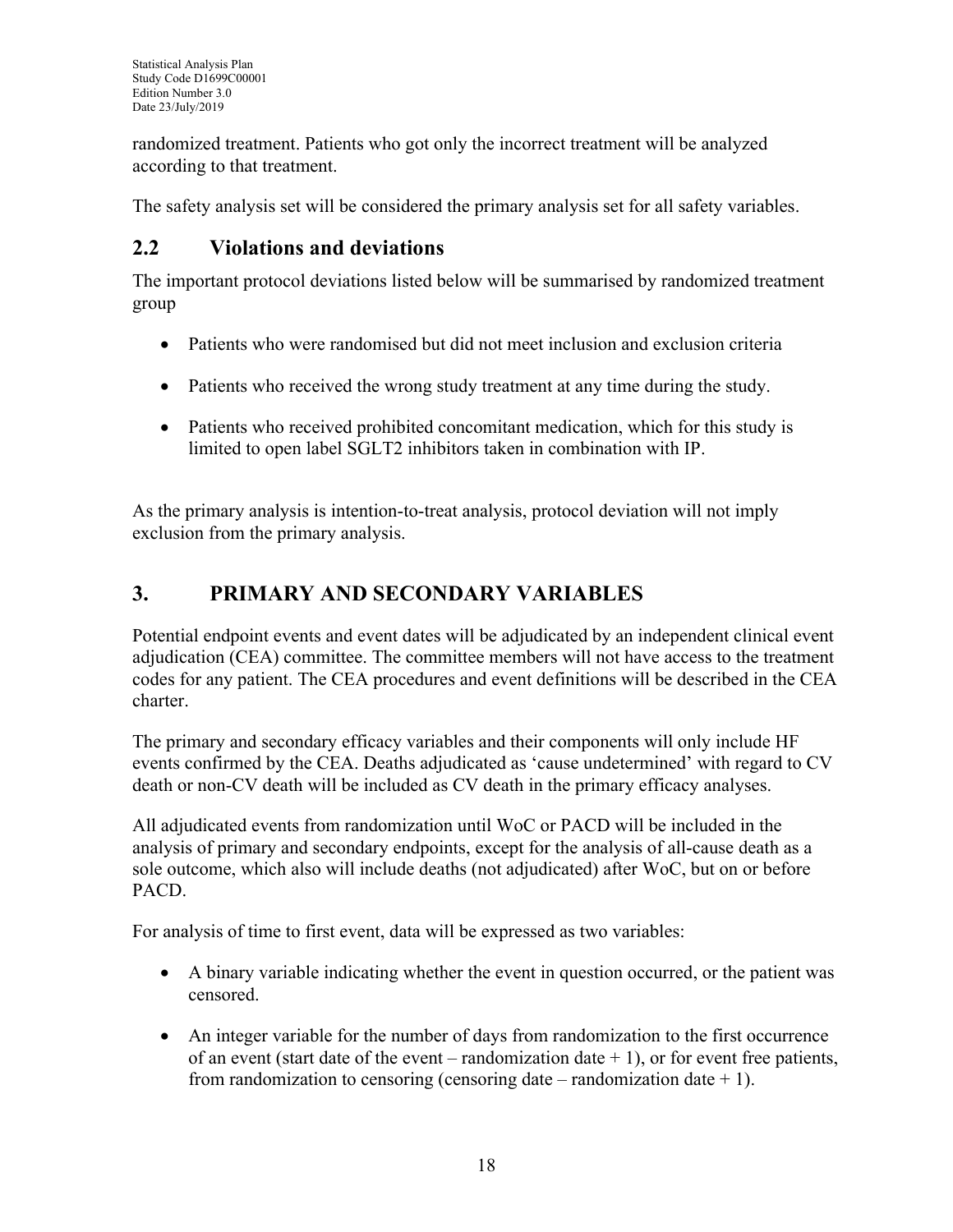Event free patients will be censored as described below for each respective endpoint.

# <span id="page-18-0"></span>**3.1 Primary variable**

The primary efficacy variable is time from randomization to the first occurrence of any event in the composite of CV Death, hospitalization for HF or an urgent HF visit.

The three components of the endpoint will be individually adjudicated by the CEA committee.

Patients who did not have an endpoint event will be censored at the earliest of date of WoC or non-CV death when applicable, and otherwise at the earliest of date of last clinical event assessment or PACD. Last clinical event assessment is defined as the last date when the event assessment question for a potential heart failure event was completed on the eCRF event assessment page. It is expected that patients alive and under study follow-up will have a clinical event assessment at their SCV after PACD

In analysis of hospitalization for HF and urgent HF visit to examine the contribution of each component of the composite endpoint, date of death from any cause will be an additional point of censoring.

## <span id="page-18-1"></span>**3.2 Secondary variables**

The secondary endpoints are included in a hierarchical testing sequence following the primary endpoint as ordered in Section [3.2.1](#page-18-2) - [3.2.5.](#page-20-0)

## <span id="page-18-2"></span>**3.2.1 The composite of CV death and hospitalization for HF**

The efficacy variable is time from randomization to the first occurrence of any event in the composite of CV death and hospitalization for HF. Patients who did not have the endpoint will be censored by the same rule as for the primary endpoint.

## **3.2.2 Total number of (first and recurrent) hospitalizations for HF and CV death**

The efficacy variable is the total number of first and recurrent hospitalizations for HF and CV death, not including urgent HF visit.

For the analysis of recurrent heart failure hospitalization and CV death, the data will be expressed in counting process style for input to the analysis as described in Section [4.2.4.1.](#page-27-0) The time from randomization to end of follow-up/censoring will be split into one or more interval with variables for start of interval, end of interval and a variable indicating if an event occurred at the end of each respective interval, or if the patient was censored. Recurrent HF hospitalizations, CV death and censoring processes all have continuous distributions so that HF hospitalization and death cannot happen at the same time. If HF hospitalization and CV death occurred at the same day, then only the CV death will be counted.

Patients who did not have the endpoint will be censored by the same rule as for the primary endpoint.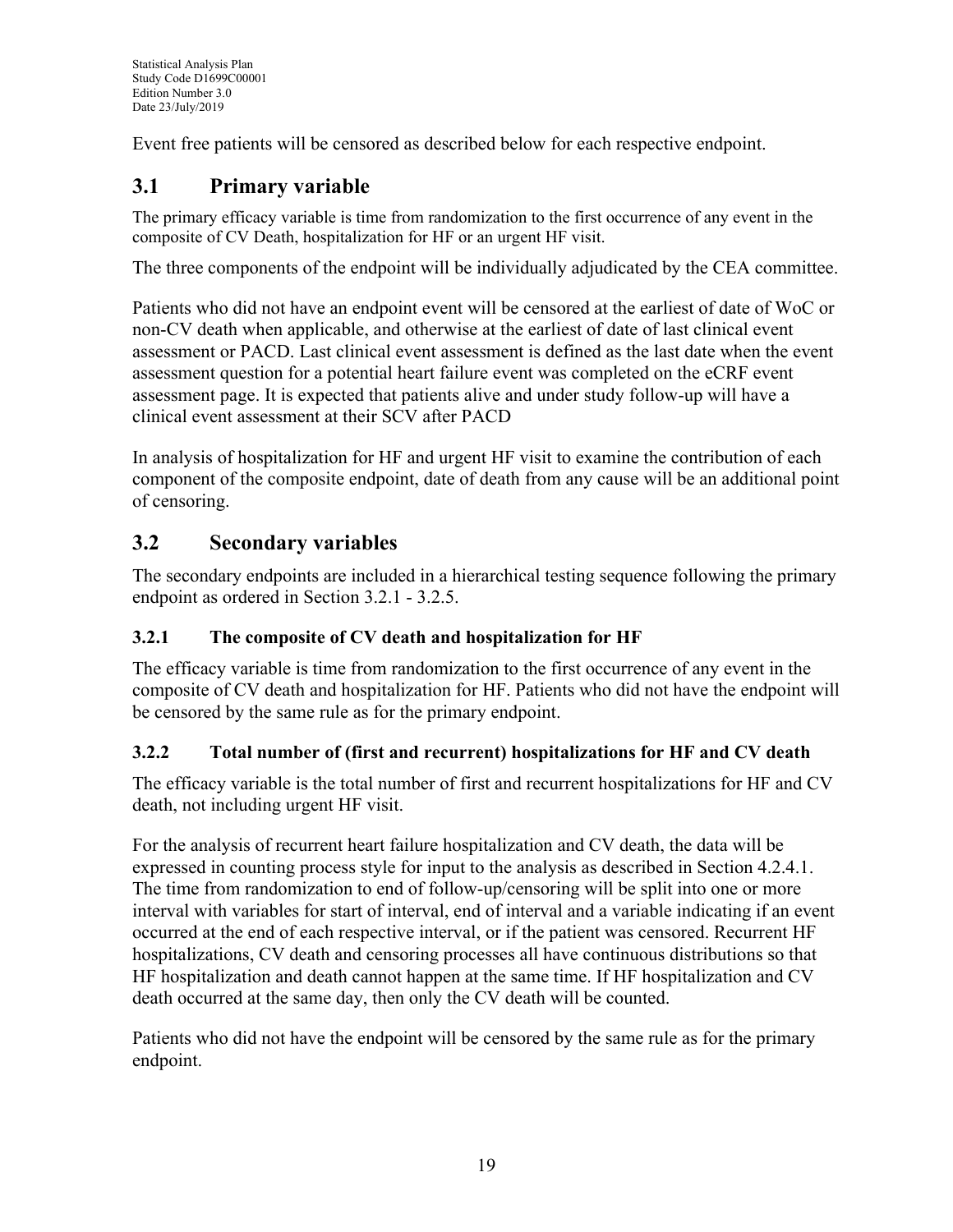### <span id="page-19-0"></span>**3.2.3 Change from baseline at 8 months in the KCCQ total symptom score**

The efficacy variable is the change from baseline at 8 months of the Kansas City Cardiomyopathy Questionnaire (KCCQ) total symptom score (TSS). By the ITT principle, the analysis will include all data irrespective of whether the patient has discontinued study drug.

The KCCQ is a self-administered disease specific instrument for patients with HF **(**[Green et](#page-38-1)  [al 2000,](#page-38-1) [Spertus et al 2005\)](#page-39-1). The KCCQ consists of 23 items measuring HF-related symptoms, physical limitations, social limitations, self-efficacy, and health-related quality of life. The TSS incorporates the symptom burden and symptom frequency domains into a single score. Scores are transformed to a range of 0-100. Higher scores represent a better outcome.

Baseline is defined as the value at randomization visit (visit 2). Change from baseline at each post-baseline analysis time point will be calculated as the value at the corresponding postbaseline analysis time point minus the baseline value. The KCCQ score is assessed by the patient at randomization, 4, 8, 12 months following randomization, thereafter every 12 months, and at the premature treatment discontinuation visit (PTDV) and the study closure visit (SCV).

In order to account for patients who die prior to the 8-month assessment and to accommodate non-normal distribution of KCCQ scores, a composite rank-based endpoint will be used. The values of change from baseline to 8 months in TSS of patients who survive to 8 months will be converted to ranks (across both treatment groups combined) with lower ranks attributed to worse outcomes (i.e., lower ranks corresponding to negative or smaller values of change from baseline). Patients who die prior to the 8-month assessment will be assigned the worst rank, i.e., worse than any patient surviving to 8 months, but among the deceased the relative ranking will be based on their last value of change from baseline in TSS while alive.

#### **3.2.4 The composite of ≥50% sustained decline in eGFR, end stage renal disease and renal death**

The efficacy variable is time from randomization to the first occurrence of any event in the composite of ≥50% sustained decline in eGFR, reaching end stage renal disease (ESRD) and renal death.

ESRD is defined as any of

- Sustained eGFR  $\leq$ 15 ml/min/1.73m<sup>2</sup>
- Chronic dialysis treatment
- Receiving a renal transplant

All components of the composite endpoint will be defined and described in detail in the CEA charter. The components sustained eGFR decline of  $\geq$ 50% from baseline and sustained eGFR  $\leq$ 15 ml/min/1.73m<sup>2</sup> will however not be adjudicated by the CEA.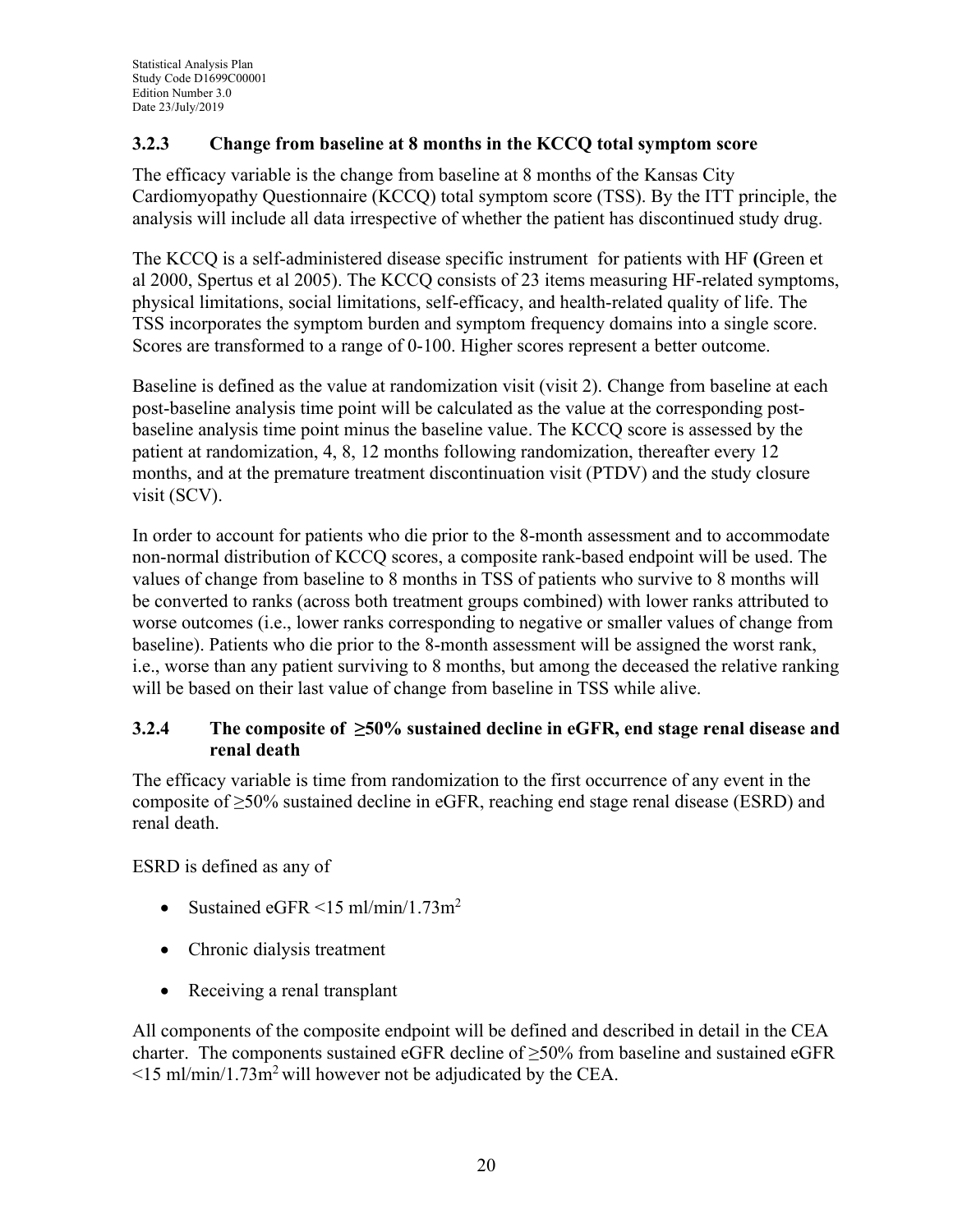Sustained eGFR decline of  $\geq 50\%$  from baseline and sustained eGFR <15 ml/min/1.73m<sup>2</sup> will be based on two consecutive central laboratory values at least 28 days apart below the respective limit. The start date of the event is the date of the first of the two qualifying consecutive central laboratory values. Thus, the analysis will include eGFR events with onset prior to PACD that are confirmed after PACD, in addition to those eGFR events confirmed prior to PACD.

Chronic dialysis will be adjudicated as treatment ongoing for at least 28 days, or when the ESRD is deemed irreversible and the dialysis treatment was stopped before day 28. Similar to the eGFR events, the onset date of chronic dialysis will be the date when the qualifying dialysis treatment started. Chronic dialysis, renal transplant and renal death will be independently adjudicated as defined in the CEA charter. Deaths adjudicated with 'undetermined' cause will not be considered as renal death.

Patients who do not have an endpoint event will be censored at the earliest of date of WoC and non-renal death when applicable, and otherwise at the earliest of date of last clinical event assessment and PACD. Clinical event assessment will be captured by the question for potential renal events on the eCRF event assessment page. The earliest assessment date among components will be used as the censoring date. For example, for the last clinical event assessment, if the central laboratory eGFR assessment is not done in conjunction with the assessment of dialysis and renal transplant, the date of last available central laboratory eGFR measurement will be used as the censoring date.

## <span id="page-20-0"></span>**3.2.5 Death from any cause**

The efficacy variable is time to from randomization to death from any cause. All deaths on or prior to PACD, including death after WoC will be included. Patients who are alive will be censored at the earliest of date last known alive and PACD.

Deaths occurring after WoC will not be adjudicated. For such events, the date of death will be collected only in eCRF.

## **3.3 Safety variables**

The safety and tolerability of dapagliflozin will be evaluated from serious adverse events (SAEs), adverse events leading discontinuation (DAEs) of study drug, changes in clinical/haematology parameter and adverse events (AEs) of interest (volume depletion, renal events, major hypoglycaemic events, fractures, diabetic ketoacidosis, AEs leading to amputation and AEs leading to a risk for lower limb amputations ["preceding events"]).

SAEs will be collected from time of informed consent until and including the patent's last visit.

Non-serious AEs will be collected from randomization until and including the patient's last visit, only if it is a DAE, an AE of interest, an AE leading to a potential endpoint or the AE is the reason for interruption of study drug or dose reduction.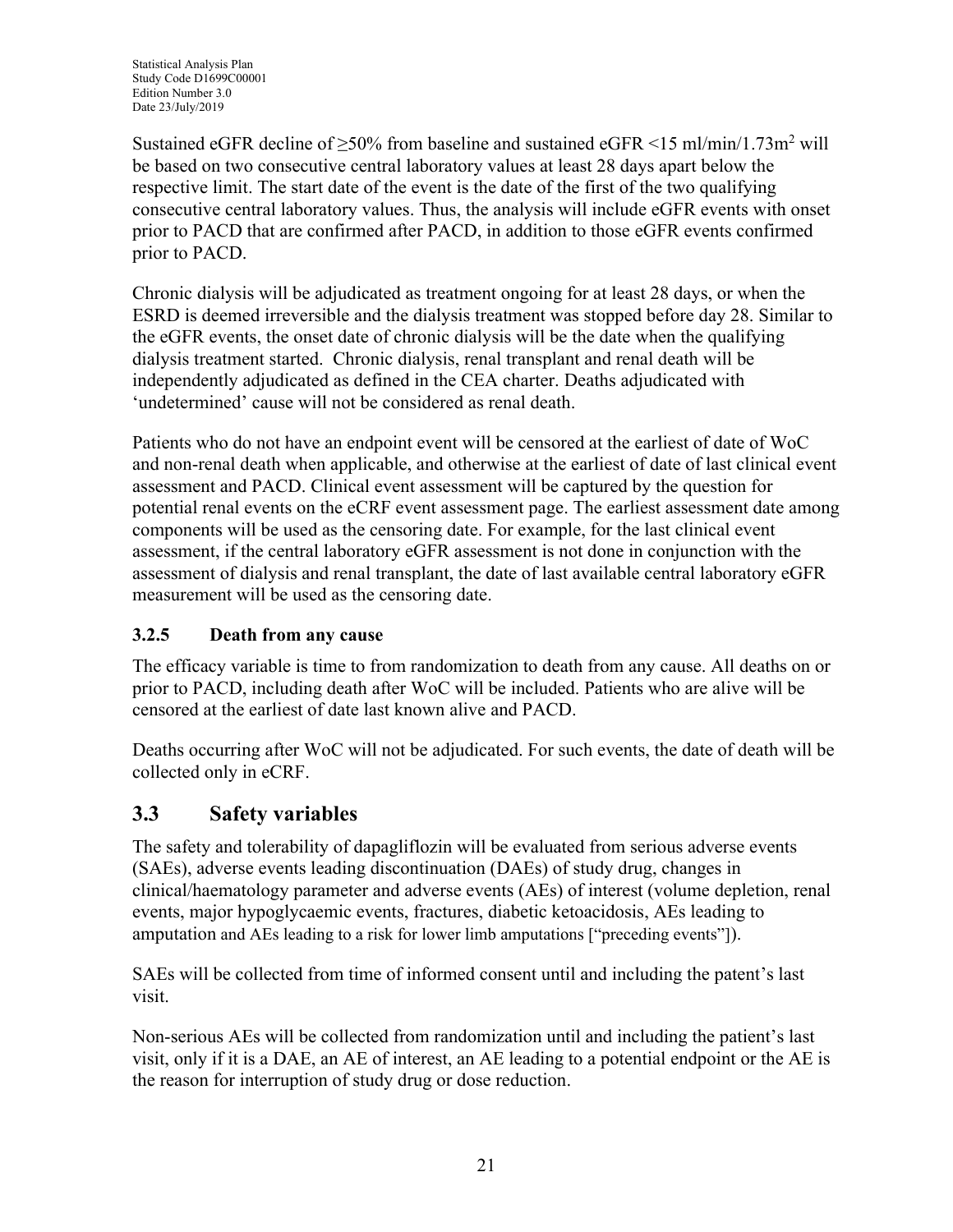Deaths and HF events will be recorded as SAEs in the database, but will not be reported to health authorities to avoid unnecessary unblinding of efficacy endpoints that are fulfilling the SAE criteria. If it is determined by the CEA committee that a potential endpoint does not meet the endpoint criteria, but is judged by investigators to fulfil the SAE criteria, then the event will be reported to AZ patient safety data entry site and if applicable to the health authorities.

# **4. ANALYSIS METHODS**

## <span id="page-21-0"></span>**4.1 General principles**

No multiplicity adjustment will be made to confidence intervals as they will be interpreted descriptively and used as a measure of precision. All p-values will be unadjusted. P-values for variables not included in the confirmatory testing sequence, or following a non-significant test in the sequence will be regarded as nominal.

The primary and secondary analyses include adjudicated events occurring on or prior to PACD.

Stratification of analyses for T2D status will be performed using the stratification values as entered in IxRS to determine the randomization assignment.

### Baseline diabetic status

T2D at baseline will be defined as established diagnosis of T2D (recorded in eCRF medical history) or central laboratory HbA1c >6.5% at both visit 1 (enrollment) and visit 2 (randomisation).

Exploratory analyses may include "pre-diabetic" subjects not categorized as T2D above and having central laboratory HbA1c ≥5.7% at visit 1 and/or visit 2. Other subjects will be categorized to a third group, here denoted "normo-glycaemic"

In consideration of missing data, subjects without medical history of T2D and a single HbA1c  $\geq$ 5.7% (including  $\geq$ 6.5%) from visit 1 or visit 2 will be categorized as pre-diabetic. Subjects without medical history of T2D and no HbA1c measurement or a single measurement  $\leq 5.7\%$ will be included in the normo-glycaemic group (thus non-diabetic).

## Incomplete dates

All efforts should be made to obtain complete dates of clinical assessments and events. For analyses requiring complete dates, partially missing dates will be imputed based on available corroborating information. Absent of any additional corroborating information, partially missing dates will be imputed as follows: if only the year part of a date is available (YY), then the date will be set to YY0701. If only the year and month is available (YYMM), then the date will be set to YYMM15. Additional imputation rules will be defined as appropriate to ensure that eg, dates will not be imputed as prior to randomization, after death or end date before start date.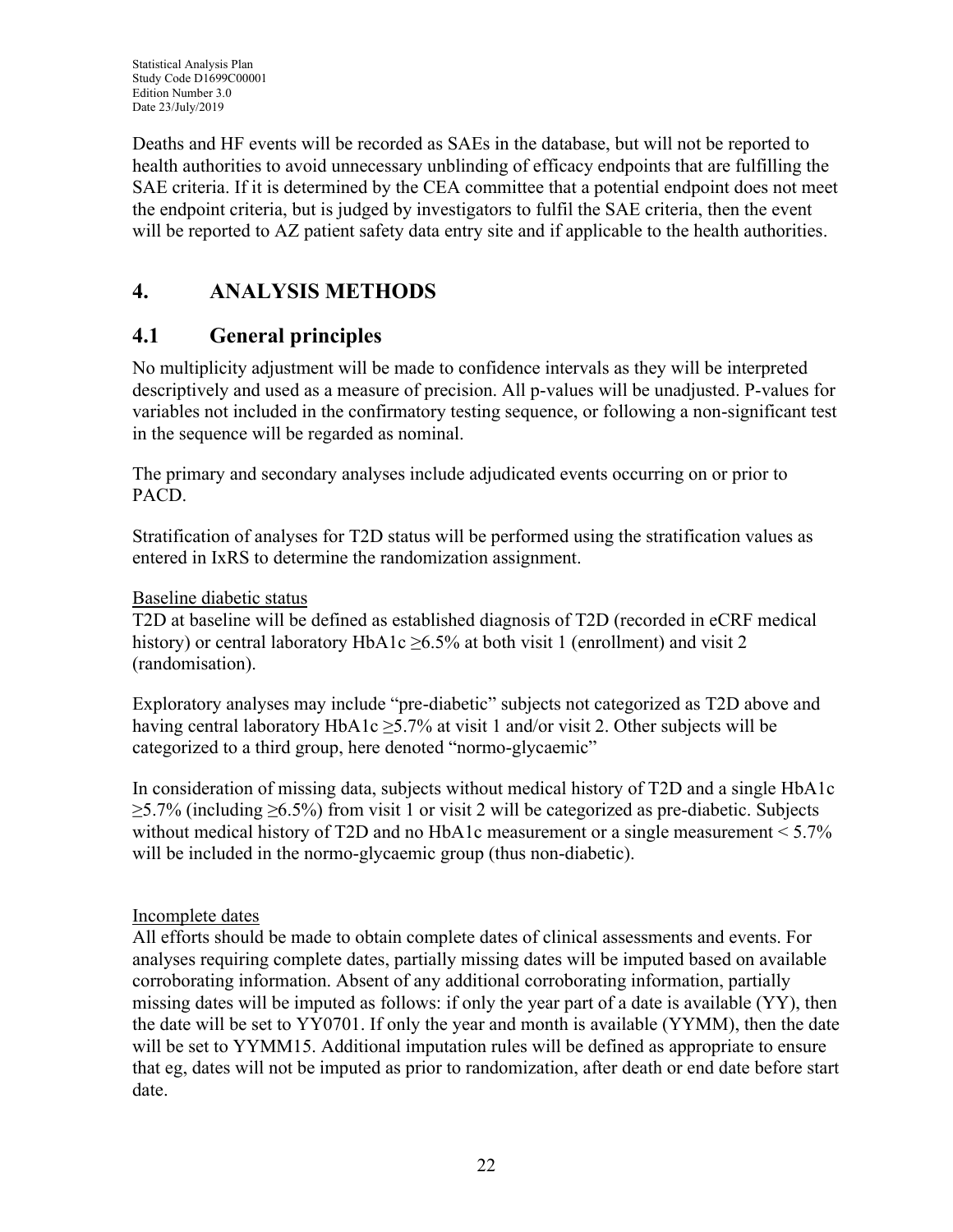#### Baseline laboratory value

For all laboratory variables, with the exception of eGFR, the baseline value is defined as the last value on or prior to date of first dose of randomized study drug, or for patients who did not receive treatment, the last value on or prior to date of randomization.

#### eGFR

The eGFR values will be calculated (in mL/min/1.73 m<sup>2</sup>) from the central laboratory creatinine measurements using the CKD-EPI formula [\(Levey at al 2009\)](#page-38-2). Descriptive statistics will be presented based on laboratory data.

Baseline eGFR will be calculate as mean of visit 1 and visit 2 values. In case of re-screening, the mean of latest values at each of visit 1 and visit 2 on or prior to date of randomization will be used.

#### Study drug compliance

The percentage of study drug compliance for the overall treatment period will be derived for each patient based on pill counts as the number of pills taken (dispensed – returned), relative to the expected number of pills taken. The expected number of pills taken is defined as 1\*(date of last dose – date of first dose +1), excluding days of interruption.

Study drug compliance will be presented descriptively, including mean, median, quartiles and 5% and 95% percentiles.

#### **4.1.1 Estimand for primary and secondary outcomes**

The primary and secondary event based objectives will be evaluated under the treatment policy estimand to reflect the effect of the initially assigned randomized study drug, irrespective of adherence to randomized study treatment. Specifically, the analysis will be performed for the full analysis set including all events that occurred on or prior to PACD, including events following premature discontinuation of study drug.

The estimand for the change from baseline in KCCQ total symptom score at 8 months will employ a combination of a treatment policy strategy and a composite strategy. For the intercurrent event of death (due to any cause) prior to the KCCQ assessment at 8 months, a composite strategy will be used, where death will be considered unfavorable and represented by a lowest (worst) rank of a combined outcome variable as described in Section [3.2.3.](#page-19-0) For all other types of intercurrent events, including but not limited to a premature discontinuation of randomized treatment, a treatment policy strategy will be used.

#### **4.1.2 Hypotheses**

To control the overall type I error rate at 2.5% one-sided, the significance level will be adjusted for one interim analysis of efficacy performed by the DMC (Section [5\)](#page-36-0). For the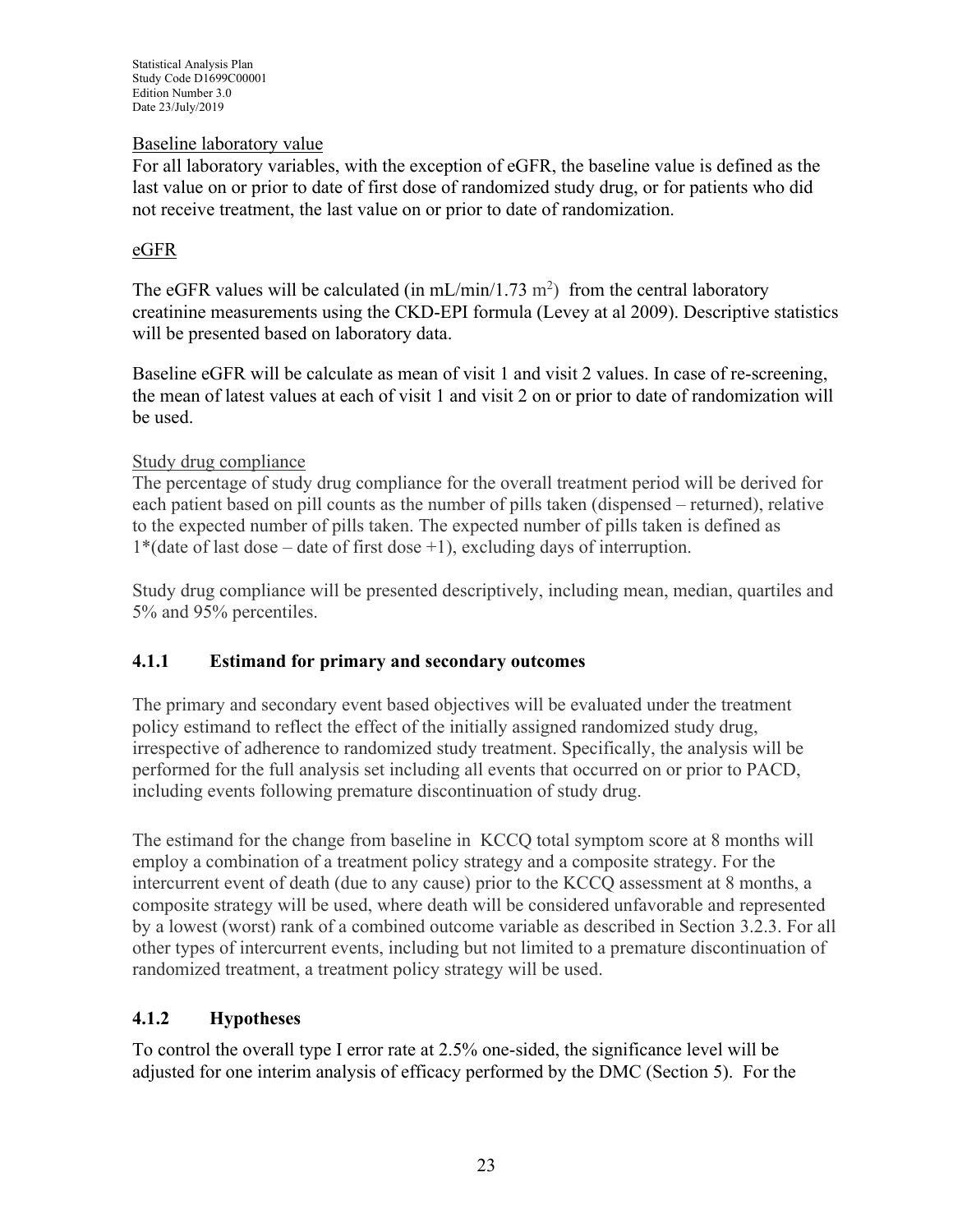primary endpoint the following null hypothesis will be tested at the 2.496% one-sided significance level

H0: HR  $\lceil \text{dapagliflozin:placebo} \rceil \ge 1$ 

versus the alternative hypothesis

H1: HR [dapagliflozin:placebo] <1

The secondary endpoints included in confirmatory statistical testing using a closed testing procedure (Section [4.1.3\)](#page-23-1) will be based on similar one-sided alternative hypotheses for the respective treatment difference. The significance level will be re-calculated based on the exact proportion of primary endpoints included in the interim analysis and may be marginally adjusted (Section [5\)](#page-36-0).

## <span id="page-23-1"></span>**4.1.3 Confirmatory testing procedure**

A closed testing procedure including a pre-specified hierarchical order of the primary and secondary endpoints will be utilized. The Type I error will be controlled at a one-sided 0.02496 level for multiplicity across primary and secondary endpoints and in consideration of the planned interim analysis. Statistical significance will be assessed in the pre-specified order of the endpoints as specified in Section [1.1.1](#page-10-0) and [1.1.2.](#page-10-1) The testing procedure will continue down the hierarchy if the preceding endpoint is rejected at a one-sided 0.02496 level and will stop if the null hypothesis for the preceding endpoint is not rejected at a one-sided 0.02496 level.

If the study is stopped in the efficacy interim analysis (Section [5\)](#page-36-0), testing of secondary endpoints will continue down the hierarchy at one-sided significance level 0.001.

## **4.1.4 Presentation of time-to-event analyses**

In general, summary tables of time-to-event analyses will include the number and percent of patients with event per treatment group, event rate, hazard ratio with 95% confidence interval and p-value. The event rate will be derived as the number of patients with event divided by the total duration of follow-up across all patients in a given group, presented as patients with event per 100 patient years.

Kaplan- Meier (KM) estimates of the cumulative proportion of patients with events will be calculated and plotted per treatment group, with the number of patients at risk indicated below the plot at specific time points. The KM plots will be presented for all time to event analyses, including the individual components of the composite endpoints.

## <span id="page-23-0"></span>**4.1.5 Vital status and follow-up of endpoints**

Potential endpoints will be collected and adjudicated from randomization throughout the study until and including the patient's last visit. The investigator will attempt to collect vital status (dead or alive) at the end of the study for all patients, including vital status from publicly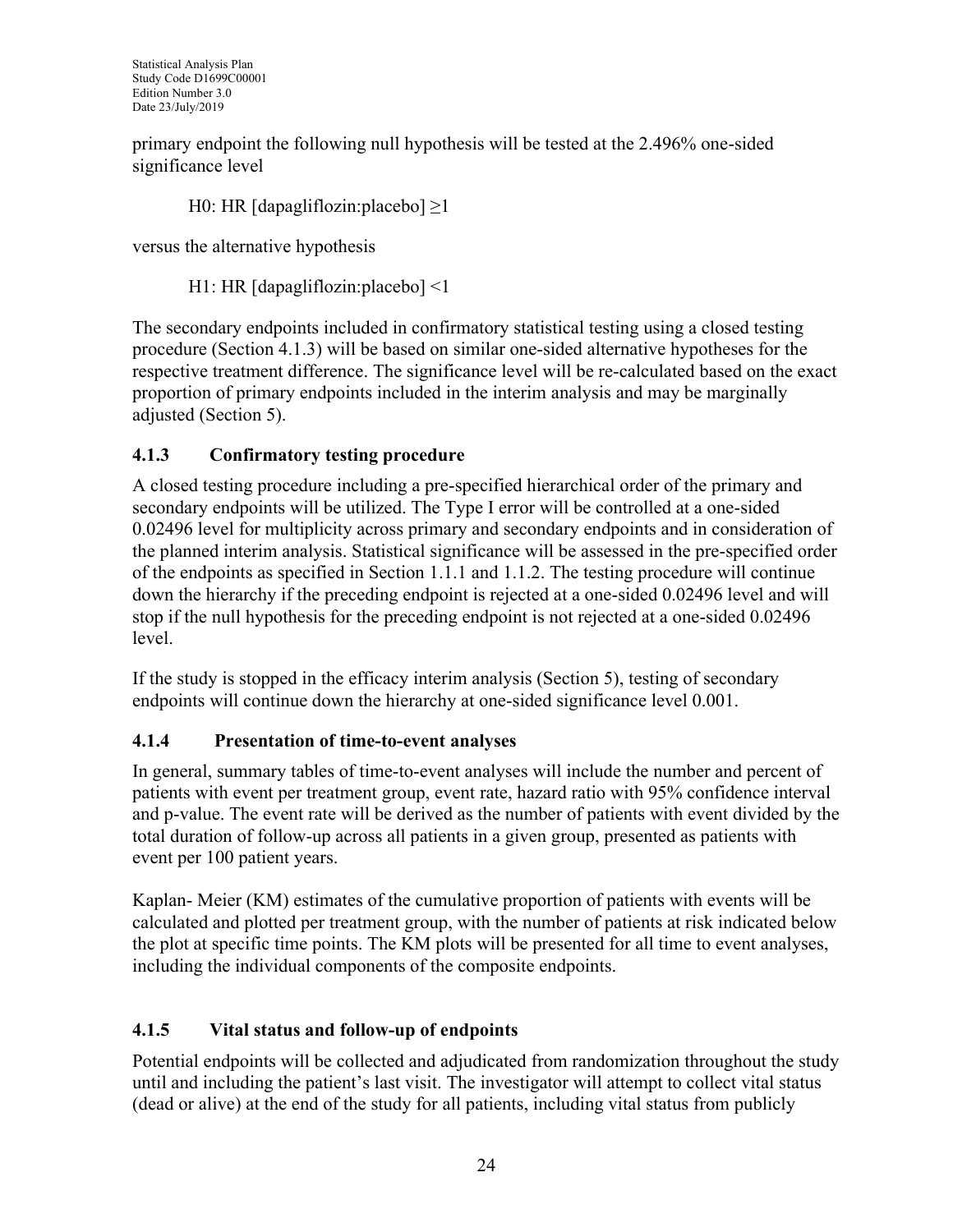available sources for patients who have withdrawn consent, in compliance with local privacy laws/practices.

Known vital status at the end of the study will be defined when the patient is dead or has date last know alive (derived from the eCRF final status form) on or after the PACD. In patient disposition the number of patients who are dead, alive or with unknown vital status will be reported separately for patients who did/did not withdraw consent. The term lost to follow-up (LTFU) will be limited to only patients with unknown vital status.

Follow-up of the primary endpoint will be defined in terms of completion of the event assessment question for a potential HF event as described for censoring in Section [3.1.](#page-18-0) Thus a patient that is not LTFU, ie with known vital status, may have incomplete follow-up of endpoints.

Complete follow up of the primary endpoint will be defined as the patient had a primary endpoint event, died from non-CV death or had complete event assessment on or after the PACD.

In addition to the number and percent of patients with complete follow-up, the proportion of total patient time with complete follow-up will be reported per treatment group. Patient time with complete follow-up will be defined as time from randomization until the earliest of first primary endpoint event, death, WoC, censoring due to incomplete event assessment (in cases where last complete event assessment is prior to PACD) or PACD. The denominator, representing maximum complete follow-up, will be the time to first primary endpoint event, death or PACD.

## **4.2 Analysis methods**

## **4.2.1 Demographics and baseline characteristics**

Demographic and baseline characteristics, including medical history, will be summarized, using frequency distributions and summary statistics based on the FAS data set, for each treatment group as well as for all patients combined. No statistical test will be performed for comparison of any baseline measurement among treatment groups.

## **4.2.2 Concomitant and baseline medication**

Baseline medication is defined as medication with at least one dose taken before date of randomization and with no stop date before date of randomization.

Concomitant medication is defined as medications taken post randomization, irrespective of study drug.

The frequency of baseline and concomitant medication will be presented for the FAS per ATC class and treatment group.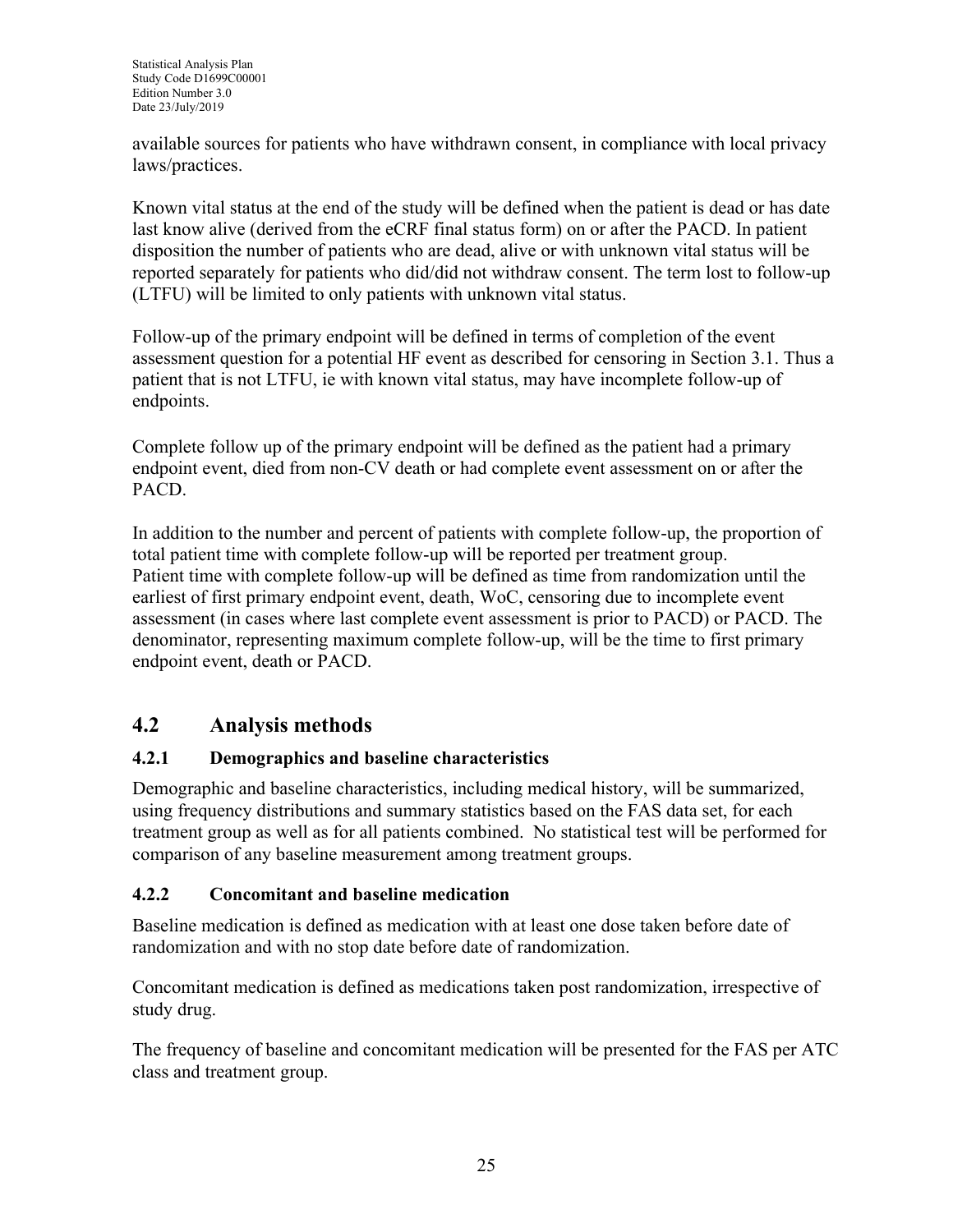Summaries of prohibited medication (as defined in CSP Section 7.7.1) will be presented. In this study prohibited medication is limited to open label SGLT2 inhibitors taken in combination with IP.

## **4.2.3 Analysis of the primary efficacy variable**

The primary variable is the time to first event included in the primary composite endpoint. The primary analysis will be based on the ITT principle using the FAS, including events with onset on or prior to PACD, adjudicated and confirmed by the CEA committee.

In the analysis of the primary composite endpoint, treatments (dapagliflozin versus placebo) will be compared using a Cox proportional hazards model with a factor for treatment group, stratified by T2D status at randomization, and adjusting for history of hospitalization for heart failure. The analysis will use WoC, non-CV death, last clinical event assessment and PACD for censoring of patients without any primary event as described in Section [3.1.](#page-18-0) The Efron method for ties and p-value based on the score statistic will be used. The event rates, p-value, HR, and 95% confidence interval will be reported.

The contribution of each component of the primary composite endpoint to the overall treatment effect will be examined. In the analysis of the components, all first event of the given type will be included irrespective of any preceding non-fatal composite event of a different type. Consequently, the sum of the number of patients with events in the component analysis will be larger than the number of patients with composite events. Methods similar to those described for the primary analysis will be used to separately analyze the time from randomization to the first occurrence of each component of the primary composite endpoint.

Kaplan-Meier estimates of the cumulative proportion of patients with event will be calculated and plotted, for the composite endpoint and for the individual components.

## **4.2.3.1 Subgroup analysis of the primary endpoint**

Exploratory subgroup analyses of the primary composite endpoint will be performed for the characteristics listed in [Table 1.](#page-26-0) A test of interaction between randomized treatment group and the subgroup variable will be performed in each Cox model, stratified by T2D and including as covariates history of hospitalization for HF, the relevant subgroup variable and the interaction between treatment and the subgroup variable. In addition to the number and percent of patients with event, event rate estimate, HR with 95% confidence interval and pvalue for each subgroup, the interaction p-value will be presented. HRs with confidence interval will be presented in a forest plot, also including the event rate and interaction p-value. The p-values for the subgroup analyses and interaction will not be adjusted for multiple comparisons as the tests are exploratory and will be interpreted descriptively.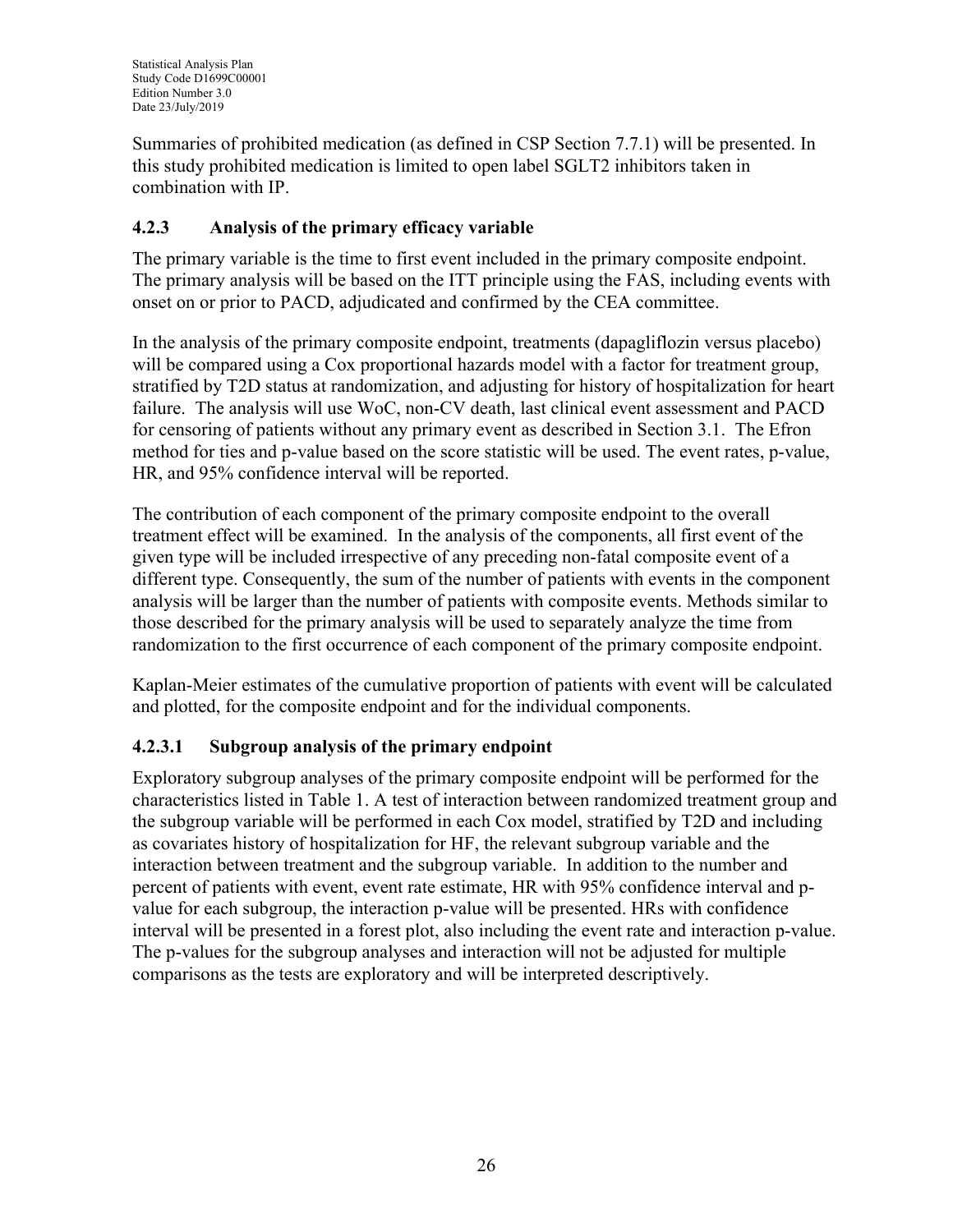| Characteristic                                  | <b>Categories</b>                                                                                                                                                                                                                          |
|-------------------------------------------------|--------------------------------------------------------------------------------------------------------------------------------------------------------------------------------------------------------------------------------------------|
| Age (years)                                     | $\leq$ = 65, >65                                                                                                                                                                                                                           |
| <b>Sex</b>                                      | Male, female                                                                                                                                                                                                                               |
| Race                                            | White, Black or African, Asian, Other                                                                                                                                                                                                      |
| Geographic region                               | Asia (China, India, Japan, Taiwan, Vietnam)<br>Europe (Bulgaria, Czech Republic, Denmark,<br>Germany, Hungary, Netherlands,<br>Poland, Russia, Slovakia, Sweden,<br>UK)<br>North America (Canada, US)<br>South America (Argentina, Brazil) |
| NYHA class at enrollment                        | II, III/IV                                                                                                                                                                                                                                 |
| LVEF at enrollment                              | $\le$ median, $>$ median                                                                                                                                                                                                                   |
| NT-proBNP at enrollment                         | $\le$ median, $>$ median                                                                                                                                                                                                                   |
| Prior Hospitalization for HF                    | Yes, No                                                                                                                                                                                                                                    |
| MRAs at baseline                                | Yes, No                                                                                                                                                                                                                                    |
| Type 2 diabetes at baseline *                   | Yes, No                                                                                                                                                                                                                                    |
| Atrial fibrillation or flutter at enrolment ECG | Yes, No                                                                                                                                                                                                                                    |
| Etiology of HF                                  | Ischemic, Non-ischemic/unknown                                                                                                                                                                                                             |
| BMI ( $\text{kg/m2}$ ) at enrollment            | $<$ 30, $\geq$ 30                                                                                                                                                                                                                          |
| Baseline eGFR (ml/min/1.73m <sup>2</sup> )      | $<60, \geq 60$                                                                                                                                                                                                                             |

#### <span id="page-26-0"></span>**Table 1 Characteristics and categories for sub group analysis of the primary endpoint**

\* Defined as history of T2D or HbA1c ≥6.5% at both visit 1 and visit 2 (Section [4.1\)](#page-21-0) The subgroup analysis by T2D status will exclude T2D as a stratification factor from the model.

The subgroup analyses will be repeated for the CV death component of the primary composite endpoint and the secondary composite endpoint of CV death or HF hospitalization.

No hazard ratio estimates with confidence interval and p-values will be given for subgroups with less than 15 events in total, both treatment groups combined.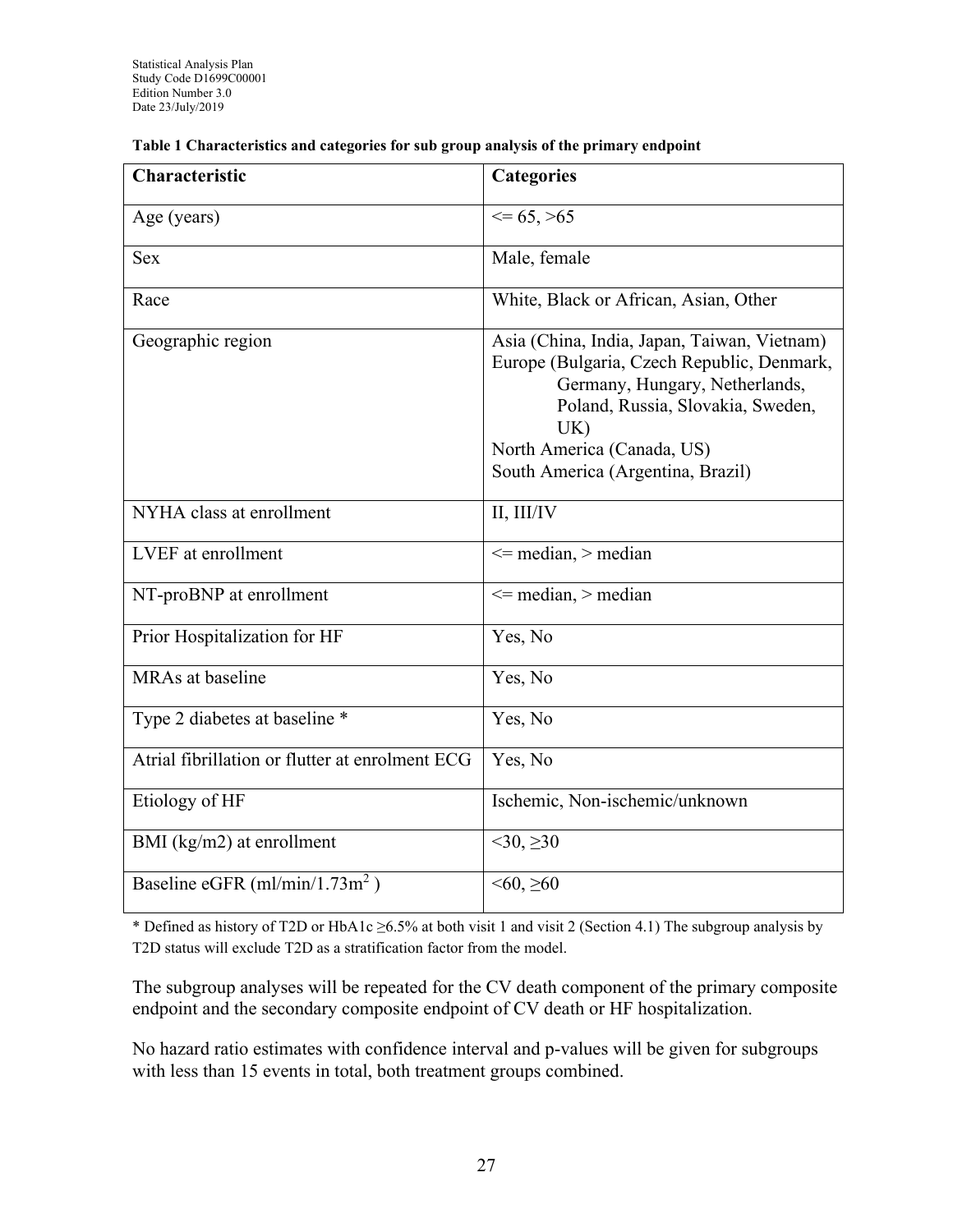## **4.2.3.2 Sensitivity analysis of the primary endpoint**

#### Undetermined cause of death

A sensitivity analysis of the primary analysis where deaths adjudicated as 'undetermined' cause are not included as endpoint events, but treated as censoring events, will be performed.

#### Missing data and informative censoring

The time-to-event analysis using the Cox regression depends on the assumption of noninformative or ignorable censoring, corresponding to the missing-at-random assumption. The missing data in this context are patients who are prematurely censored due to WoC, LTFU or otherwise incomplete follow-up of endpoints. The amount of missing data will be described eg, in terms of the number of patients and patient time with incomplete follow-up as described in Section [4.1.5.](#page-23-0)

Patient retention and follow-up are at the forefront of study planning and conduct, and the amount of incomplete follow-up is expected to be small. To assess the impact of missing data and the robustness of the results with regard to the assumption of non-informative censoring, sensitivity analysis will be planned based on the evaluation of the missing follow-up and discussed in relation to the observed efficacy signal. This may include analysis where scenarios in terms of increased risk in censored patients are explored to identify a 'tipping point' where statistical significance would be lost.

### **4.2.4 Analysis of the secondary efficacy variables**

The time-to-event secondary variables include

- time to the first occurrence of hospitalization for HF or CV death
- time to the first occurrence of any of the components of the renal composite endpoint
- time to death from any cause.

These endpoints will be analysed in the same manner as the primary variable, including stratification by T2D status at randomization. The composite of hospitalization for HF or CV death will be adjusted for history of hospitalization for heart failure. The renal composite endpoint will be adjusted for baseline eGFR. Censoring is described in Section [3.2](#page-18-1) for each endpoint.

Additionally, exploratory subgroup analysis will be conducted for the secondary composite endpoint of CV death or HF hospitalization in the same way as the subgroup analysis for the primary endpoint.

## <span id="page-27-0"></span>**4.2.4.1 Analysis of recurrent HF events and CV death**

The composite outcome of recurrent HF hospitalizations or CV death will be analysed by the semi-parametric proportional rates model [\(Lin et al 2000\)](#page-38-3) known as the LWYY (Lin-Wei-Yang-Ying) method, to test the treatment effect and to quantify the treatment difference in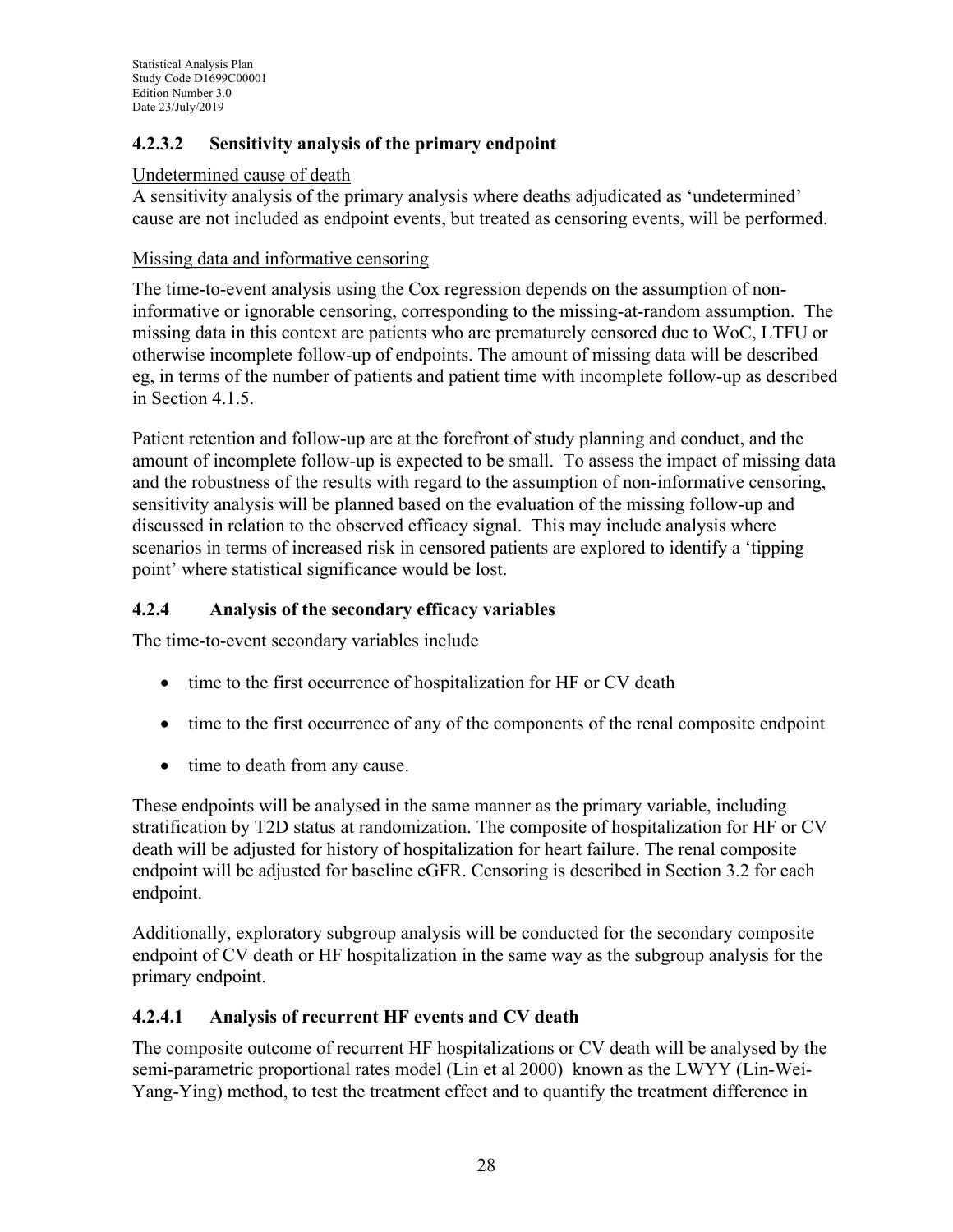terms of the rate ratio with 95% confidence interval and p-value. Recurrent HF hospitalizations, CV death and censoring processes all have continuous distributions so that HF hospitalization and death cannot happen at the same time. If a HF hospitalization and CV death occurred at the same day, then only CV death will be counted. Moreover, CV death is a terminating event which, unlike censoring, prevents the occurrence of new HF hospitalizations.

In addition, the two components in the composite endpoint (total HF hospitalizations and CV death) will be analysed separately to quantify the respective treatment effects and check the consistency between the composite and the components. For the analysis of total HF hospitalizations component, occurrence of CV death can be regarded as semi-competing risk (informative censoring) and may introduce a bias in the treatment effect estimate for HF hospitalizations (dilution of effect size if the drug has a positive effect on both components). In order to address this concern and to account for the correlation between the two components, the joint modelling (frailty model) approach [\(Rogers et al 2016\)](#page-39-2) will be used for the component analyses.

For joint frailty analysis the following assumptions are made: [\(Liu et al 2004\)](#page-38-4)

- As noted above, HF hospitalization and death cannot happen at the same day (only the CV death will be counted) and CV death is a terminating event which prevents the occurrence of new HF hospitalizations.
- The hazard function of CV death (the instantaneous risk of death given that the subject is still alive) follows a proportional hazards model with constant baseline hazard, stratified by T2D status at randomization with treatment and history of hospitalization for heart failure as covariates.
- The hazard function of recurrent HF hospitalizations (the instantaneous risk of having another HF hospitalization given that the subject is still alive) follows a proportional hazards model as well, with constant baseline hazard, stratified by T2D status at randomization with treatment and history of hospitalization for heart failure as covariates.
- Within subject recurrent HF hospitalizations and CV death are correlated events. This correlation varies from subject to subject. To account for this correlation, the hazard function of recurrent HF hospitalizations and hazard function of CV death are modeled by a joint a subject specific random frailty term which follows a gamma distribution with unit mean and unknown variance.
- Censoring (including non-CV death) is noninformative, in particular it does not depend on random frailty.

Estimation in the frailty proportional hazards model will be done using Gaussian quadrature approach [\(Liu and Huang](#page-39-3) 2008, [Lu and Liu 2014,](#page-39-4) [SAS Institute Inc. 2018](#page-39-5) ). Since SAS PROC NLMIXED supports only normal distributions, a probability integral transformation to generate numbers from a gamma distribution will be used [\(Nelson et al 2006\)](#page-39-6) following [Liu](#page-39-3)  [and Huang](#page-39-3) 2008.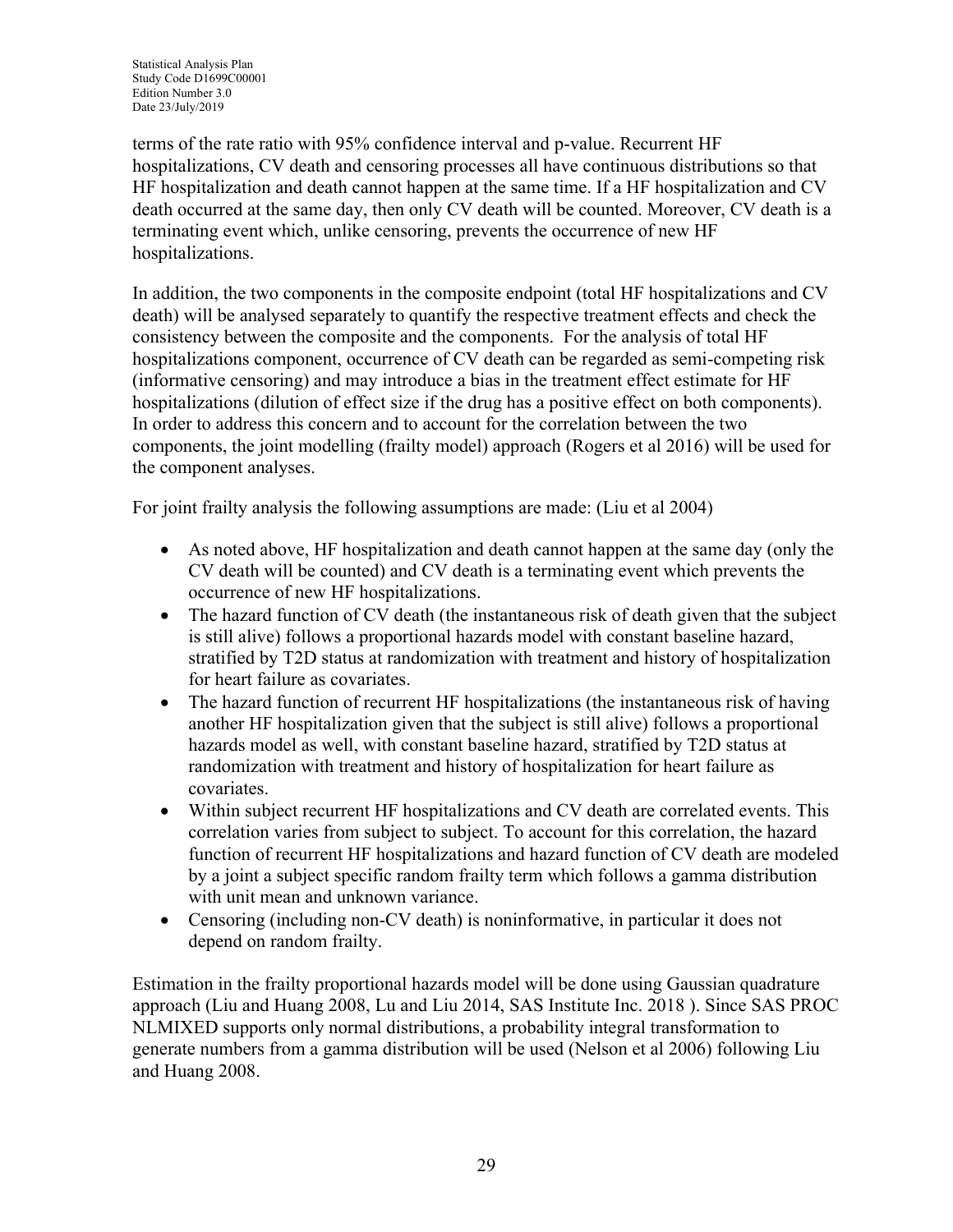Additionally, non-parametric estimates of the marginal mean of the cumulative number of recurrent HF hospitalization rates over time will be calculated allowing for death as terminal event, and the estimates will be plotted [\(Ghosh and Lin 2000\)](#page-38-5). The estimation will be done in SAS using the PROC PHREG and by treating the situation as competing risks with several records per subject [\(Andersen et al 2019\)](#page-37-0)

### <span id="page-29-0"></span>**4.2.4.2 Analysis of change from baseline at 8 months in the KCCQ total symptom score**

## **Hypothesis testing**

The composite rank-based endpoint representing the patients' vital status at 8 months and the change from baseline to 8 months in TSS in surviving patients, as defined in Section [3.2.3,](#page-19-0) will be analysed using the rank ANCOVA method [\(Stokes et al 2012\)](#page-39-7) to test the null hypothesis of no differences in the distributions of ranked outcomes between the two treatment groups. Analysis will be stratified by T2D status at randomisation, and adjusted for the baseline TSS value as follows.

First the change from baseline to 8 months in TSS and vital status at 8 months, as well as values of the baseline TSS covariate will be transformed to standardized ranks, using fractional ranks and mean method for ties. Ranking for the composite endpoint will be done so that patients who died prior to the 8-month assessment are assigned the worst ranks within each stratum. Among the deceased the relative ranking will be based on their last value of change from baseline in TSS while alive before deriving fractional ranks. Then, separate regression models will be fit to the ranked data for each randomization stratum using a regression model for the ranked composite variable as dependent variable, adjusting for the ranked baseline covariate. Residuals from this regression model will be captured for further testing of differences between treatment groups. The Cochran-Mantel-Haenszel (CMH) test, stratified for the T2D status at randomization, using the values of the residuals as scores will be used to compare treatment groups.

Responses missing for reasons other than death will be imputed as described in section 'Handling of missing data".

The p-value from the CMH test of treatment effect at 8 months will be used for the confirmatory statistical testing of the 3<sup>rd</sup> secondary endpoint in the multiple testing procedure described in section [4.1.3](#page-23-1)

## **Estimation of treatment effect**

## Win ratio:

For a summary statistic that uses the same ranking as that used in the hypothesis test, but has a clinical interpretation, the win ratio (WR) and the corresponding 95% confidence interval [\(Wang and Pocock 2016\)](#page-39-8) will be reported. It is noted that the WR differs from the statistic used for hypothesis testing, so that exact consistency is not expected between these two analyses, e.g. on rare occasions, the confidence interval for WR could exclude unity while the pre-planned hypothesis test could be non-significant, or the hypothesis test could be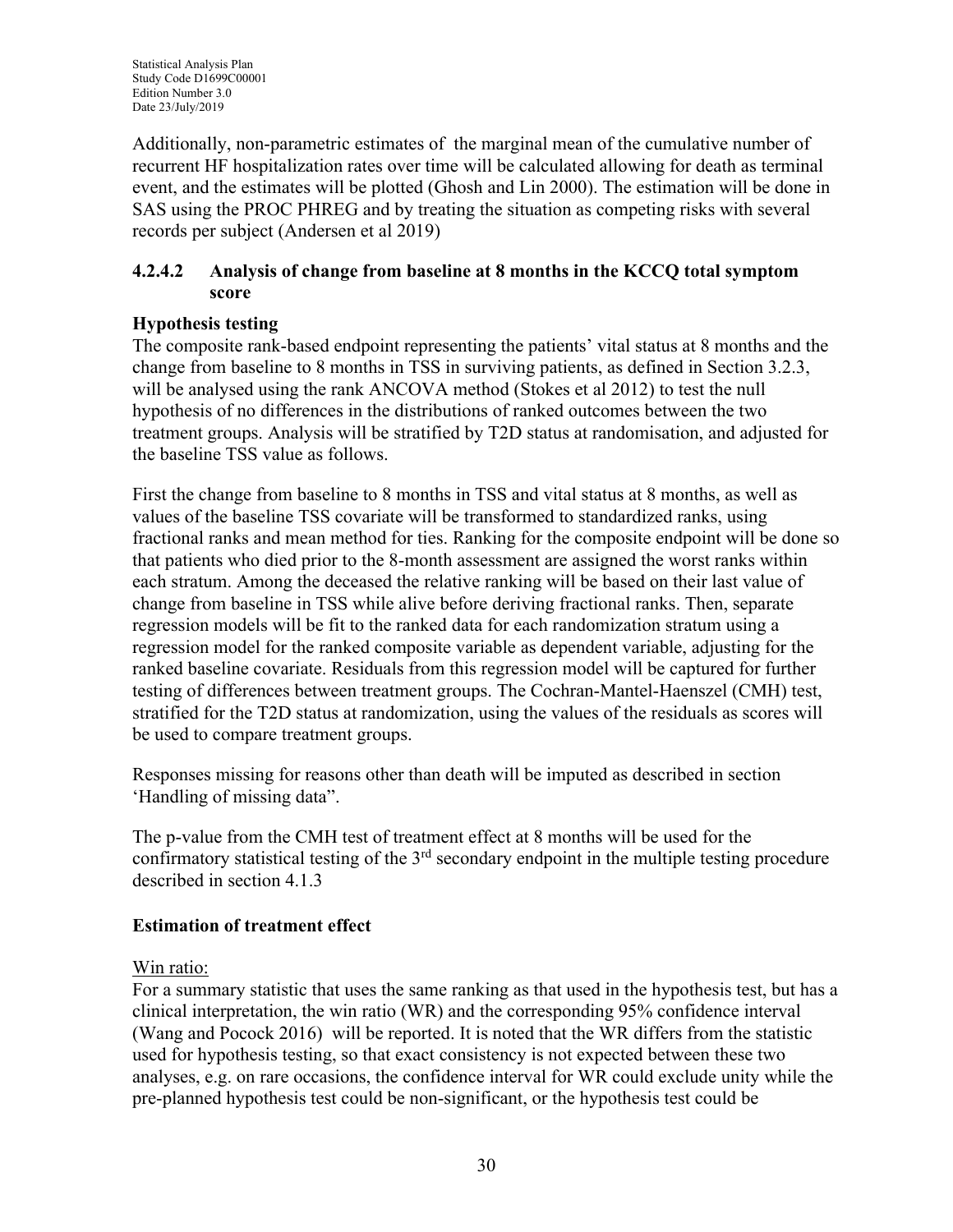significant with the confidence interval for WR including unity. Formal inference for the superiority of the treatment over control will be made only from the preplanned hypothesis test.

The win ratio represents the odds of having a more favourable outcome versus a less favourable outcome when assigned to the dapagliflozin 10 mg treatment group as opposed to placebo. More specifically, each patient in the dapagliflozin group is compared with each patient in the placebo group and each pair is labelled as "winner", "loser", or "tie", depending on whether the patient on dapagliflozin has a more favourable, less favourable, or the same outcome, respectively, with respect to the composite ranked endpoint compared to the patient on placebo. Win ratio is defined as the ratio of the number of "winner" pairs to the number of "loser" pairs for the dapagliflozin arm. If the estimated win ratio is greater than 1 then the treatment effect is estimated to be in favour of dapagliflozin.

The win ratio statistic adjusted for the ran[domization stratification factor and baseline TSS](#page-38-6)  will be obtained using the methodology in

[Koch et al 1998,](#page-38-6) [Kawaguchi et al 2011](#page-38-7) for the stratified Mann-Whitney estimators for the comparison of two treatments with randomization-based covariance adjustment. The win ratio statistic will be calculated as Mann-Whitney odds, i.e., WR=MW⁄(1-MW), where MW is the adjusted Mann-Whitney estimate. This transformation is monotonous in the domain of the Mann-Whitney estimate. The 95% confidence inter[val for the win ratio will be obtained by](#page-38-6)  transforming the bounds of the confidence interval (

[Koch et al 1998\)](#page-38-6) for the Mann-Whitney estimate, using the same transformation as for the win ratio.

#### Responder analysis:

Number and percentage of patients in each treatment group will be summarized across the following categories:

5 point improvement from baseline to 8 months in TSS vs no significant improvement:

- Change from baseline in  $TSS \geq 5$  points, vs
- Death prior to the 8 months assessment or change from baseline in TSS < 5 points.

5 point deterioration from baseline to 8 months in TSS vs no significant deterioration:

- Death prior to the 8 months assessment or change from baseline in  $TSS \leq -5$  points, vs
- Change from baseline to 8 months in TSS > -5 points.

If a patient had a baseline value of  $TSS \geq 95$  points, ie near the "ceiling", they will be defined as having a 5 point improvement only if they had  $TSS \ge 95$  points at 8 months. Similarly, if a patient had a baseline value of  $TSS \le 5$  points, ie near the "floor", they will be defined as having a 5 point deterioration only if they had  $TSS \le 5$  points at 8 months.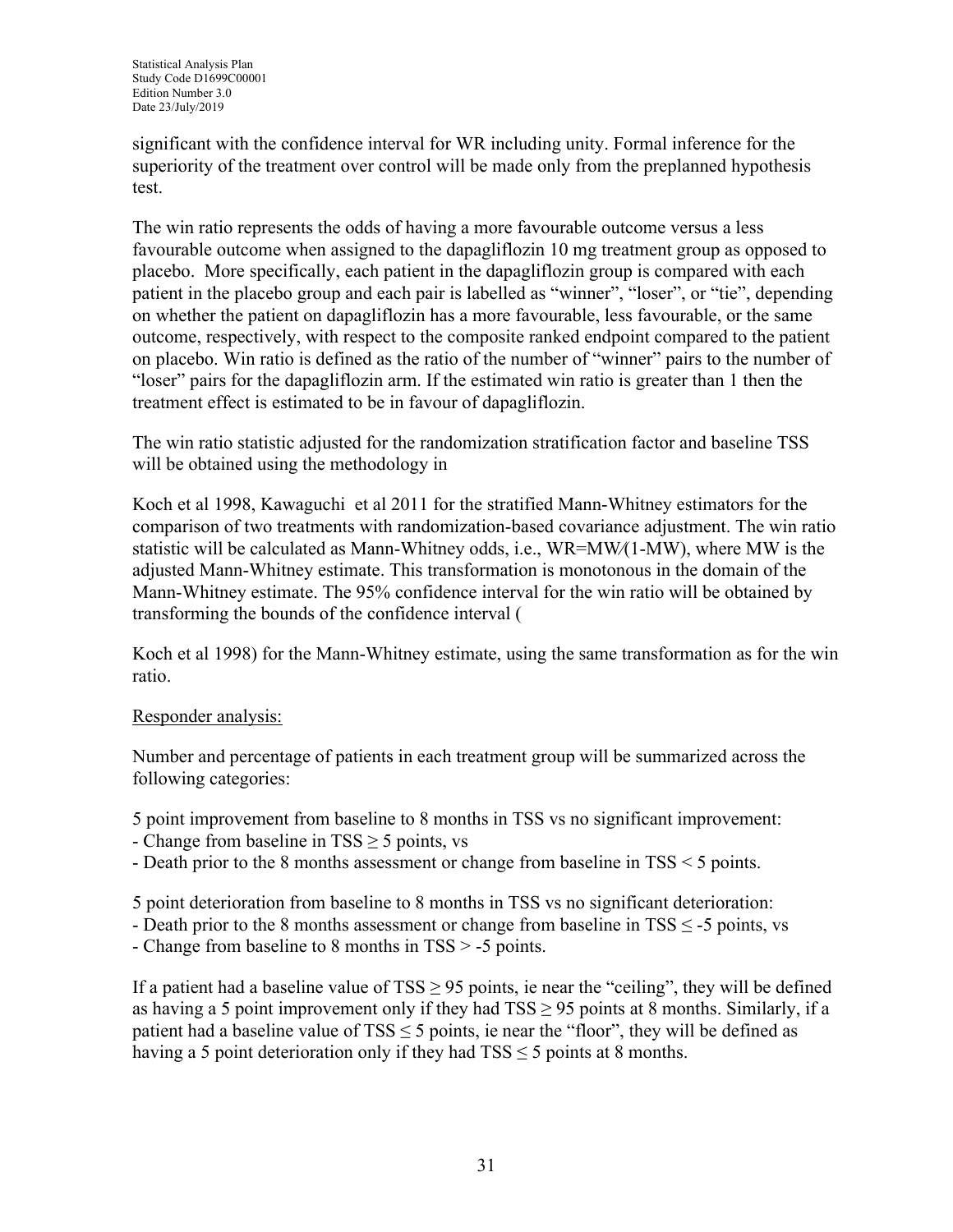The proportion of TSS responder categories will be compared between treatment groups using a logistic regression model including treatment group, stratification variable (T2D at randomisation) and baseline TSS value. The observed number of and proportion of TSS responders, odds ratio between treatment groups and its 95% confidence interval and corresponding 2-sided p-value estimated from each imputed dataset will be combined using Rubin's rule, and the combined results will be presented.

Additional responder analysis will be performed in the same way as for 5 points improvement and deterioration described above, using the thresholds of clinically meaningful within-patient change from baseline TSS derived from anchor-based analyses (10 point improvement, 10 point deterioration, 15 point improvement; Appendix B Section [8.2\)](#page-42-0), with "ceiling" and "floor" values handled consistently.

Empirical cumulative distribution function (eCDF) plots will be presented by treatment group to summarize the distribution of change from baseline to 8 months in TSS values, where patients who die prior to the 8-month assessment will be represented with the value of -101 (a value below the worst possible change from baseline).

### **Handling of missing data**

The number of patients with missing vital status at 8 months is expected to be negligible. If some patients are LTFU or patients who withdrew consent have unknown vital status, the main analysis will be done with these patients assigned the worst ranks (same as deaths).

In the context of analysing the composite ranked endpoint as described above, missing data may arise when patients miss the 8-month KCCQ assessment while remaining in the study during the 8-month assessment window, or when patients withdraw consent from the study prior to 8 months. If a patient is known to have died prior to the 8-month assessment, the patient is considered to have a non-missing composite outcome and will be handled as described above (assigned the worst rank). Otherwise, patients who are alive at 8 months and have missing baseline or 8-month KCCQ assessments will have their missing TSS imputed using the multiple imputation (MI) methodology as follows.

Missing TSS values at baseline or at 8 months will be imputed under the Missing at Random (MAR) assumption. The imputation will be done using a predictive mean matching multiple imputation model and a method of Fully Conditional Specification as implemented in the SAS Procedure MI (FCS statement). The predictive mean matching method ensures that the imputed values remain in the permissible range of the TSS values. The imputation model will include the treatment group, T2D randomization stratum, TSS at baseline, month 4, and 8, and a categorical variable representing the number of HF events  $(0, 1, \geq 2)$  events) in the interval from randomization to 4 month and in the interval from 4 to 8 months. Occurrences of HF events will be determined based on the investigator-reported potential HF events. The auxiliary variable related to HF events is included in the imputation model to improve the imputation accuracy, because the occurrence of HF events is associated with quality of life assessed by KCCQ.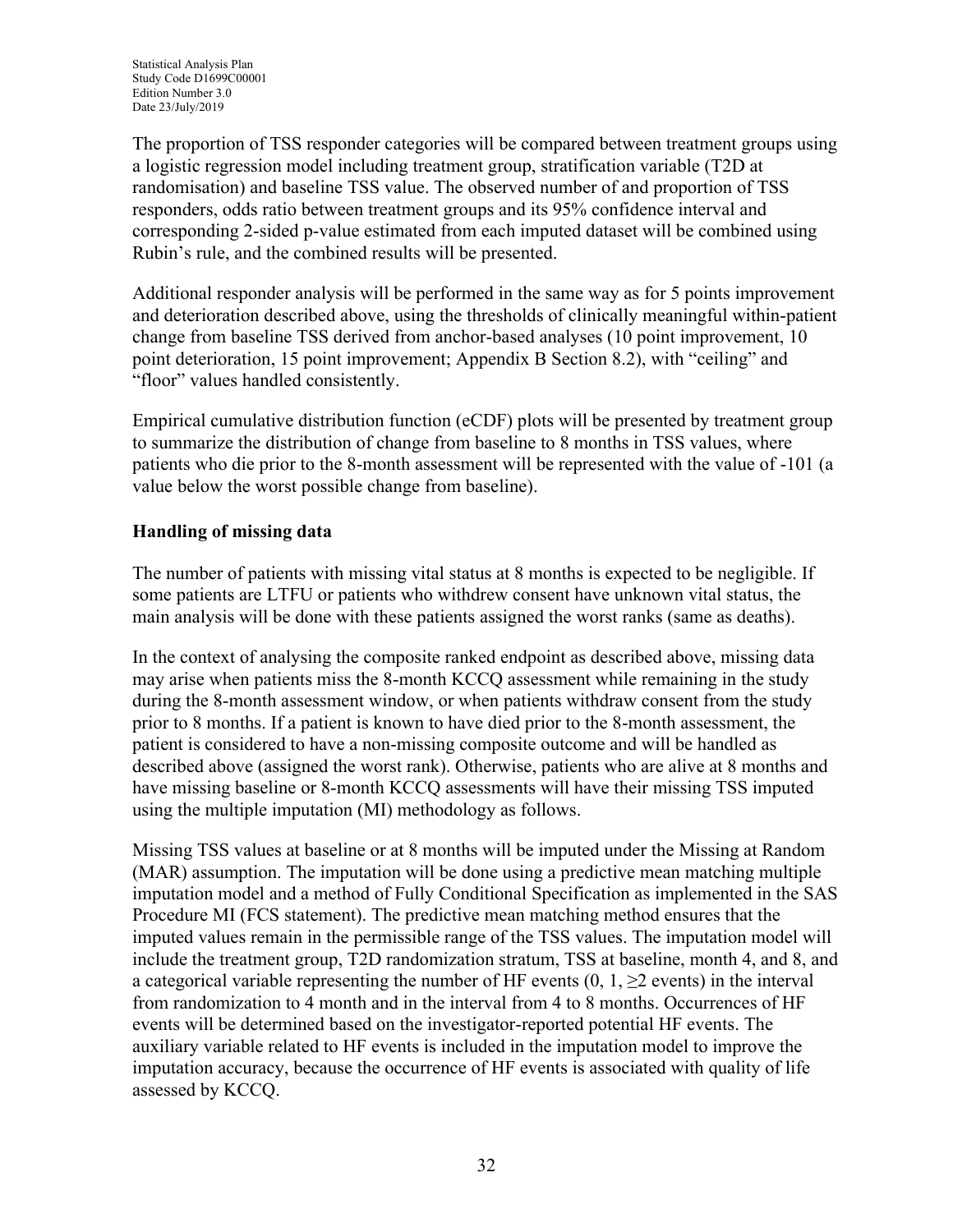The number of closest observations used to sample an imputed value by the predictive mean matching method will be 5 (SAS default setting).

Each imputed dataset will be analysed using the methods described in the "Hypothesis testing" and "Estimation of treatment effect" sub-sections above. The results from multiple imputed datasets will be combined using Rubin's rule as implemented in the SAS Procedure **MIANALYZE** 

In the analysis of rank ANCOVA, the CMH test statistic used for the hypothesis test has a chi-square distribution. In order to apply Rubin's combination rule, which assumes approximate normal distribution of the statistics being combined, a normalizing Wilson-Hilferty transformation will be applied to the CMH test statistics from each imputed dataset [\(Ratitch et al 2013\)](#page-39-9). The standardized transformed statistic will be computed as follows:

$$
st_{wh\_cmh}(m) = \frac{\sqrt[3]{\frac{cmh^{(m)}}{df} - \left(1 - \frac{2}{9 \times df}\right)}}{\sqrt[2]{\frac{2}{9 \times df}}}
$$

where  $cmh<sup>(m)</sup>$  is the CMH statistic from the  $m<sup>th</sup>$  imputed dataset and  $df$  is the number of degrees of freedom associated with the statistic (in this case equal to 1). The transformed statistics are approximately normally distributed with a mean of 0 and variance of 1 and can be combined using Rubin's rule.

- For the estimation of the win ratio, a combined Mann-Whitney estimate  $(MW)$  and its standard error ( $SE(MW)$ ) will first be obtained by applying Rubin's rule to the corresponding estimates from multiple imputed datasets. Then the win ratio and its 95% confidence interval will be obtained based on the combined Mann-Whitney estimate and its standard error as previously described.
- For the summaries of number and percentage of subjects in the categories of significant improvement and deterioration from baseline, as discussed in the "Estimation of treatment effect" sub-section above, the average number and percent of subjects in each category across all multiple imputed datasets will be reported. The TSS responder analyses will use the imputation datasets created for the main analysis. Therefore, deaths will be defined as non-responders, and responder status will be determined based on the imputed TSS values for the patients who have missing TSS due to reasons other than death.

#### **Supportive analyses and sensitivity analyses**

The number and percent of patients who die prior to the 8-month assessment will be summarized by treatment group.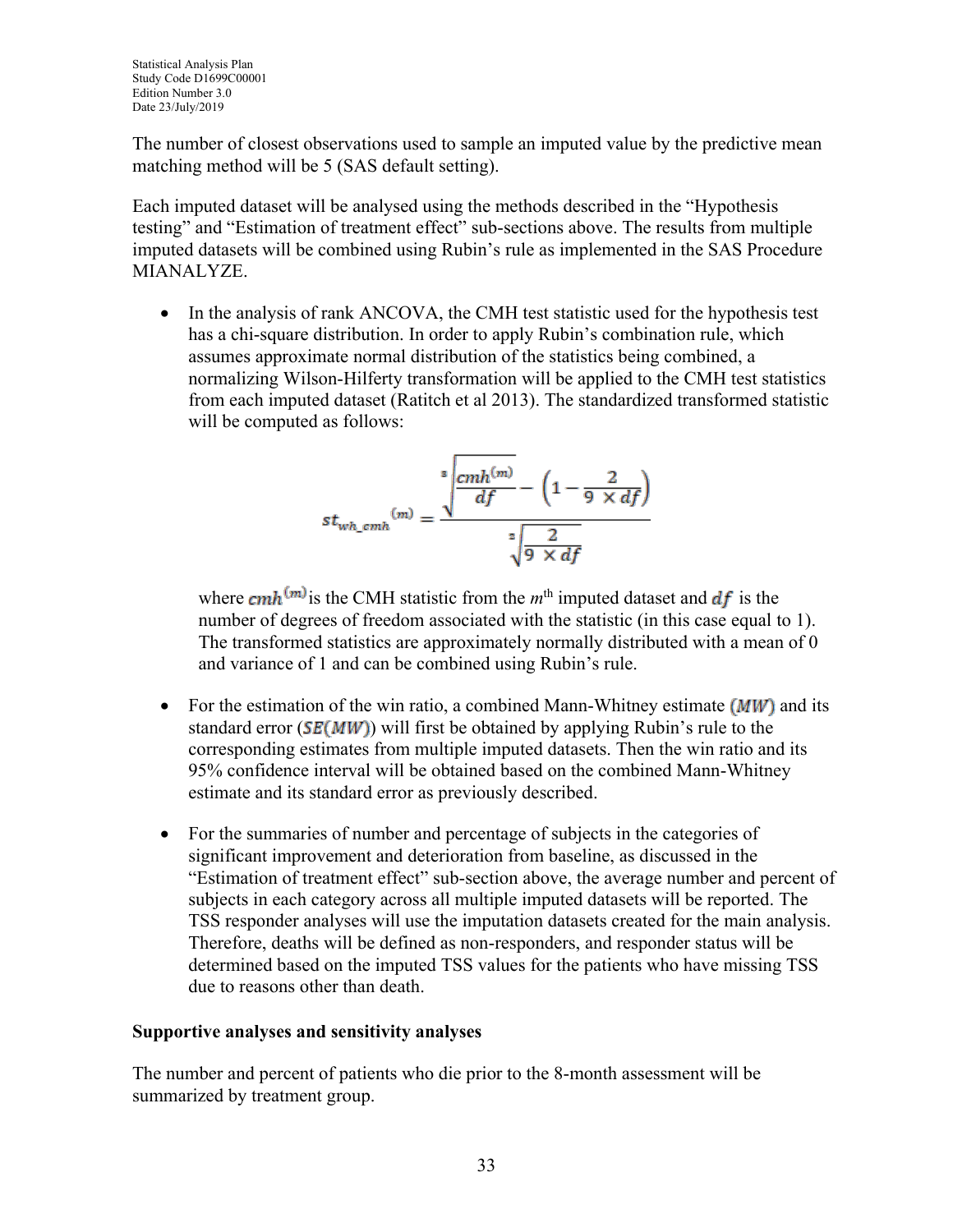Descriptive statistics of scores and change from baseline at 4, and 8 months will be presented for total symptom score, overall summary score, clinical summary score and domains (Physical limitation, symptom stability, symptom frequency, symptom burden, quality of life, self-efficacy and social limitation).

The testing and estimation described for change from baseline at 8 months in TSS, will be repeated in an exploratory fashion for change from baseline in TSS at 4 months, and for the overall summary score and clinical summary scores at 4 and 8 months.

To assess the impact on TSS change from baseline of a treatment effect on mortality, an alternative ranking will be applied, where patients deceased prior to the 8-month assessment will be assigned the same worst rank regardless of their last value while alive . This is done to reduce the impact of treatment differences in time to CV death on the assessment of this KCCQ secondary endpoint.

## <span id="page-33-1"></span>**4.2.5 Analysis of safety variables**

#### Analysis set

For safety analyses, all summaries will be based on the safety analysis set (Section [2.1.2\)](#page-16-0).

### Exposure

The total exposure to study drug will be defined as the length of period on study drug, calculated for each patient as date of last dose – date of first dose +1.

An alternative measure where days of interruption are removed will be calculated and termed actual exposure.

Total and actual exposure will be presented descriptively.

## Treatment periods

The summaries for the on-treatment period will include events with an onset date on or after first dose of randomized study drug and on or before 30 days after last dose of study drug. Additional presentations will include all events with onset on or after first dose of study drug regardless of whether patients are on or off study treatment at the time of the event (the 'on +off ' treatment period).

All summaries of AEs and safety lab data described in Section [4.2.5.1](#page-33-0) to [4.2.5.6](#page-35-0) below will be presented for the on-treatment period. Additional summaries based on the on+off treatment period will be presented for SAEs and AEs of special interest. For fractures and amputations on+off treatment will be considered the primary analysis approach, while the on-treatment period will be the primary analysis approach for other AEs of special interest.

## <span id="page-33-0"></span>**4.2.5.1 Adverse events**

Summaries of AEs will primarily be based on the on-treatment period, except for fractures and amputations as described in section [4.2.5](#page-33-1)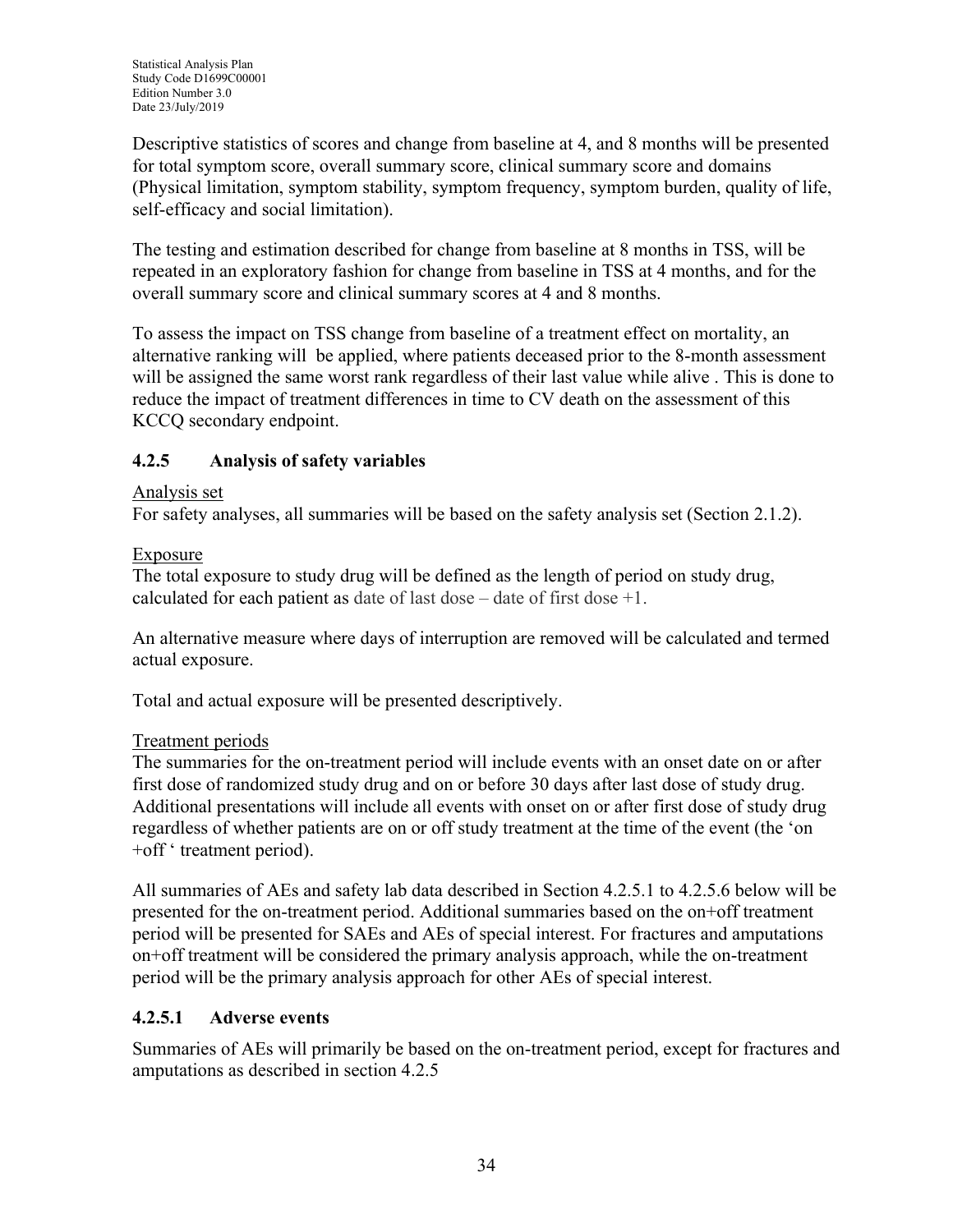In addition to SAEs, the collection of AEs that are not serious is limited to DAEs, AEs leading to interruption of IP or dose reduction and AEs of interest. Thus, summaries of AEs will be limited to these categories and general summaries of all AEs are not planned.

AEs will be classified according to MedDRA by the medical coding team at AstraZeneca data management centre, using the most current version of MedDRA possible.

Summaries by system organ class (SOC) and preferred term (PT) will be sorted by international order for SOC and by descending order of PT in the dapagliflozin treatment group.

No statistical tests to compare crude AE frequencies between treatment groups will be performed.

A summary table of the total number and percent of patients with SAE, DAE, AE leading to dose reduction and temporary interruption, and for each category of AE of interest per treatment group will be provided.

## **4.2.5.2 Serious adverse events**

SAEs will be presented as described below both on treatment and on+off treatment.

The number and percent of patients with SAEs will be presented by SOC, PT and treatment group. The most common SAEs will also be presented by PT and treatment group only.

AEs with outcome death will be presented separately by SOC and PT.

#### **4.2.5.3 Adverse events leading to discontinuation, interruption or dose reduction**

The number and percent of patients will be presented by SOC and PT for AEs leading discontinuation, AEs leading to temporary interruption and dose reduction (separately for each of the three categories based action taken "Drug Permanently Discontinued", "Drug Interrupted" and "Drug Reduced" respectively).

#### **4.2.5.4 Adverse events of interest**

Each category of AEs of interest will be presented separately. AEs of interest fall in the categories volume depletion, renal events, major hypoglycaemic events, fractures, diabetic ketoacidosis (DKA), AEs leading to amputation and AEs leading to a risk for lower limb amputations ["preceding events"].

In addition to the pre-specified events of interest, analysis and presentation of potential events of Fournier's gangrene will also be included.

Potential DKA events will be adjudicated. The adjudicated outcome will be considered the main analysis for DKA.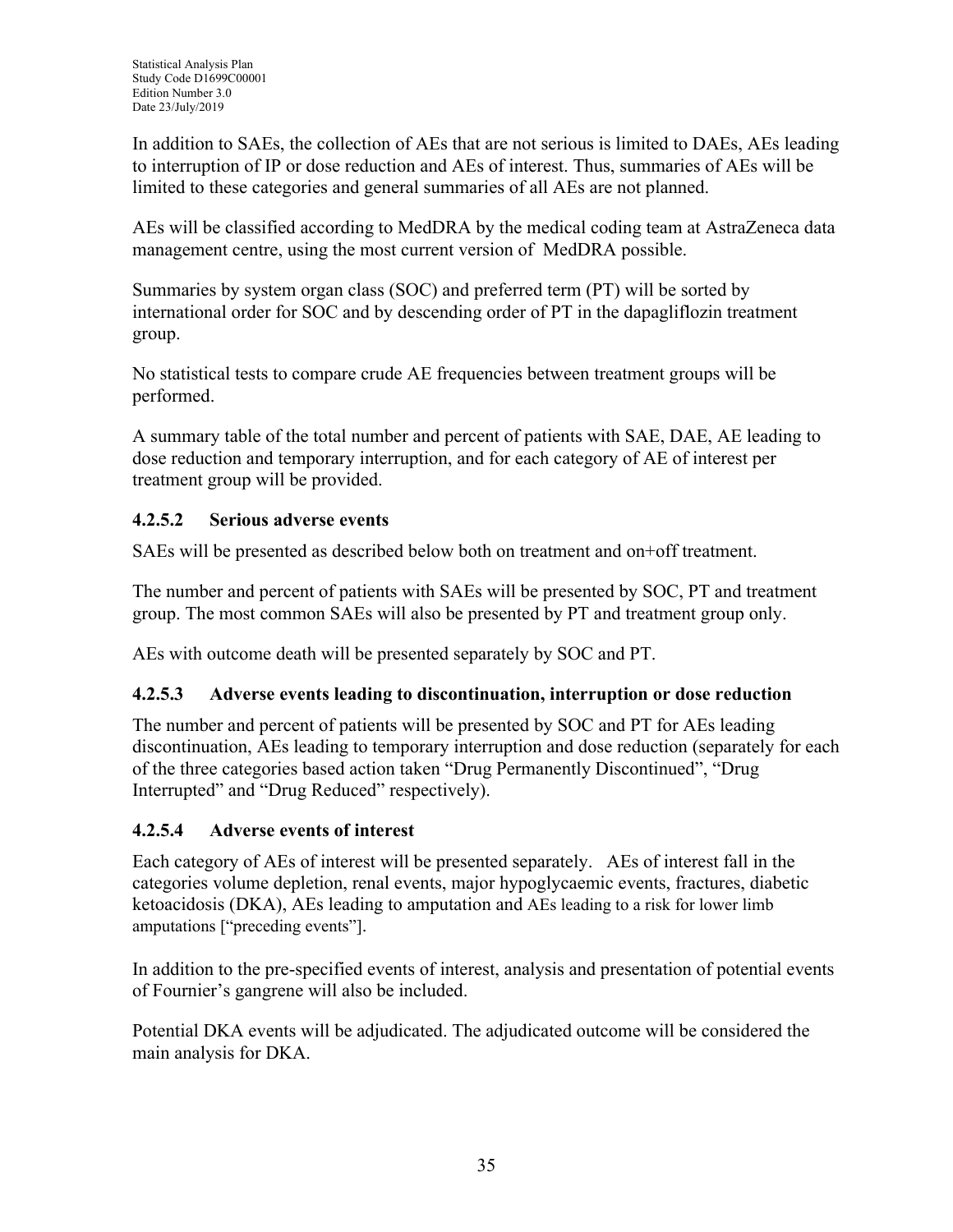For each AE of interest, a summary table including the number and percent of patients with any event in the AE category, SAE, DAE, AE leading to interruption and dose reduction. Each AE of interest category will also be tabulated with frequency by PT.

In addition to presentations of the number of patients with event, the total number of events counting multiple events per patient will be presented for AE of special interest, where relevant eg for major hypoglycaemic events and amputation.

In addition to the presentation of on-treatment events, on+off presentations will be provided for all AEs of interest.

## **4.2.5.5 Laboratory Evaluation**

All summaries of clinical chemistry/haematology parameters will be based on samples analyzed at the central laboratory, and presented in SI units.

The result and the change from baseline of each clinical chemistry/haematology tests, including estimated GFR , will be summarized by treatment group at each scheduled visit using descriptive statistics, including n, mean, SD, median and quartiles.

## <span id="page-35-0"></span>**4.2.5.6 Marked laboratory abnormalities**

The number and percent of patients with a marked abnormality in clinical laboratory tests will be summarized over time by treatment group.

Laboratory abnormalities will be evaluated based on marked abnormality (MA) criteria. The list of MAs is provided in Appendix A (Section [8.1](#page-40-0) )

An on-treatment value will be considered an MA if either

- the on-treatment value is beyond an MA limit AND the baseline value is not beyond the same limit, OR
- both the baseline and on-treatment value are beyond the same MA limit AND the ontreatment values is more extreme (farther from the limit) than was the baseline

Laboratory MAs occurring during the on-treatment period will be summarized by treatment group. The directions of changes (high or low) in MAs will be indicated in the tables. Additionally, for each patient with a MA for a parameter, all the patient's values of that parameter over the treatment period will be listed.

## **4.2.6 Analysis of exploratory objectives**

The analysis of the exploratory variables will in the same fashion as the primary and secondary efficacy variables be based on the ITT principle, including data irrespective of whether the patient has discontinued study drug.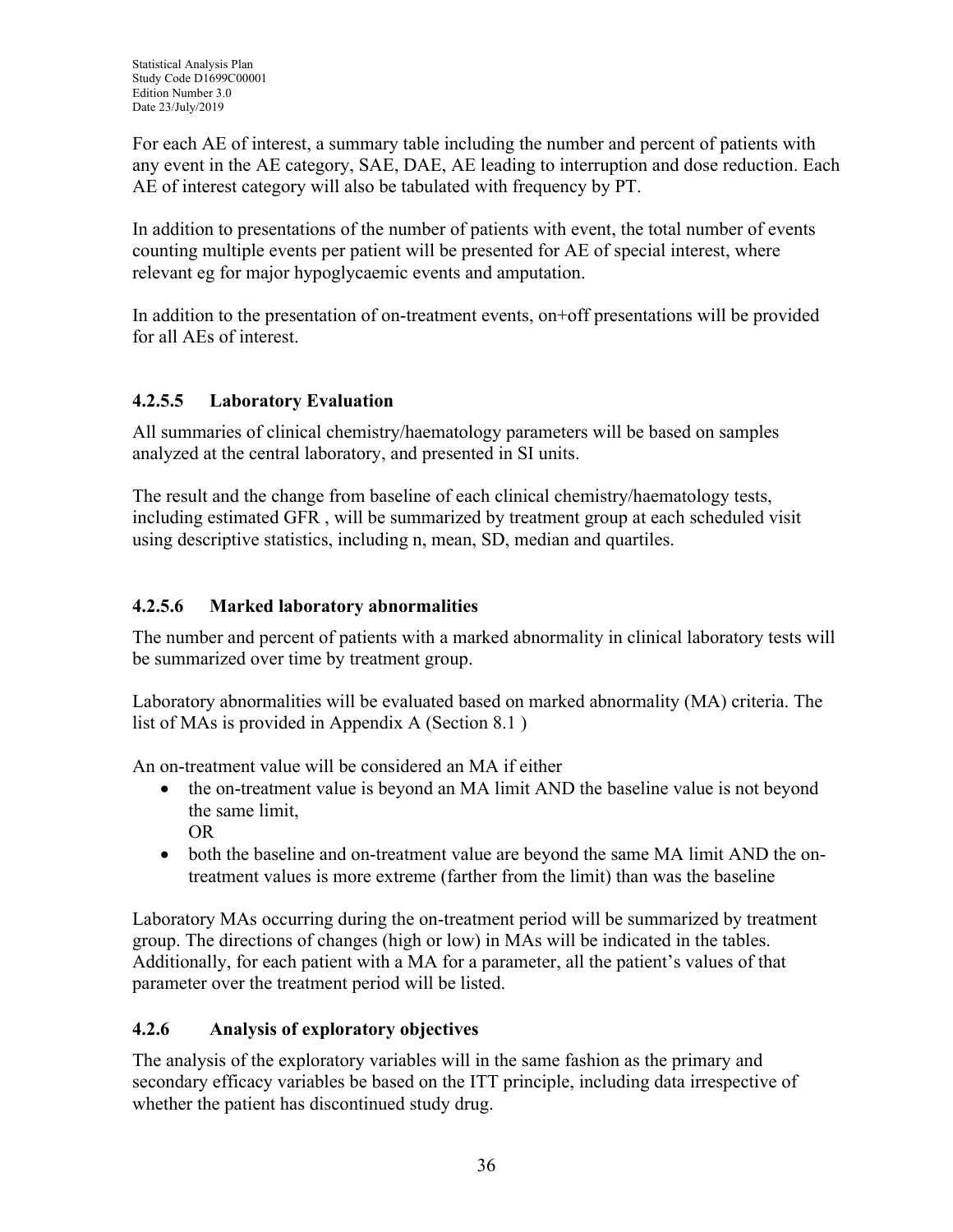The time to event endpoints including

- MI
- stroke
- first occurrences of serum potassium falling above/below defined thresholds
- the wider composite reflecting worsening HF (CV death, hospitalization for HF, urgent HF visit or worsening HF symptoms/signs leading to initiation of new treatment or augmentation of existing oral treatment)

will be analysed with the same methods as the primary endpoint.

Change from baseline to each visit for HbA1c, body weight, blood pressure and EQ-5D will be analysed with a repeated measures method. The analysis of HbA1c will be limited to patients with T2D at baseline as defined in Section [4.1.](#page-21-0) All non-missing visit data will be used, including measurements after discontinuation of study drug. The model will include terms for treatment group, visit, visit\*treatment group and baseline measurement as a covariate. The model will be used to derive a least squares estimate of the treatment difference with 95% confidence interval and corresponding two-sided p-value. The missing data will not be imputed.

The proportion of patients with no worsening NYHA classification will be analyzed by a logistic regression by visit with treatment group, baseline NYHA and T2D at randomization. The odds ratio between treatment groups and its 95% confidence interval and corresponding two-sided p-value will be presented.

The proportion of patients with new diagnosis of T2D in non-diabetic patients (as defined in Section [4.1\)](#page-21-0) will be analyzed by a logistic regression with treatment group and baseline HbA1c. The odds ratio between treatment groups and its 95% confidence interval and corresponding two-sided p-value will be presented. In addition to analysing patients who are non-diabetic at baseline, the subgroup of pre-diabetic patients as defined in Section [4.1](#page-21-0) will be analysed.

The proportion of patients with new diagnosis of AF in patients without history of AF at baseline will be analysed with logistic regression with treatment group and T2D at randomization.

## <span id="page-36-0"></span>**5. INTERIM ANALYSES**

An interim analysis is planned to be performed when approximately 75% of the primary events have been adjudicated, using a Haybittle-Peto rule. There will in principle be one planned interim analysis, with the possibility for the DMC to do subsequent interim analysis if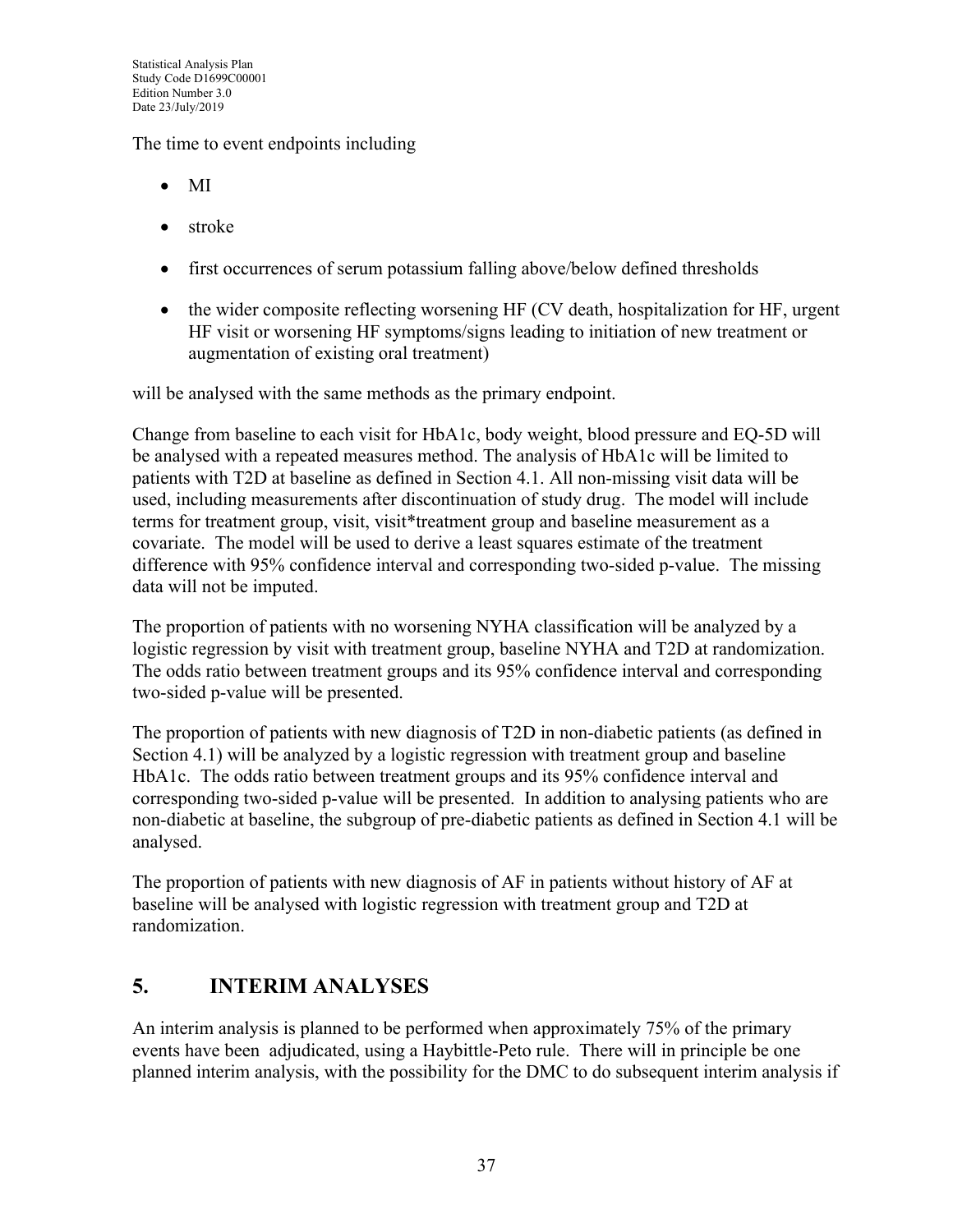they deem necessary. The significance level for the final analysis will be determined by the Haybittle-Peto function based on the actual number and timing of interim analyses.

The interim analysis will assess superiority of dapagliflozin to placebo. The interim analysis will use a one-sided alpha level of 0.001. At the interim analysis, the primary composite endpoint will be first tested at the specified alpha level. If superiority is achieved for the primary endpoint, then the superiority of dapagliflozin to placebo on CV death will be tested at a one-sided alpha level of 0.001. If CV death is significant, then an action is triggered whereby the DMC will evaluate the totality of the available efficacy data and safety data, to determine if benefit is unequivocal and overwhelming such that the DMC recommends ending the study.

If the interim analysis leads to a decision to terminate the study early based on the pre-defined stopping guidelines for superiority, the executive committee will define a PACD, on or after which study closure visits will commence. The study report will be based on all events occurring on prior to the PACD.

If the study is stopped for superiority at an interim analysis, then testing of secondary endpoints will continue down the hierarchy at a one-sided alpha level 0.001.

## **6. CHANGES OF ANALYSIS FROM PROTOCOL**

The analysis of the KCCQ total symptom score was in the protocol (section 8.5.4) based on a repeated measures analysis. This endpoint will be analysed as a composite rank-based endpoint as described in section [3.2.3](#page-19-0) and [4.2.4.2.](#page-29-0)

## **7. REFERENCES**

## <span id="page-37-0"></span>**Andersen et al 2019**

Andersen PK, Angst J, Ravn H. Modeling marginal features in studies of recurrent events in the presence of a terminal event. Lifetime data anal 2019 Jan: 1-15.

## <span id="page-37-1"></span>**Coon and Cook 2018**

Coon CD, Cook KF. Moving from significance to real-world meaning: methods for interpreting change in clinical outcome assessment scores. Qual Life Res 2018 Jan; 27(1):33- 40.

#### <span id="page-37-2"></span>**De Vet et al 2010**

De Vet HC, Terluin B, Knol DL, Roorda LD, Mokkink LB, Ostelo RW, Hendriks EJ, Tertwee CB. Three ways to quantify uncertainty in individually applied "minimally important change" values. J Clin Epidemiol 2010 Jan; 63(1):37-45.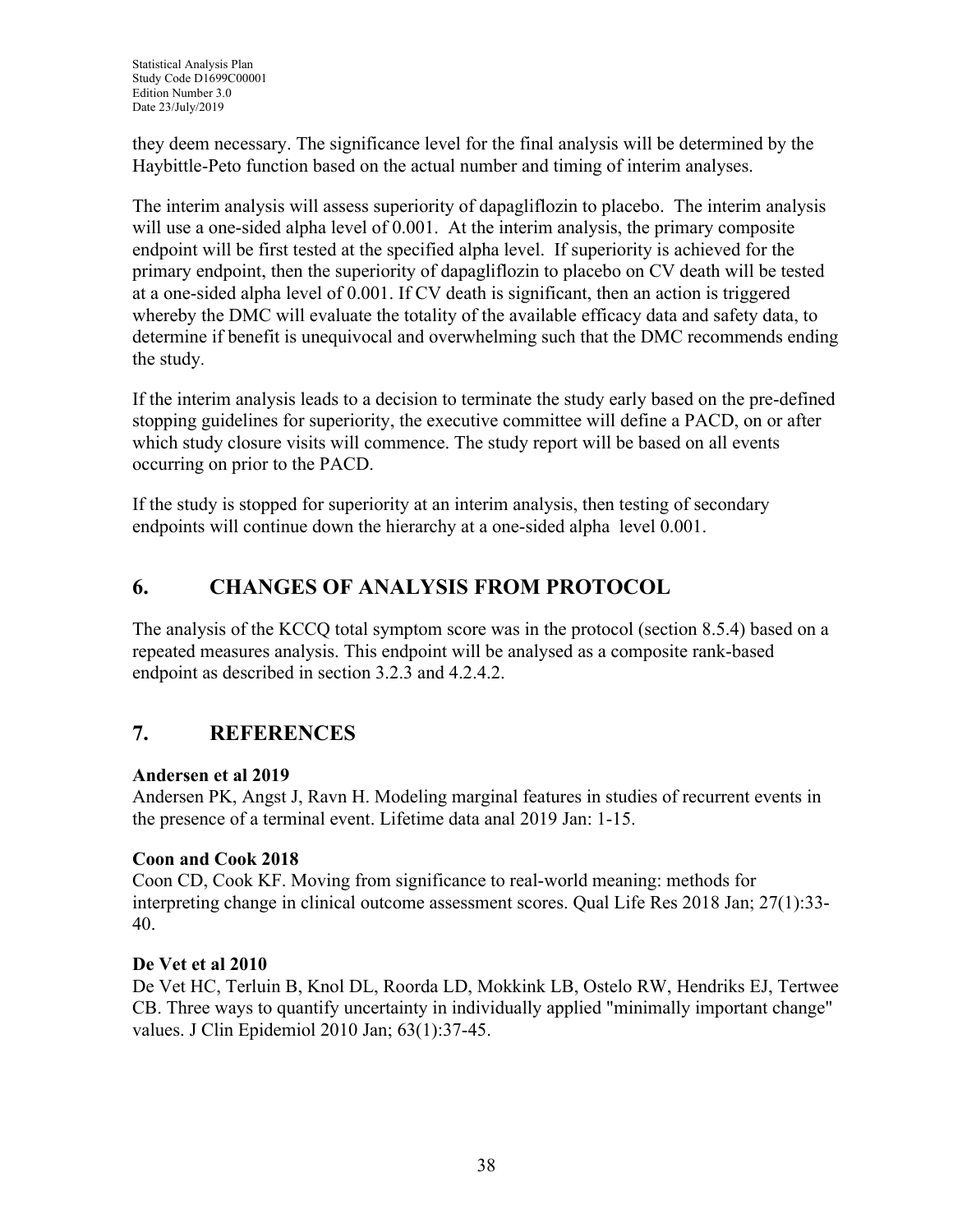#### <span id="page-38-0"></span>**Fitchett et al 2016**

Fitchett D, Zinman B, Wanner C, Lachin JM, Hantel S et al. Heart failure outcomes with empagliflozin in patients with type 2 diabetes at high cardiovascular risk: results of the EMPA-REG OUTCOME® trial. Eur Heart J 2016; 37 (19): 1526-1534

#### <span id="page-38-8"></span>**Froud and Abel 2014**

Froud R, Abel G. Using ROC curves to choose minimally important change thresholds when sensitivity and specificity are valued equally: the forgotten lesson of pythagoras. Theoretical considerations and an example application of change in health status. 2014 PloS ONE 9(12): e114468.

#### <span id="page-38-5"></span>**Ghosh and Lin 2000**

Ghosh D, Lin DY. Nonparametric analysis of recurrent events and death. Biometrics 2000; 56:554–562.

#### <span id="page-38-1"></span>**Green et al 2000**

C. Patrick Green, MD, Charles B. Porter, MD, FACC, Dennis R. Bresnahan, MD, FACC, John A.Spertus, MD, MPH, FACC Development and Evaluation of the Kansas City Cardiomyopathy Questionnaire: A New Health Status Measure for Heart Failure. JACC, Vol.35 No 5, April 2000:1245-55

#### <span id="page-38-7"></span>**Kawaguchi et al 2011**

Kawaguchi A, Koch G, Wang X. Stratified Multivariate Mann-Whitney Estimators for the Comparison of Two Treatments with Randomization Based Covariance Adjustment. Statistics in Biopharmaceutical Research, 2011;3(2), 217–231.

#### <span id="page-38-6"></span>**Koch et al 1998**

Koch GG, Tangen CM, Jung JW, Amara IA. Issues for covariance analysis of dichotomous and ordered categorical data from randomized clinical trials and non‐parametric strategies for addressing them. Statist. Med 1998; 17(15‐16), 1863-1892.

#### <span id="page-38-2"></span>**Levey at al 2009**

Levey AS, Stevens LA, Schmid CH, Zhang YL, Castro AF 3rd, Feldman HI, Kusek JW, Eggers P, VanLente F, Greene T, Coresh J; CKD-EPI (Chronic Kidney Disease Epidemiology Collaboration). A new equation to estimate glomerular filtration rate. Ann Intern Med. 2009 May 5; 150(9):604-12

#### <span id="page-38-3"></span>**Lin et al 2000**

Lin DY, Wei LJ, Yang I, Ying Z. Semiparametric regression for the mean and rate functions of recurrent events. Journal of the Royal Statistical Society: Series B (Statistical Methodology) 2000; 62(4):711–730.

#### <span id="page-38-4"></span>**Liu et al 2004**

Liu L, Wolfe RA, Huang X. Shared Frailty Models for Recurrent Events and a Terminal Event. Biometrics, 2004;60(3);747-756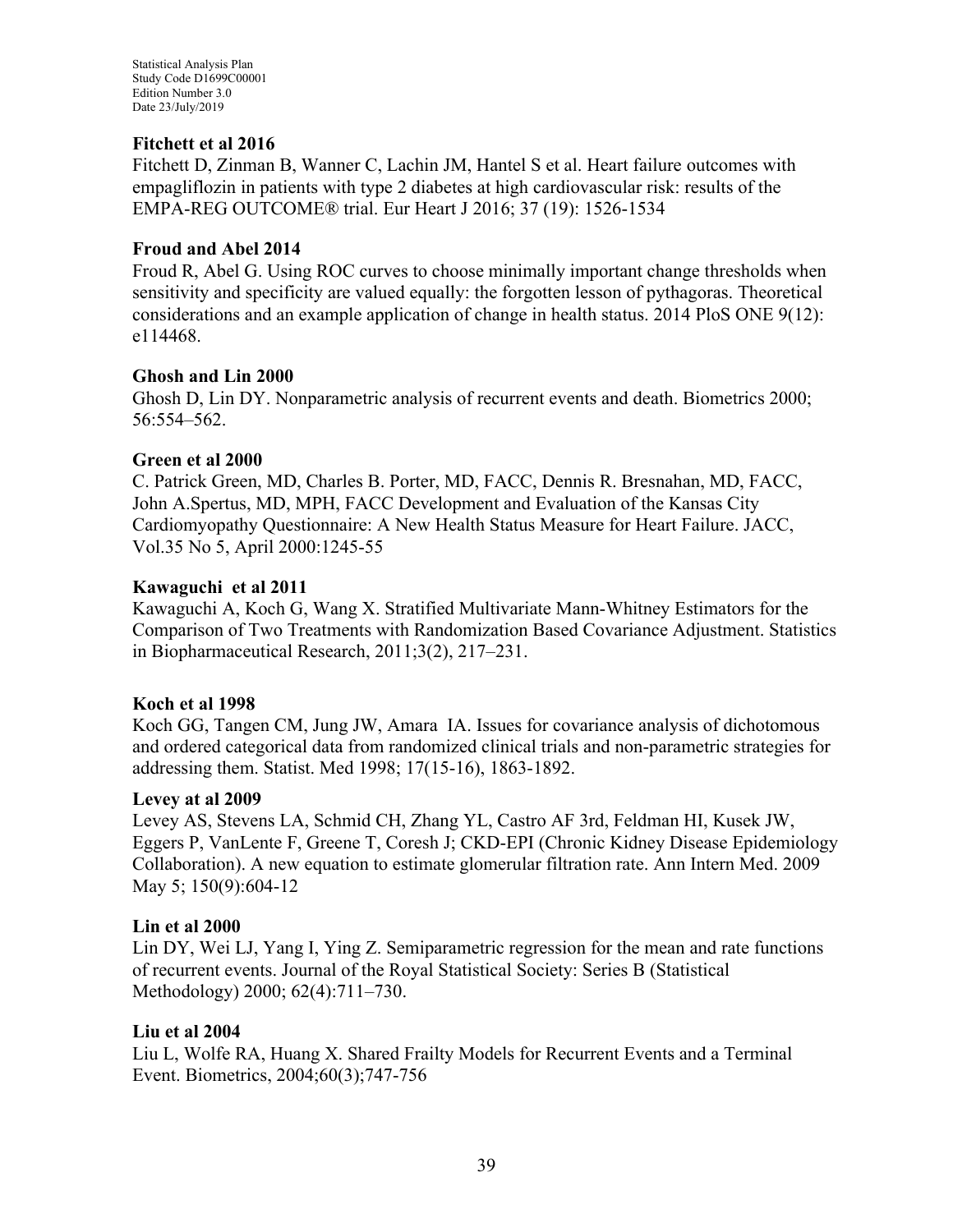Statistical Analysis Plan Study Code D1699C00001 Edition Number 3.0 Date 23/July/2019

#### <span id="page-39-3"></span>**Liu and Huang 2008**

Liu L, Huang X. The use of Gaussian quadrature for estimation in frailty proportional hazards models. Statist. Med. 2008; 27(14):2665–2683

#### <span id="page-39-4"></span>**Lu and Liu 2014**

Lu L, Liu C. Analysis of Correlated Recurrent and Terminal Events Data in SAS. Proceedings of the Northeast SAS Users Group Conference 2008

#### <span id="page-39-0"></span>**McMurray et al 2014**

McMurray JJ, Packer M, Desai AS, Gong J, Lefkowitz MP, Rizkala AR, Rouleau JL, Shi VC, Solomon SD, Swedberg K, Zile MR; PARADIGM-HF Investigators and Committees. Angiotensin-neprilysin inhibition versus enalapril in heart failure. N Engl J Med 2014; 371 (11):993-1004

#### <span id="page-39-6"></span>**Nelson et al 2006**

Nelson KP, Lipsitz SR, Fitzmaurice GM, Ibrahim J, Parzen M, Strawderman R. Use of the probability integral transformation to fit nonlinear mixed-effects models with nonnormal random effects. J Comp Graph Stat 2006; 15 39-57

#### <span id="page-39-9"></span>**Ratitch et al 2013**

Ratitch B, Lipkovich I, O'Kelly M. Combining Analysis Results from Multiply Imputed Categorical Data. PharmaSUG 2013 - Paper SP03

#### <span id="page-39-2"></span>**Rogers et al 2016**

Jennifer K Rogers, Alex Yaroshinsky, Stuart J Pocock, David Stokar and Janice Pogoda. Analysis of recurrent events with an associated informative dropout time: Application of the joint frailty model. Statist. Med. 2016, 35 2195–2205

#### <span id="page-39-5"></span>**SAS Institute Inc. 2018**

SAS/STAT® 15.1 User's Guide. Cary, NC: SAS Institute Inc. 2018. Example 86.5: Failure Time and Frailty Model, page 7097

#### <span id="page-39-1"></span>**Spertus et al 2005**

Spertus J Am Heart J 2005. Monitoring clinical changes in patients with heart failure: A comparison of methods. Multicenter Study

#### <span id="page-39-7"></span>**Stokes et al 2012**

Stokes ME, Davis CS, Koch GG.Categorical Data Analysis Using the SAS System. Carry, NC: SAS Institute Inc.

#### <span id="page-39-8"></span>**Wang and Pocock 2016**

Wang D, Pocock S. A win ratio approach to comparing continuous non-normal outcomes in clinical trials. Pharmaceut. Statist. 2016, 15 238–245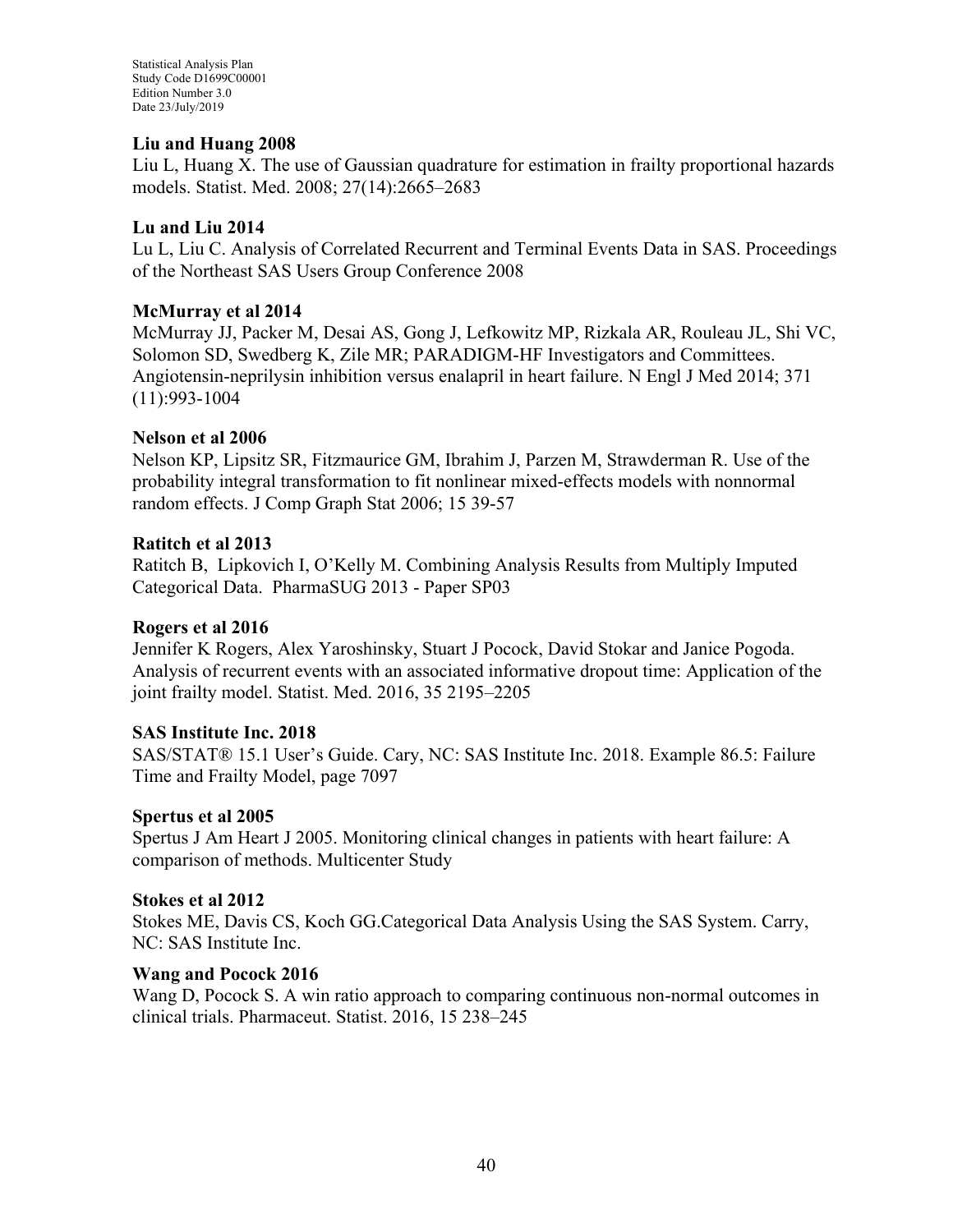## **8. APPENDIX**

## <span id="page-40-0"></span>**8.1 Appendix A Laboratory Abnormality Criteria**

[Table 2](#page-40-1) provides the criteria for assessing marked abnormalities in safety laboratory parameters. When there is more than one limit for a variable, summaries will be provided for each limit.

If both the baseline and on-treatment values of a parameter are beyond the same MA limit for that parameter, then the on-treatment value will be considered a MA only if it is more extreme (farther from the limit) than was the baseline value.

The following three criteria will also be summarized by treatment group in examination of the elevated AT (ALT and/or AST) and total bilirubin:

- (AST or  $ALT > 3XULN$ ) and (Total Bilirubin  $> 1.5XULN$  within 14 days on or after AT elevation)
- $(AST or ALT > 3XULN)$  and  $(Total Bilirubin > 2XULN within 14 days on or after)$ AT elevation)

(AST or ALT > 3XULN) and {(Total Bilirubin > 2XULN and no ALP  $\geq$  2XULN) within 14 days on or after AT elevation}

|                                      |                                                          |            | <b>Marked Abnormality Criteria</b> |
|--------------------------------------|----------------------------------------------------------|------------|------------------------------------|
| <b>Clinical laboratory variables</b> | <b>Units</b>                                             | Low        | <b>High</b>                        |
| <b>Hematology</b>                    |                                                          |            |                                    |
| <b>HCT</b>                           | vol                                                      | ${}< 0.20$ | > 0.55                             |
| <b>HCT</b>                           | vol                                                      |            | > 0.60                             |
| Hemoglobin                           | g/L                                                      | $<60$ g/L  | $>$ 180 g/L                        |
| Hemoglobin                           | g/L                                                      |            | $>$ 200 g/L                        |
| <b>Blood Chemistry</b>               |                                                          |            |                                    |
| ALP                                  | U/L                                                      |            | $>1.5X$ ULN                        |
| ALP                                  | $\ensuremath{\mathrm{U}}\xspace/\ensuremath{\mathrm{L}}$ |            | $> 3X$ ULN                         |
| <b>ALT</b>                           | U/L                                                      |            | $> 3X$ ULN                         |
| <b>AST</b>                           | U/L                                                      |            | $> 3X$ ULN                         |

<span id="page-40-1"></span>

| Table 2 Marked abnormality criteria for safety laboratory variables and elevated AT (ALT and/or AST) |  |
|------------------------------------------------------------------------------------------------------|--|
| and total bilirubin                                                                                  |  |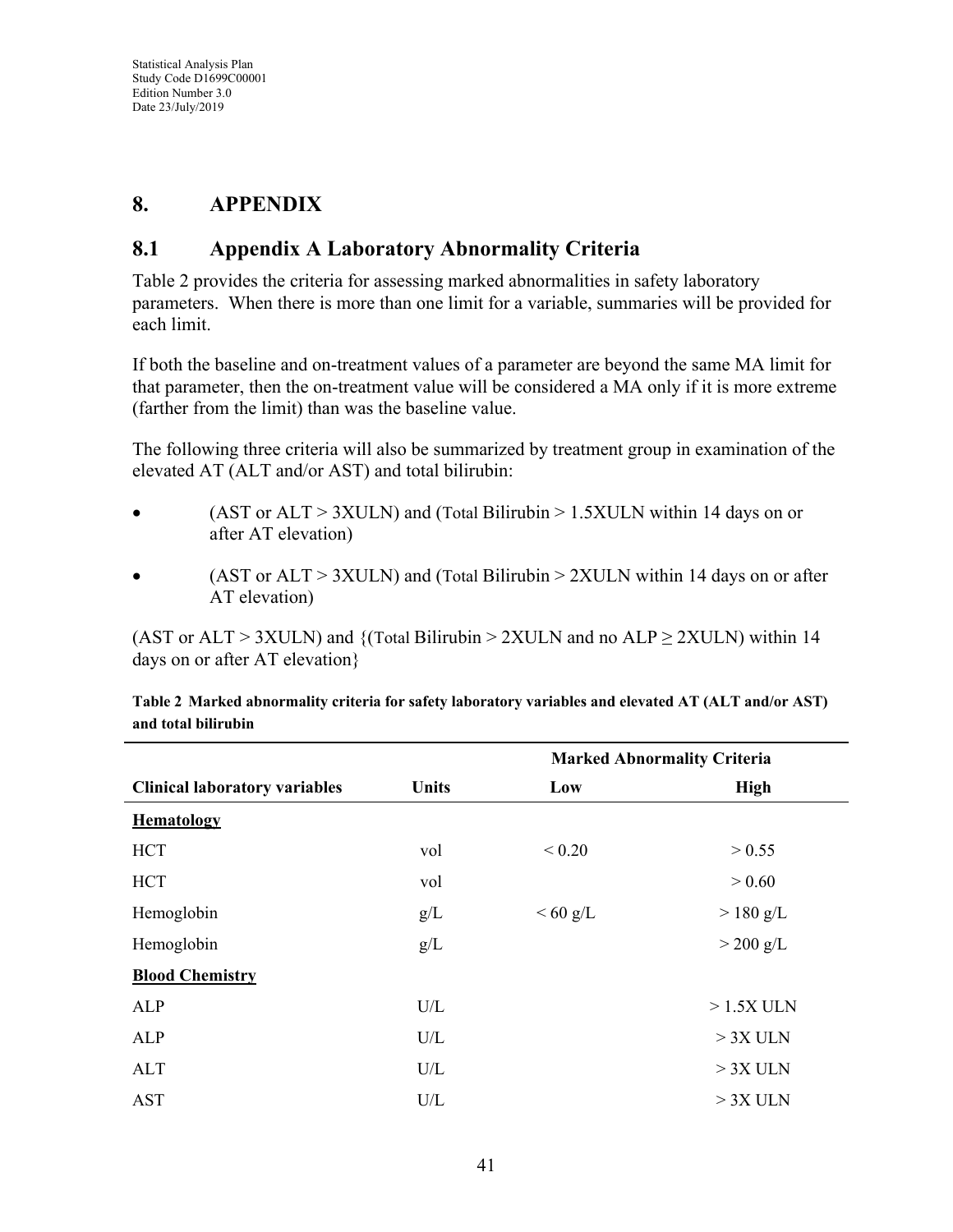|                                      |              |                   | <b>Marked Abnormality Criteria</b> |
|--------------------------------------|--------------|-------------------|------------------------------------|
| <b>Clinical laboratory variables</b> | <b>Units</b> | Low               | <b>High</b>                        |
| AST or ALT                           | U/L          |                   | $> 3X$ ULN                         |
| <b>ALT</b>                           | U/L          |                   | $> 5X$ ULN                         |
| <b>AST</b>                           | U/L          |                   | $> 5X$ ULN                         |
| AST or ALT                           | U/L          |                   | $> 5X$ ULN                         |
| <b>ALT</b>                           | U/L          |                   | $>10X$ ULN                         |
| <b>AST</b>                           | U/L          |                   | $>10X$ ULN                         |
| AST or ALT                           | U/L          |                   | $>10X$ ULN                         |
| <b>ALT</b>                           | U/L          |                   | $>20X$ ULN                         |
| <b>AST</b>                           | U/L          |                   | $>20X$ ULN                         |
| AST or ALT                           | U/L          |                   | $>20X$ ULN                         |
| <b>Total Bilirubin</b>               | $\mu$ mol/L  |                   | $>1.5X$ ULN                        |
|                                      |              |                   | $>2X$ ULN                          |
| Na (Sodium)                          | mmol/L       | $<$ 130 mmol/L    | $> 150$ mmol/L                     |
| Na (Sodium)                          | mmol/L       | $<$ 120 mmol/L    |                                    |
| K (Potassium)                        | mmol/L       | $\leq$ 2.5 mmol/L | $\geq 6.0$ mmol/L                  |
| Creatinine                           | $\mu$ mol/L  |                   | $\geq$ 1.5X BL CREAT               |
| Creatinine                           | µmol/L       |                   | $\geq$ 2X BL CREAT                 |

BL is the baseline measurement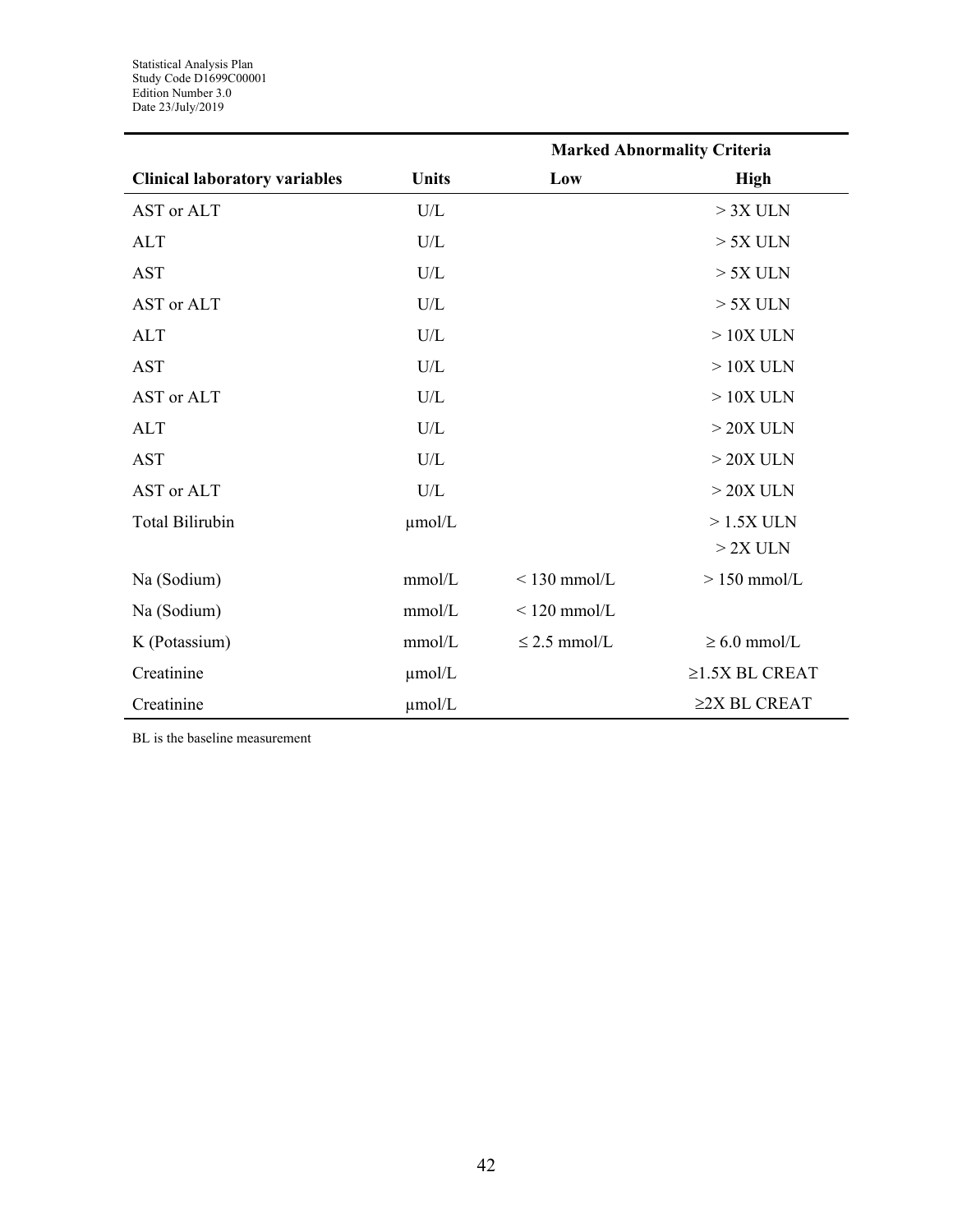## <span id="page-42-0"></span>**8.2 Appendix B Estimation of clinically meaningful thresholds for KCCQ total symptom score**

## **B1 Methods**

Thresholds for clinically meaningful within-patient change (CMWPC) will be estimated according to predefined algorithms using an anchor-based approach, supplemented with graphical visualizations of the distribution across anchor categories. Clinically meaningful thresholds will be estimated for change from baseline TSS at 8 months.

Section B1 describes the methods which were applied to blinded study data, with results and derived thresholds described in section B2 below. The analysis was performed on the FAS population, on blinded study data across both treatment arms only including patients with complete data at baseline and 8 months.

#### Anchor-based approaches

Anchor-based approaches estimate a threshold by 'anchoring' the results on a separate variable, often a patient-reported outcome. The anchor-based analysis will employ the patient global impression of severity (PGIS) in HF symptoms. Meaningful change will be evaluated using observed scores according to a predefined algorithm. The responses to PGIS at baseline and 8 months will be used in the analysis.

#### Categorization of anchors

The change from baseline PGIS at 8 months will be categorized and categories will be collapsed in different ways, to provide a clearer distinction between patients who have and have not experienced a meaningful change according to this anchor.

The ordinal responses to PGIS at baseline and 8 months will be assigned the following numeric values:

- $\bullet$  1 ('no symptoms')
- $\bullet$  2 ('very mild')
- $\bullet$  3 ('mild')
- $\bullet$  4 ('moderate')
- $\bullet$  5 ('severe')
- $\bullet$  6 ('very severe')

Change from baseline PGIS at 8 months will be categorized as small, moderate or large improvement/deterioration or stable as defined in [Table 3.](#page-43-0)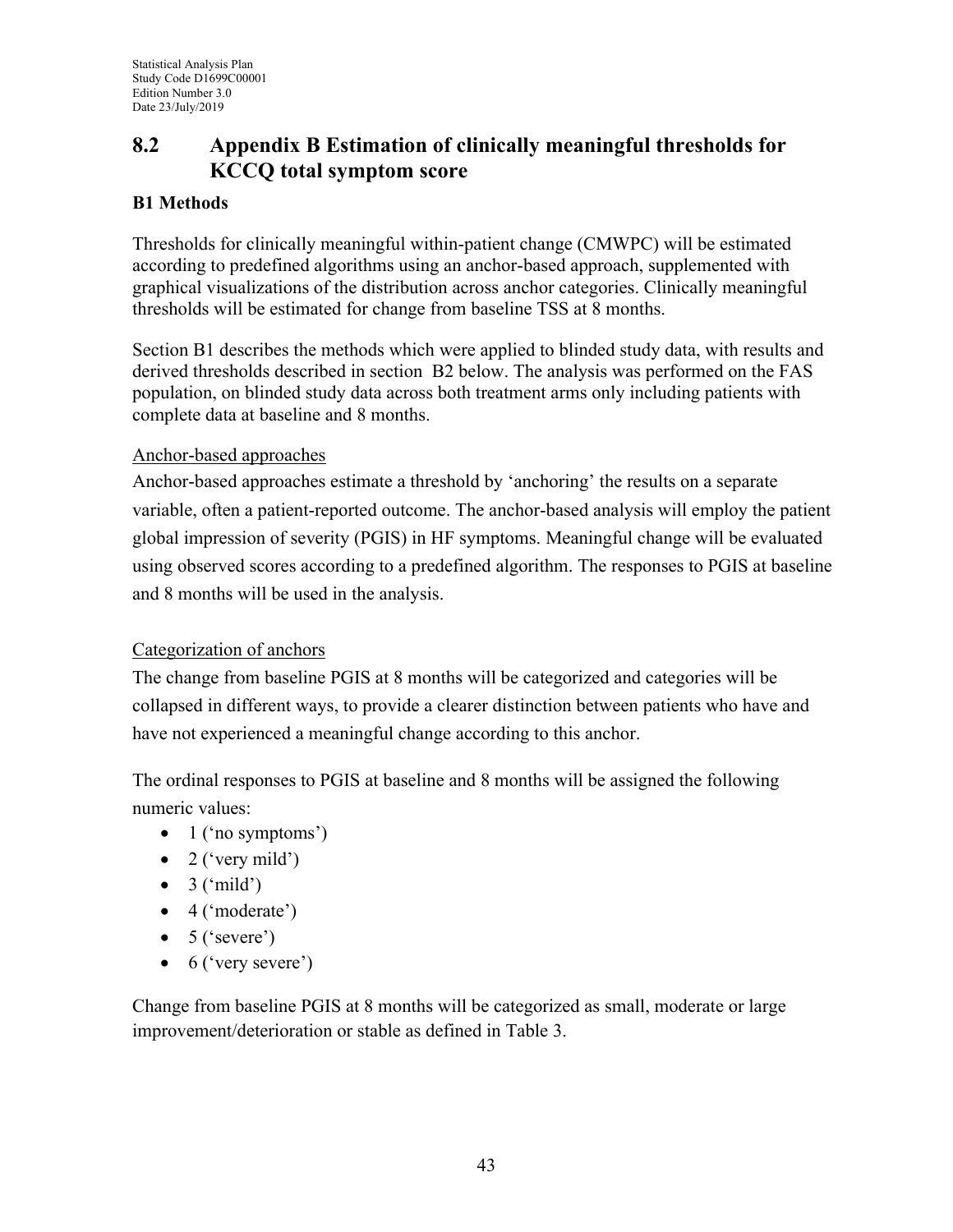|                         |                         | <b>PGIS at 8 months</b>         |                     |                |                         |               |                              |  |  |
|-------------------------|-------------------------|---------------------------------|---------------------|----------------|-------------------------|---------------|------------------------------|--|--|
|                         |                         | N <sub>0</sub><br>symp-<br>toms | <b>Very</b><br>mild | <b>Mild</b>    | Mode-<br>rate           | <b>Severe</b> | <b>Very</b><br><b>Severe</b> |  |  |
| <b>PGIS</b> at baseline |                         | 1                               | $\overline{2}$      | $\overline{3}$ | $\overline{\mathbf{4}}$ | 5             | 6                            |  |  |
| No symptoms             | $\mathbf{1}$            | $\boldsymbol{0}$                | $+1$                | $+2$           | $+3$                    | $+4$          | $+5$                         |  |  |
|                         |                         | Stable                          | <b>SD</b>           | <b>MD</b>      | <b>LD</b>               | LD            | LD                           |  |  |
| Very mild               | $\boldsymbol{2}$        | $-1$                            | $\mathbf{0}$        | $+1$           | $+2$                    | $+3$          | $+4$                         |  |  |
|                         |                         | <b>SI</b>                       | Stable              | <b>SD</b>      | <b>MD</b>               | LD            | LD                           |  |  |
| <b>Mild</b>             | $\overline{\mathbf{3}}$ | $-2$                            | $-1$                | $\overline{0}$ | $+1$                    | $+2$          | $+3$                         |  |  |
|                         |                         | MI                              | <b>SI</b>           | Stable         | <b>SD</b>               | <b>MD</b>     | LD                           |  |  |
| Moderate                | $\overline{\mathbf{4}}$ | $-3$                            | $-2$                | $-1$           | $\boldsymbol{0}$        | $+1$          | $+2$                         |  |  |
|                         |                         | LI                              | MI                  | <b>SI</b>      | Stable                  | <b>SD</b>     | <b>MD</b>                    |  |  |
| <b>Severe</b>           | 5                       | $-4$                            | $-3$                | $-2$           | $-1$                    | $\theta$      | $+1$                         |  |  |
|                         |                         | LI                              | LI                  | MI             | <b>SI</b>               | Stable        | <b>SD</b>                    |  |  |
| Very severe             | 6                       | $-5$                            | $-4$                | $-3$           | $-2$                    | $-1$          | $\theta$                     |  |  |
|                         |                         | LI                              | LI                  | LI             | MI                      | <b>SI</b>     | Stable                       |  |  |

### <span id="page-43-0"></span>**Table 3 Categories of change from baseline PGIS at 8 months**

LD Large deterioration. MD Moderate deterioration. SD Small deterioration. SI Small improvement. Moderate improvement. LI Large improvement.

The categories in [Table 3](#page-43-0) will be further collapsed as

- 'moderate or large deterioration' in the categorization with 5 categories (version A)
- 'small or moderate deterioration' in the categorization with 5 categories (version B)
- 'small or moderate improvement' in the categorization with 5 categories (version B)
- 'moderate or large improvement' in the categorization with 5 categories (version A)

The change from baseline TSS at 8 months, will be used repeatedly in the anchor-based analyses. To explore the adequateness of each anchor categorization, the Spearman correlation coefficient between change from baseline TSS and change from baseline PGIS at 8 months will be assessed.

The larger the correlation coefficient between an anchor and the endpoint, the greater the confidence in the classifications. An anchor is considered adequate if it has a correlation coefficient of 0.3 or greater [\(Coon and Cook 2018\)](#page-37-1).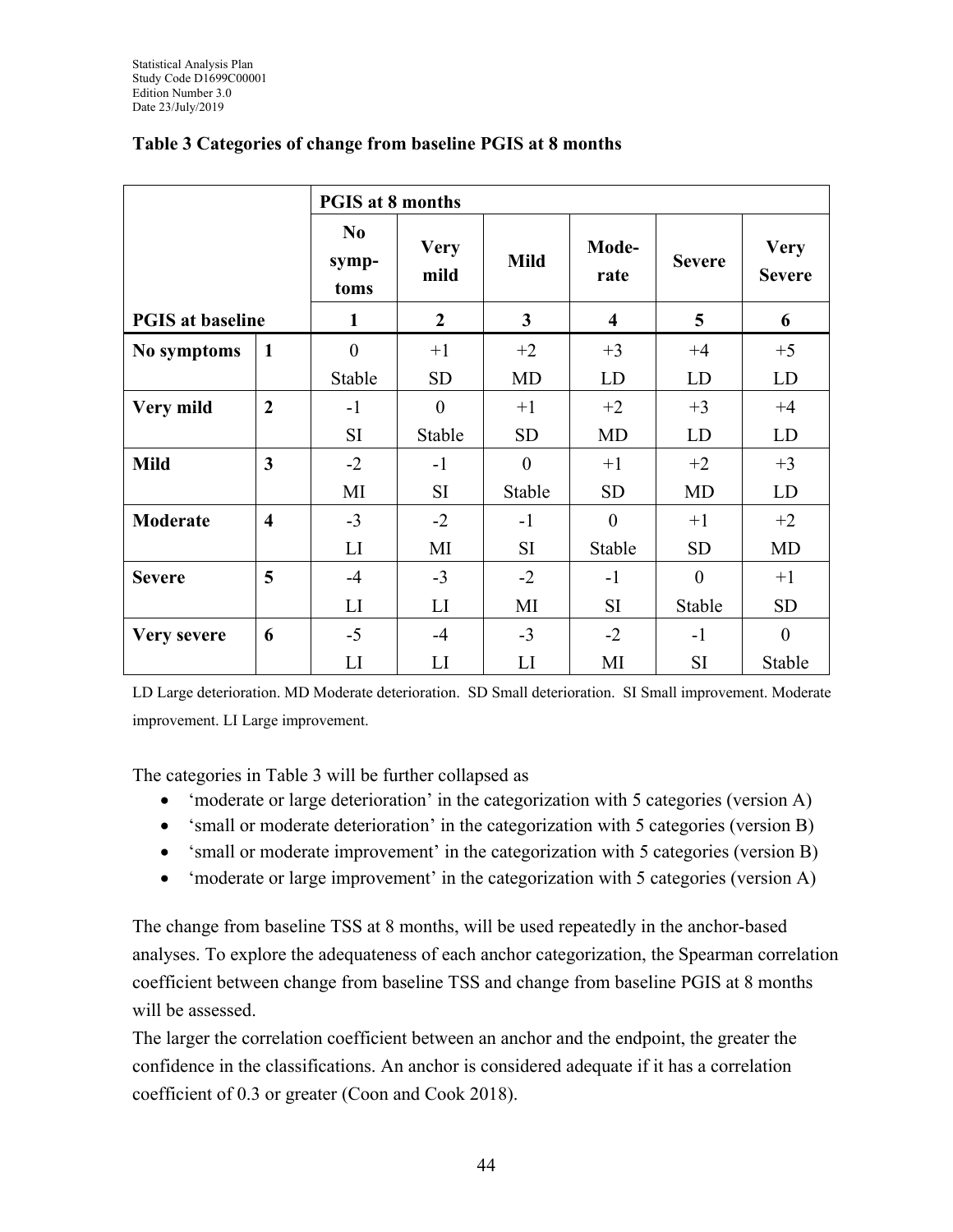Descriptive statistics (mean, SD, median, quartiles, minimum and maximum), empirical cumulative distribution function (eCDF) will be presented for each categorization. The eCDF curves display a continuous plot of the change from baseline on the horizontal axis, and the cumulative proportion of patients experiencing changes from baseline up to that level, on the vertical axis. If the eCDF curves show very poor distinction between categories, they may be complemented with curves illustrating the probability density function for that categorization.

Additionally, to better characterize the association between change from baseline in each endpoint, and CMWPC according to the anchors, the sensitivity and specificity will be calculated based on receiver operating characteristic (ROC) curve analysis using logistic regression analyses for each cut-off in change from baseline TSS. The following categories will be examined:

- Large improvement
- Moderate or large improvement
- Moderate or large deterioration
- Large deterioration

The CMWPC thresholds derived from analysis of ROC curves, for each anchor category, will be defined by the change value corresponding to the cut-point in the ROC space which minimizes the sum of squares of 1-sensitivity and 1-specificity, ie, which is closest to the topleft corner in the ROC space [\(Froud and Abel](#page-38-8) 2014). The certainty with which an estimated threshold can be used will depend on its corresponding sensitivity and specificity values. It is commonly not recommended to apply thresholds to individual patients when sensitivity and 1 specificity are lower than 75% [\(De Vet et al 2010\)](#page-37-2).

#### Establishing the clinically meaningful threshold

The various estimates from the different streams of evidence (tables and plots of the distribution, ROC curve analyses) will be examined for convergence in an effort to triangulate onto a single threshold value which represents CMWPC (for improvement and deterioration, respectively) and the TSS responder analysis will be performed for this threshold. However, if the values are too disparate, a range of clinically relevant thresholds may be identified. CMWPC thresholds identified will be indicated in the eCDF for change from baseline TSS by treatment, in the unblinded results, and responder analysis will be performed for the thresholds.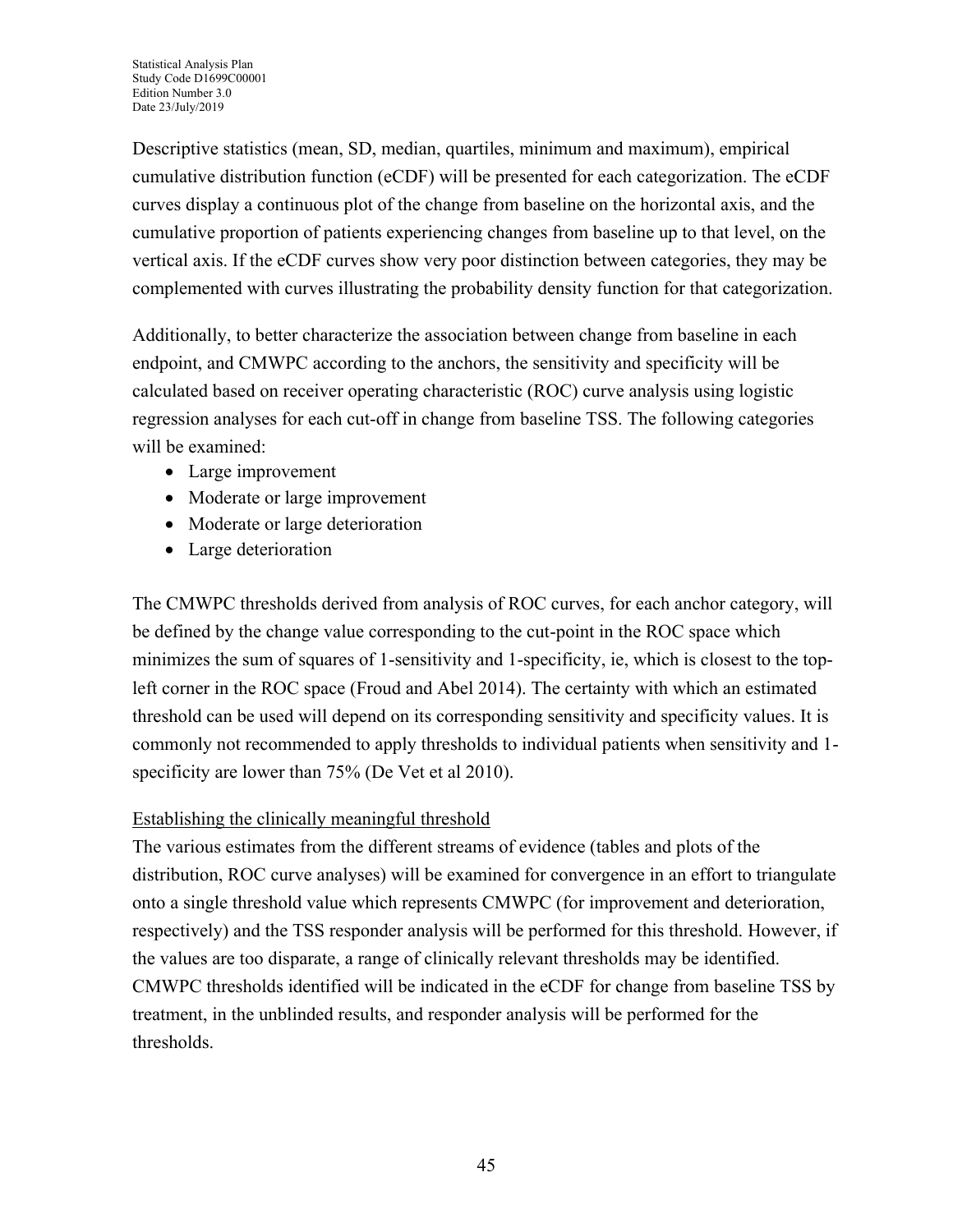### **B2 Summary of results of anchor-based analysis on blinded study data**

The descriptive statistics for change from baseline KCCQ-TSS at 8 months in different categories of change from baseline PGIS at 8 months in [Table 4](#page-45-0) suggest that a large improvement in PGIS corresponds to a median increase in TSS of 15 points. A moderate or large improvement in PGIS (5 categories, version A) corresponds to a median increase in KCCQ-TSS of about 10 points, whereas a small or moderate improvement (5 categories, version B) corresponds to a median increase in KCCQ-TSS of about 8 points. Similarly, a moderate or large deterioration in PGIS corresponds to a median decrease in KCCQ-TSS of about 6 points, whereas a small or moderate deterioration corresponds to a median decrease in KCCQ-TSS of about 2 points. The mean values are generally more extreme, as would be expected, but as this is a complete-case analysis (excluding deaths and not accounting for baseline values which are near the "ceiling" and "floor" of the KCCQ-TSS scale) the median values represent more reliable estimates of average change.

|                                               | N    | (%)  | Mean    | <b>SD</b> | Min      | Q1      | Median | Q3   | Max  | Correlation* |
|-----------------------------------------------|------|------|---------|-----------|----------|---------|--------|------|------|--------------|
| PGIS at 8 Months: 7 Categories                |      |      |         |           |          |         |        |      |      | 0.35         |
| Large Improvement                             | 255  | (7)  | 20.0    | 22.7      | $-22.9$  | 2.1     | 15.6   | 34.4 | 90.6 |              |
| Moderate Improvement                          | 402  | (10) | 11.9    | 18.7      | $-35.4$  | 0.0     | 9.4    | 20.8 | 72.9 |              |
| Small Improvement                             | 831  | (21) | 9.6     | 17.4      | $-49.0$  | 0.0     | 8.3    | 17.7 | 80.2 |              |
| Stable                                        | 1522 | (39) | 3.2     | 15.5      | $-63.5$  | $-4.2$  | 1.0    | 10.4 | 82.3 |              |
| Small Deterioration                           | 561  | (14) | $-3.0$  | 18.2      | $-71.9$  | $-11.5$ | $-2.1$ | 7.3  | 50.0 |              |
| Moderate Deterioration                        | 223  | (6)  | $-6.9$  | 20.8      | $-100.0$ | $-17.7$ | $-4.2$ | 6.3  | 43.7 |              |
| Large Deterioration                           | 89   | (2)  | $-11.9$ | 21.6      | $-65.6$  | $-25.0$ | $-8.3$ | 0.0  | 54.2 |              |
|                                               |      |      |         |           |          |         |        |      |      |              |
| PGIS at 8 Months: 5 Categories<br>(Version A) |      |      |         |           |          |         |        |      |      | 0.34         |
| Moderate or Large Improvement                 | 657  | (17) | 15.0    | 20.7      | $-35.4$  | 0.0     | 10.4   | 26.0 | 90.6 |              |
| Small Improvement                             | 831  | (21) | 9.6     | 17.4      | $-49.0$  | 0.0     | 8.3    | 17.7 | 80.2 |              |
| Stable                                        | 1522 | (39) | 3.2     | 15.5      | $-63.5$  | $-4.2$  | 1.0    | 10.4 | 82.3 |              |
| Small Deterioration                           | 561  | (14) | $-3.0$  | 18.2      | $-71.9$  | $-11.5$ | $-2.1$ | 7.3  | 50.0 |              |
| Moderate or Large Deterioration               | 312  | (8)  | $-8.4$  | 21.1      | $-100.0$ | $-19.3$ | $-6.3$ | 4.2  | 54.2 |              |
|                                               |      |      |         |           |          |         |        |      |      |              |
| PGIS at 8 Months: 5 Categories<br>(Version B) |      |      |         |           |          |         |        |      |      | 0.34         |
| Large Improvement                             | 255  | (7)  | 20.0    | 22.7      | $-22.9$  | 2.1     | 15.6   | 34.4 | 90.6 |              |
| Small or Moderate Improvement                 | 1233 | (32) | 10.3    | 17.9      | $-49.0$  | 0.0     | 8.3    | 19.8 | 80.2 |              |
| Stable                                        | 1522 | (39) | 3.2     | 15.5      | $-63.5$  | $-4.2$  | 1.0    | 10.4 | 82.3 |              |
| Small or Moderate Deterioration               | 784  | (20) | $-4.1$  | 19.0      | $-100.0$ | $-12.5$ | $-2.1$ | 6.8  | 50.0 |              |

<span id="page-45-0"></span>**Table 4 Distribution of change from baseline KCCQ-TSS at 8 months by change from baseline PGIS at 8 months**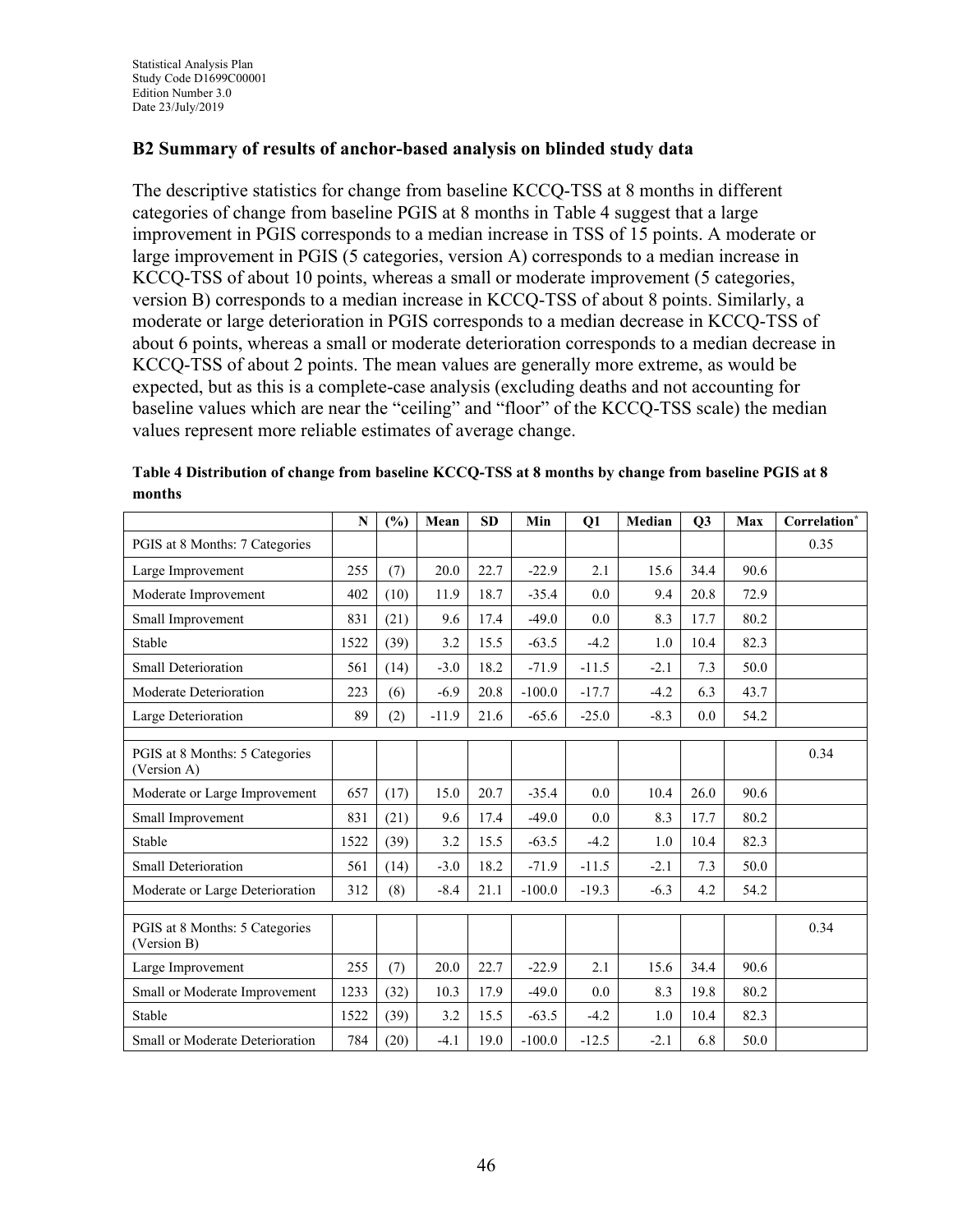| $\sim$ | $\lnot$ arge<br>rioration<br>. Jet | $^{\circ}$<br>ັ<br>. . |  | --<br>11.7 | $\overline{\phantom{a}}$<br>$\sim$ $\sim$ | -65.6 | $\sim$ $\sim$<br>⌒<br>$-25.0$<br>$\sim$ $\prime$ | $-7$<br><b></b> | 0.0 | 74<br>. |  |
|--------|------------------------------------|------------------------|--|------------|-------------------------------------------|-------|--------------------------------------------------|-----------------|-----|---------|--|
|--------|------------------------------------|------------------------|--|------------|-------------------------------------------|-------|--------------------------------------------------|-----------------|-----|---------|--|

<sup>a</sup> Absolute value of the Spearman correlation coefficient for change from baseline KCCQ-TSS at 8 months and change from baseline PGIS at 8 months with each categorization Categories of change from baseline PGIS at 8 months as defined in [Table 3](#page-43-0)

The eCDF curves in [Figure 2](#page-47-0) demonstrate a clear separation between all categories of deterioration and the no change category, in the interval between 5 and 20 points decrease in KCCQ-TSS at 8 months. For improvement, the separation is clear between improvement and no change in the interval between 5 and 20 points increase in KCCQ-TSS at 8 months, but the distinction is not as clear between small and moderate improvement. From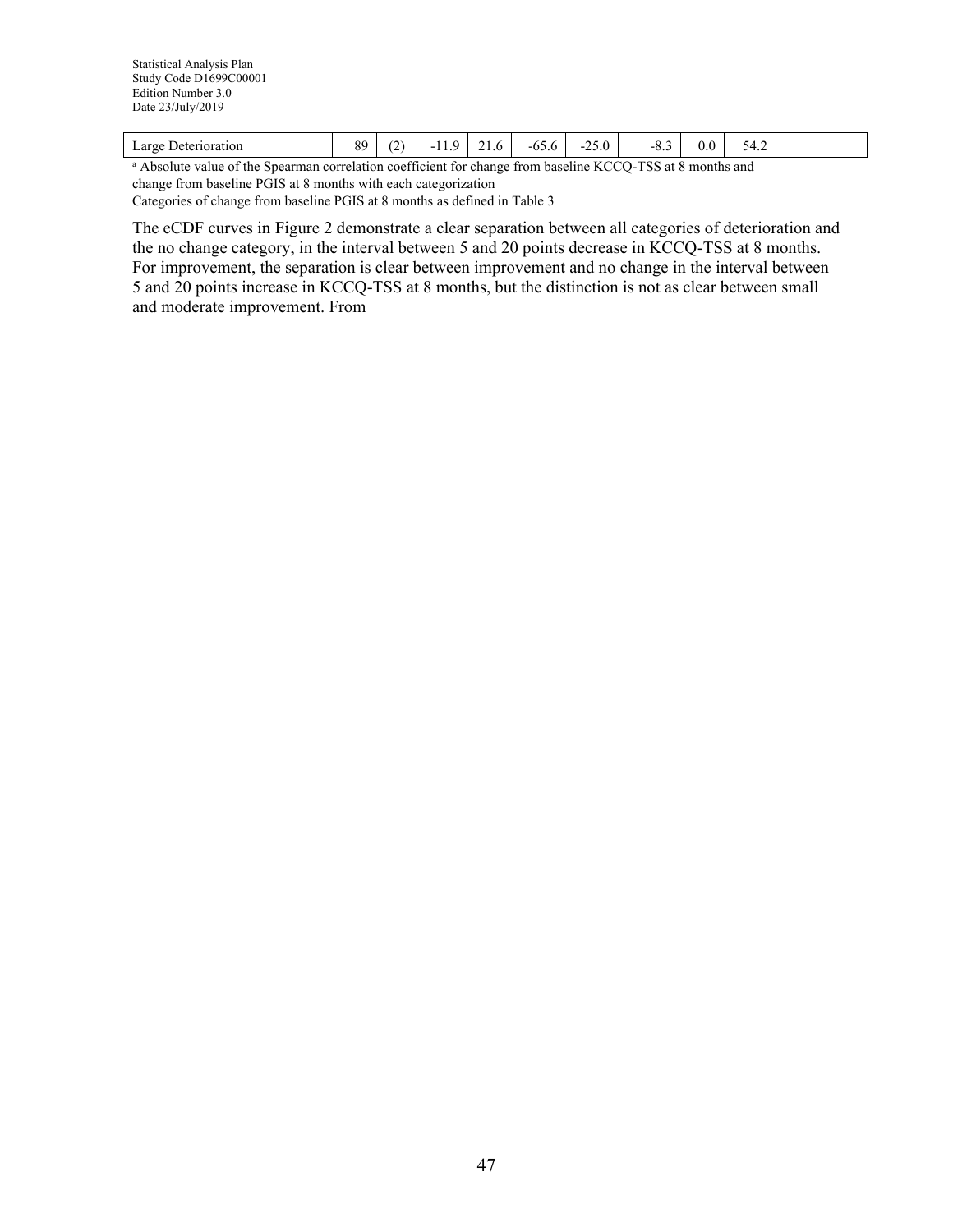[Figure](#page-47-1) 3 it's evident that the combined moderate or large categories of deterioration and improvement are clearly separated from the no change category. This is also observed for combined small or moderate categories of deterioration and improvement in [Figure 4.](#page-49-0)

<span id="page-47-0"></span>

<span id="page-47-1"></span>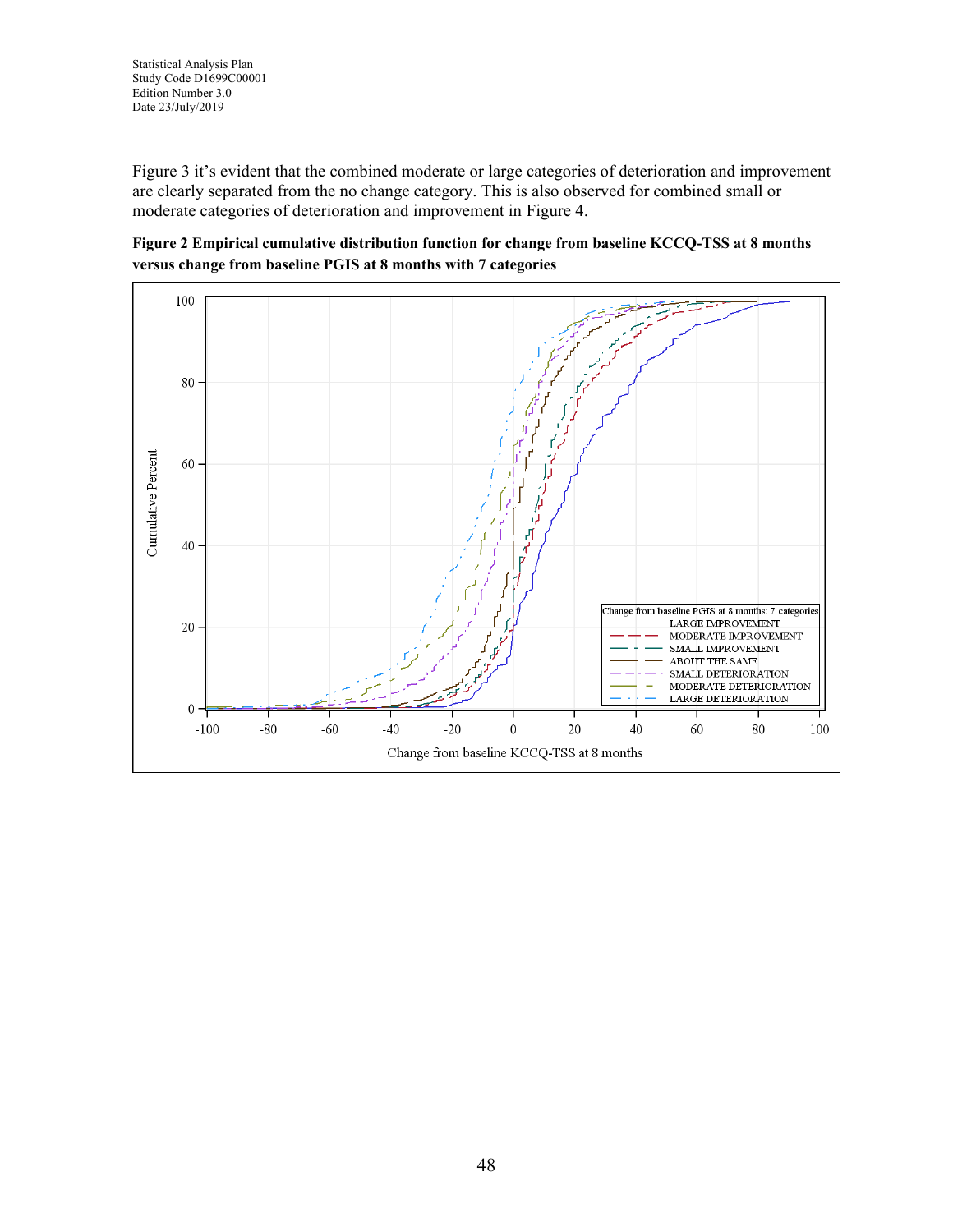Statistical Analysis Plan Study Code D1699C00001 Edition Number 3.0 Date 23/July/2019



**Figure 3 Empirical cumulative distribution function for change from baseline KCCQ-TSS at 8 months versus change from baseline PGIS at 8 months with 5 categories (version A)**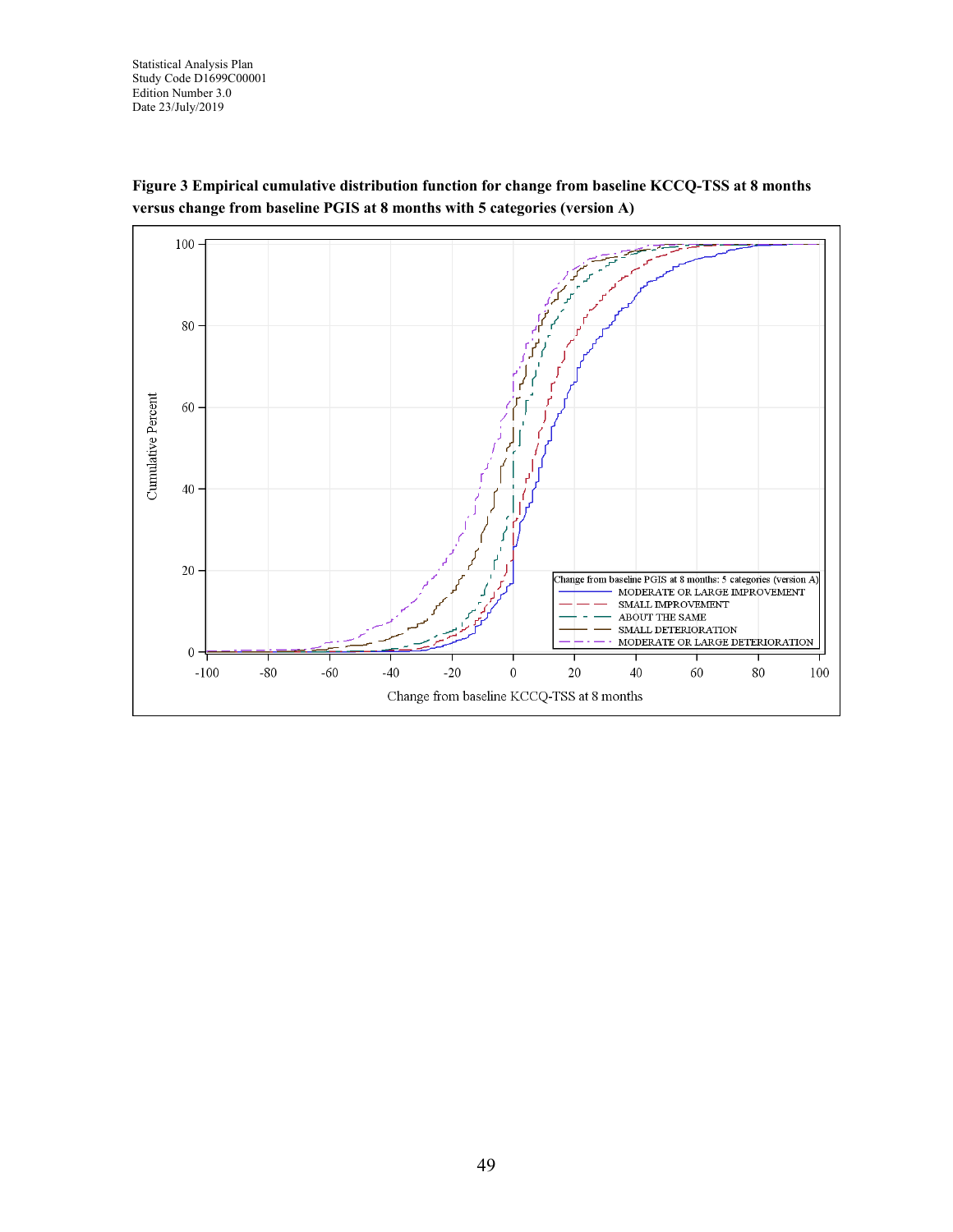

#### <span id="page-49-0"></span>**Figure 4 Empirical cumulative distribution function for change from baseline KCCQ-TSS at 8 months versus change from baseline PGIS at 8 months with 5 categories (version B)**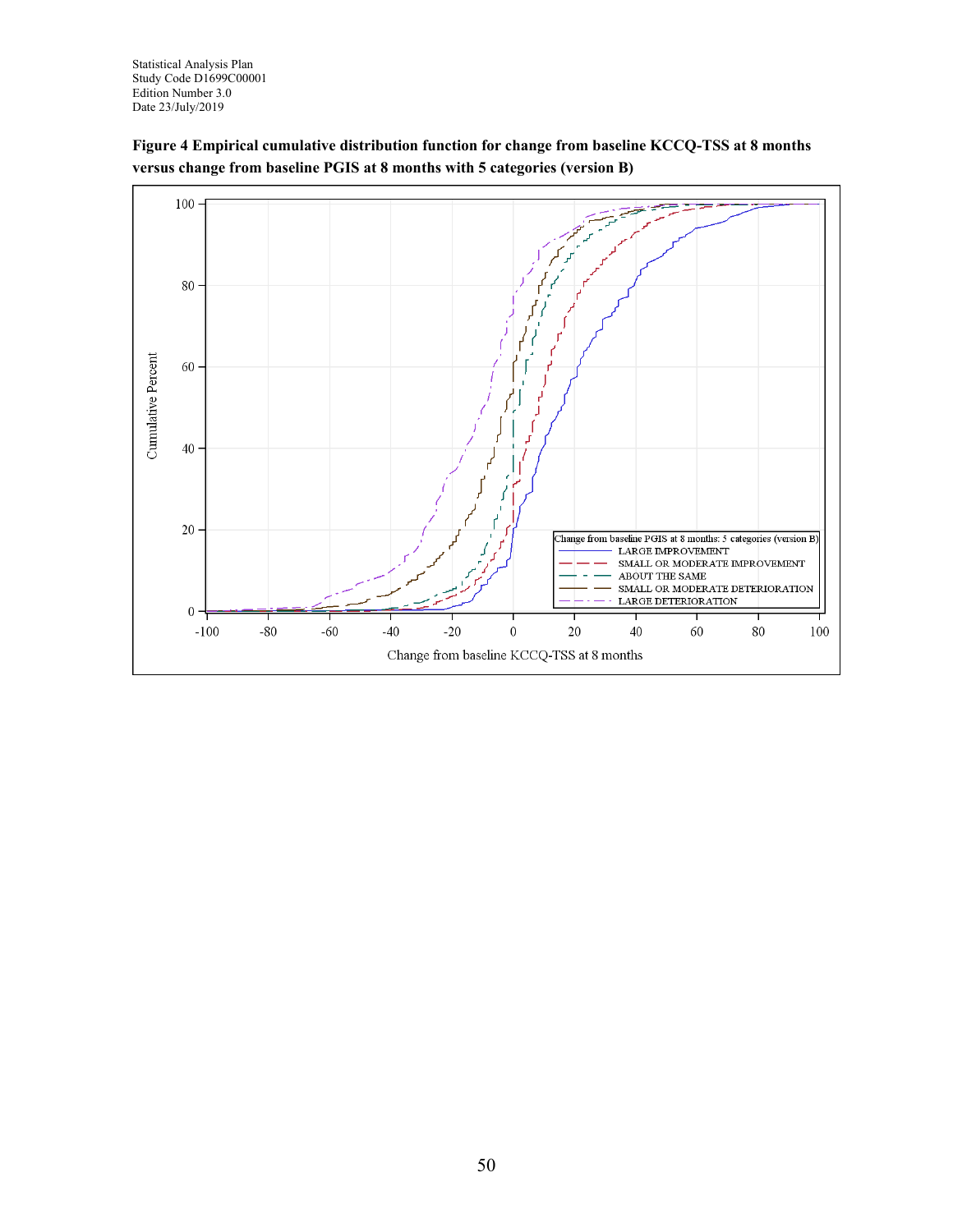The thresholds from analysis of ROC curves, in

[Table](#page-50-0) 5 suggest that an increase in KCCQ-TSS at 8 months of 9 points may be a sufficient cut-off to identify a moderate or large improvement, or even a large improvement, based on ROC curve analysis. For deterioration, the suggested cut-off for a large deterioration is a decrease in KCCQ-TSS at 8 months of 2 points. The sensitivity and specificity of these cutoffs are not very high.

<span id="page-50-0"></span>

| Table 5 Characteristics of thresholds for change from baseline in KCCQ-TSS at 8 months as assessed by |
|-------------------------------------------------------------------------------------------------------|
| PGIS at 8 months based on ROC analysis                                                                |

|                                       | <b>Estimated</b><br>threshold <sup>a</sup> | Sensitivity <sup>b</sup> | Specificity <sup>c</sup> |
|---------------------------------------|--------------------------------------------|--------------------------|--------------------------|
| Change from baseline PGIS at 8 months |                                            |                          |                          |
| Large improvement                     | 9.4                                        | 0.62                     | 0.68                     |
| Moderate or large improvement         | 7.3                                        | 0.60                     | 0.65                     |
| Moderate or large deterioration       | $-1.0$                                     | 0.62                     | 0.69                     |
| Large deterioration                   | $-2.1$                                     | 0.72                     | 0.69                     |

<sup>a</sup> Anchor-based threshold for clinically meaningful within-patient change is defined as the point on the ROC curve which minimizes the sum of squares of (1-sensitivity) and (1-specificity).

<sup>b</sup> Sensitivity is defined as the true positive rate for each response threshold, i.e. the number identified as responders by both KCCQ-TSS and change from baseline PGIS at 8 months divided by the total number identified as responders by change from baseline PGIS at 8 months.

<sup>c</sup> Specificity is defined as the true negative rate for each response threshold, i.e. the number identified as non-responders by both KCCQ-TSS and change from baseline PGIS at 8 months divided by the total number identified as non-responders by change from baseline PGIS at 8 months.

#### Selection of thresholds for supportive responder analysis

Based on the results of the threshold analysis summarized in this appendix and clinical discussions regarding CMWPC it was decided that a clinically relevant and achievable threshold for improvement, in the study population, is estimated to correspond to an increase in KCCQ-TSS at 8 months of between 5 and 10 points, with a large improvement possibly corresponding to an increase of 15 points. A clinically relevant deterioration is estimated to correspond to a decrease in KCCQ-TSS at 8 months of between 5 and 10 points.

In the analyses (see section [4.2.4.2\)](#page-29-0) of the third secondary efficacy endpoint, change from baseline measured at 8 months in the total symptom score of the KCCQ, decreases in KCCQ-TSS at 8 months of 5 and 10 points and increases of 5, 10 and 15 points will be indicated in the eCDF for change from baseline TSS by treatment. In addition to the responder analyses of